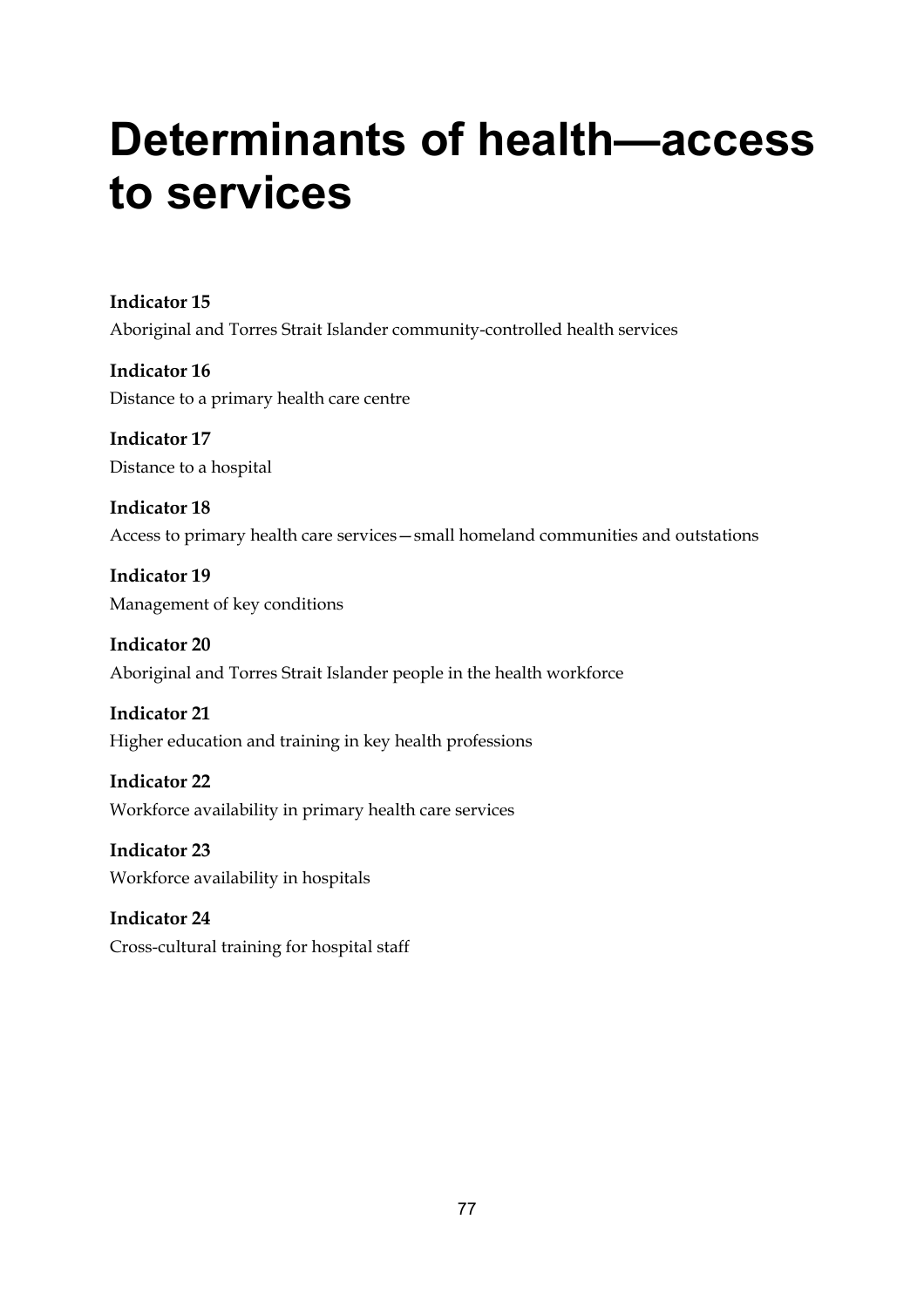# **Introduction**

There are 10 indicators in this sub-domain. The first five indicators relate to Indigenous access to health services—Aboriginal and Torres Strait Islander community-controlled health services, community health centres, hospitals, health services for small homeland communities, and services for key health conditions. These indicators provide a measure of the extent to which Aboriginal and Torres Strait Islander people have access to the range of different health services that most non-Indigenous people can access.

The next four indicators relate to health services workforce availability and training. Indicators on the number of Indigenous people in the health workforce and the numbers of Indigenous people with higher education and training in key health professions are being developed to assess the extent of the capacity of Indigenous people to deliver health services to Indigenous people. There are two indicators on workforce availability in services providing health care to a significant proportion of Indigenous people—one for primary health care services and one for hospitals. These provide measures of these services to provide care for a large population of Indigenous people. The last indicator in this sub-domain is the extent to which hospital staff are trained to provide culturally appropriate services to Indigenous people.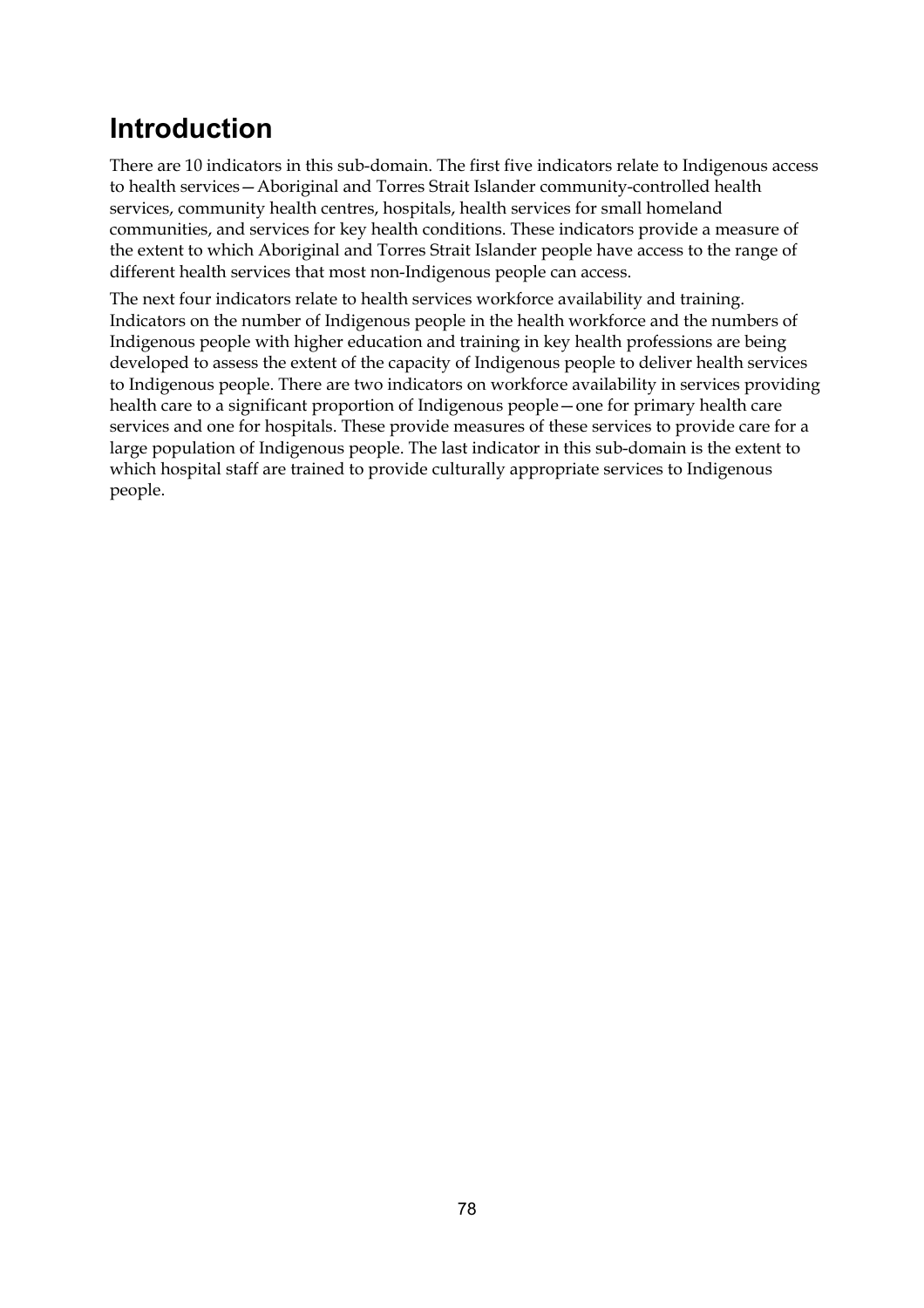# **Indicator 15. Aboriginal and Torres Strait Islander community-controlled health services**

## **Indicator:**

- (a) The number of primary health care services that are community-controlled
- (b) The per person funding for primary health care services provided by government to Aboriginal and Torres Strait Islander Community Controlled Health Organisations (ACCHOs).

# **Purpose**

This indicator is intended to measure the extent to which primary health care for Aboriginal and Torres Strait Islander people is community-controlled, and the capacity of such services to provide comprehensive primary health care. The Australian Government has joint responsibility with state and territory governments for funding and/or direct provision of Aboriginal and Torres Strait Islander primary health care services. The indicator allows monitoring of state, territory and Australian Government allocation to these services.

# **Data**

Data are provided on the funding for Aboriginal and Torres Strait Islander primary health care services (ATSIPHCS). This includes ACCHOs, as well as other Indigenous primary health care services. Most of the data relates to community-controlled services but it was not possible to provide data only on these services.

The table includes Australian Government expenditure from OATSIH and state government expenditure on Aboriginal and Torres Strait Islander primary health care services. Australian Government data are from the SAR annual data collection project. State government numbers and expenditure data were provided separately by each jurisdiction.

- The number of ATSIPHCS in Australia increased from 137 in 2002–03 to 140 in 2003–04.
- The Northern Territory (29 in 2002–03 and 27 in 2003–04) and Queensland (26 in 2002–03 and 27 in 2003–04) had the largest number of ATSIPHCS.
- Most expenditure on ATSIPHCS services came from the Australian Government: in 2002–03, 78% of total expenditure, and in 2001–02, 76% of expenditure.
- Australian Government expenditure across Australia decreased by \$10 million between 2002–03 and 2003–04. Expenditure by state governments increased by approximately \$1 million over the same period.
- In 2002–03, the highest per capita expenditure on ATSIPHCS was in Victoria (\$772) and the Northern Territory (\$637), and in 2003–04 the highest per capita expenditure was in Victoria (\$821) and South Australia (\$763). The lowest per capita expenditure was in Tasmania, where there was no expenditure by the state government on these organisations (\$180 in 2002–03 and \$200 in 2003–04).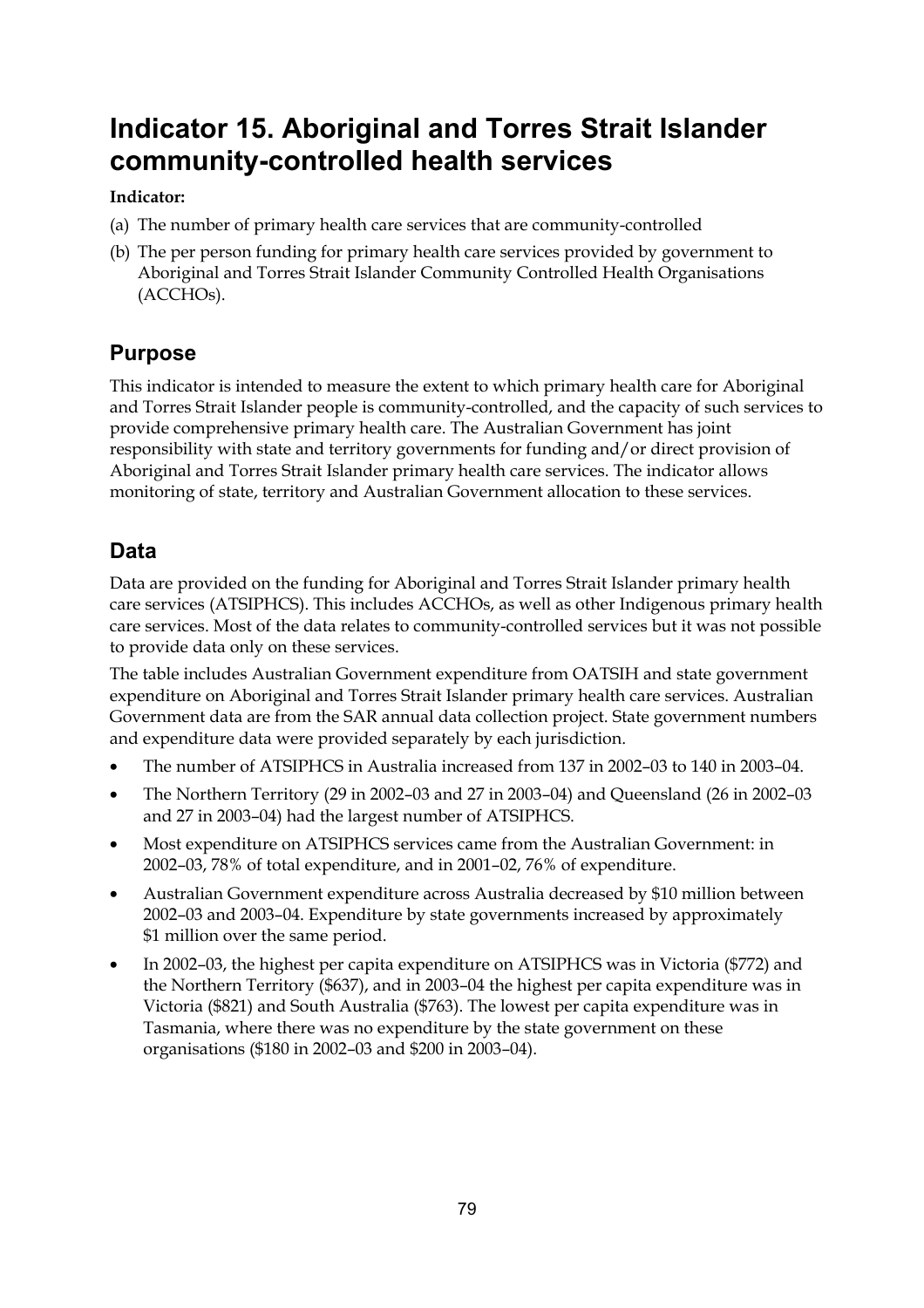|                                               | <b>NSW &amp;</b><br>ACT <sup>(a)</sup> | $\mathsf{Vic}^\mathsf{(b)}$ | Qld      | <b>WA</b>   | <b>SA</b> | <b>Tas</b> | <b>NT</b> | <b>Australia</b> |
|-----------------------------------------------|----------------------------------------|-----------------------------|----------|-------------|-----------|------------|-----------|------------------|
|                                               |                                        |                             |          | $2002 - 03$ |           |            |           |                  |
| No. of ATSIPHCS <sup>(c)</sup>                | 28                                     | 20                          | 26       | 21          | 8         | 5          | 29        | 137              |
| Expenditure (\$'000)                          |                                        |                             |          |             |           |            |           |                  |
| Australian Govt <sup>(d)</sup>                | 26,407.5                               | 12,620.1                    | 23,727.3 | 29,068.5    | 15,520.7  | 3,207.6    | 33,305.4  | 143,857.1        |
| State/territory                               | 5,852.3                                | 9.817.2                     | 4,159.9  | 13,049.1    | 3,361.0   |            | 4,026.8   | 40,266.2         |
| Total                                         | 32,259.8                               | 22,437.3                    | 27,887.2 | 42,117.6    | 18,881.7  | 3,207.6    | 3,7332.2  | 184, 123.3       |
| <b>Estimated</b><br>population <sup>(e)</sup> | 142,228                                | 28,743                      | 129,954  | 67,783      | 26,299    | 17,731     | 58,196    | 470,933          |
| Per person<br>expenditure (\$)                | 226.7                                  | 772.4                       | 212.4    | 615.7       | 711.1     | 179.7      | 636.7     | 390.8            |
|                                               |                                        |                             |          | 2003-04     |           |            |           |                  |
| No. of ATSIPHCS <sup>(c)</sup>                | 29                                     | 21                          | 27       | 21          | 10        | 5          | 27        | 140              |
| Expenditure (\$'000)                          |                                        |                             |          |             |           |            |           |                  |
| Australian Govt <sup>(d)</sup>                | 29,888.6                               | 13,353.8                    | 27,499.5 | 32,949.7    | 17,271.2  | 3,590.7    | 39,275.6  | 133,940.5        |
| State/territory                               | 5,758.0                                | 10,768.5                    | 4,333.5  | 12,346.1    | 3,182.0   |            | 4,877.5   | 41,266.0         |
| Total                                         | 35,646.6                               | 24,122.3                    | 31,833.1 | 45,296.2    | 20,453.2  | 3,590.7    | 44, 153.1 | 175,206.5        |
| <b>Estimated</b><br>population <sup>(e)</sup> | 144,562                                | 29,367                      | 132,658  | 69,034      | 26,806    | 17.968     | 59,071    | 479,464          |
| Per person<br>expenditure (\$)                | 246.6                                  | 821.4                       | 240.0    | 656.1       | 763.0     | 199.8      | 747.5     | 365.2            |

**Table 15.1: Number of and expenditure on Aboriginal and Torres Strait Islander primary health care services, 2002–03 and 2003–04** 

ATSIPHCS—Aboriginal and Torres Strait Islander primary health care services.

(a) New South Wales and Australian Capital Territory data have been combined to avoid the identification of a single service's data.

(b) Victoria expenditure includes expenditure on health programs for all agencies. Excludes expenditure on admitted patients (approximately \$18,000,000 for 2002–03 and \$20,000,000 for 2003–04) and welfare programs (approximately 12,000,000 for 2002–03 and 13,000,000 for 2003–04).

(c) The number of reported ATSIPHCS which were funded through the Australian Government differed from the number funded through the states and territories. Numbers presented are ATSIPHCS funded by the Australian Government.

(d) Australian Government data includes all Aboriginal and Torres Strait Islander primary health care services, not just those that were community-controlled, as it is not possible to obtain data specific to community-controlled organisations only. Data have been categorised according to the state or territory that administers the service. This is not always the same as the location State/Territory of the Service.

(e) The average of the 2002 and 2003, and 2003 and 2004, ABS Indigenous population projections have been used for both financial years to calculate per capita expenditure. These estimates are based on the final results of the 2001 Census.

*Sources:* Australian Government data provided by Office of Aboriginal and Torres Strait Islander Health. State data provided by each jurisdiction.

#### **Box 15.1: Data issues**

*The data provided included all Aboriginal and Torres Strait primary health care services, not just those that were community-controlled, as it was not possible to obtain data only for community-controlled organisations. It is suggested that the indicator specifications be changed to include all Indigenous primary health care services.*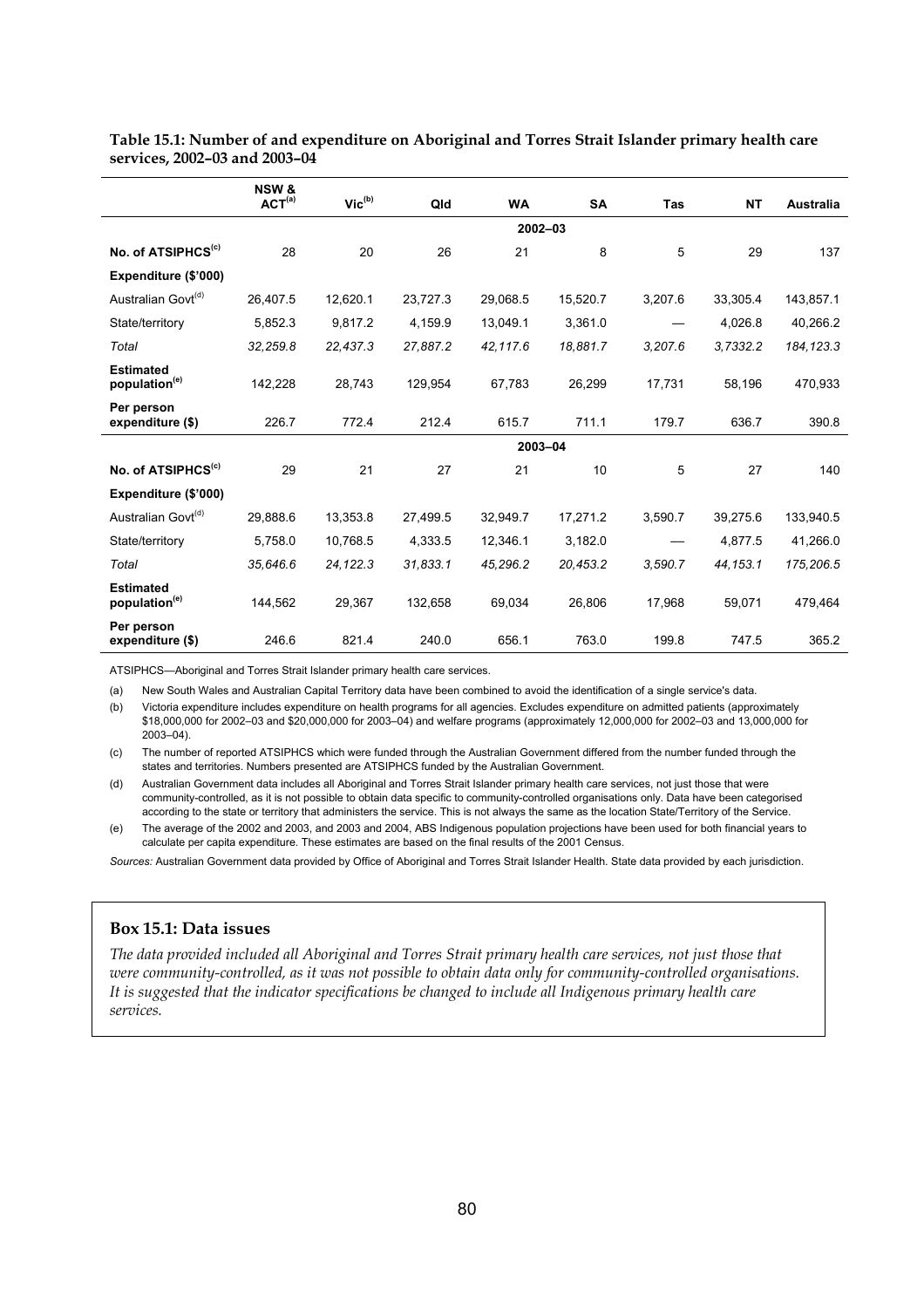# **Indicator 16. Distance to a primary health care centre**

**Indicator:** The proportion of Aboriginal and Torres Strait Islander communities that are more than 25 kilometres from a primary health care centre.

# **Purpose**

This indicator reveals geographic access to primary health care services. A primary health care centre is the first point of contact with a health service for most Aboriginal and Torres Strait Islander people living in discrete Indigenous communities. Distance to a primary health care centre is an important determinant of whether people are able to seek treatment. Delayed diagnosis and treatment can lead to poor health outcomes.

# **Data**

The data for this indicator come from the ABS 2001 CHINS which information on a total of 1,216 discrete Indigenous communities. A complete description of the collection method is available in the principal publication outlining the 2001 CHINS—*Housing and Infrastructure in Aboriginal and Torres Strait Islander Communities, Australia 2001* (ABS 2002).

The survey collected information on discrete Indigenous communities (not all communities as specified in the indicator) 25 kilometres or more from a community health clinic. This information was only collected for those communities that were 10 kilometres or more from the nearest hospital.

The CHINS definition of a community health clinic differs somewhat from a primary health care centre, which is the specified facility identified for this indicator. A community health clinic is defined as a facility which provides a range of health services, such as nursing, medical, dental and nutritional services. In remote areas not all of these services may be available; however, generally the centre would have nurses, health workers and/or doctors in regular attendance (ABS 2002).

| Distance to nearest community health clinic                                               | <b>NSW</b> | Qld | <b>WA</b>     | SΑ | NΤ  | Australia <sup>(b)</sup> |
|-------------------------------------------------------------------------------------------|------------|-----|---------------|----|-----|--------------------------|
|                                                                                           |            |     | <b>Number</b> |    |     |                          |
| Less than 25 km                                                                           | 17         | 48  | 117           | 43 | 254 | 481                      |
| 25 km or more                                                                             | 10         | 72  | 139           | 42 | 342 | 606                      |
| Total <sup>(c)</sup>                                                                      | 60         | 142 | 283           | 96 | 632 | 1,216                    |
|                                                                                           |            |     | Per cent      |    |     |                          |
| Proportion of communities 25 km or more from<br>the nearest community centre and 10 km or |            |     |               |    |     |                          |
| more from the nearest hospital                                                            | 17         | 51  | 49            | 44 | 54  | 50                       |

**Table 16.1: Discrete Indigenous communities(a) by distance to nearest community health clinic, for selected states and territories, 2001** 

(a) Data applicable to communities that were 10 kilometres or more from the nearest hospital.

(b) The Australian Capital Territory has no discrete Indigenous communities; Tasmania and Victoria are included in the Australian total.

(c) Includes communities located within 10 kilometres of a hospital.

*Source:* ABS Community Housing and Infrastructure Needs Survey, 2001.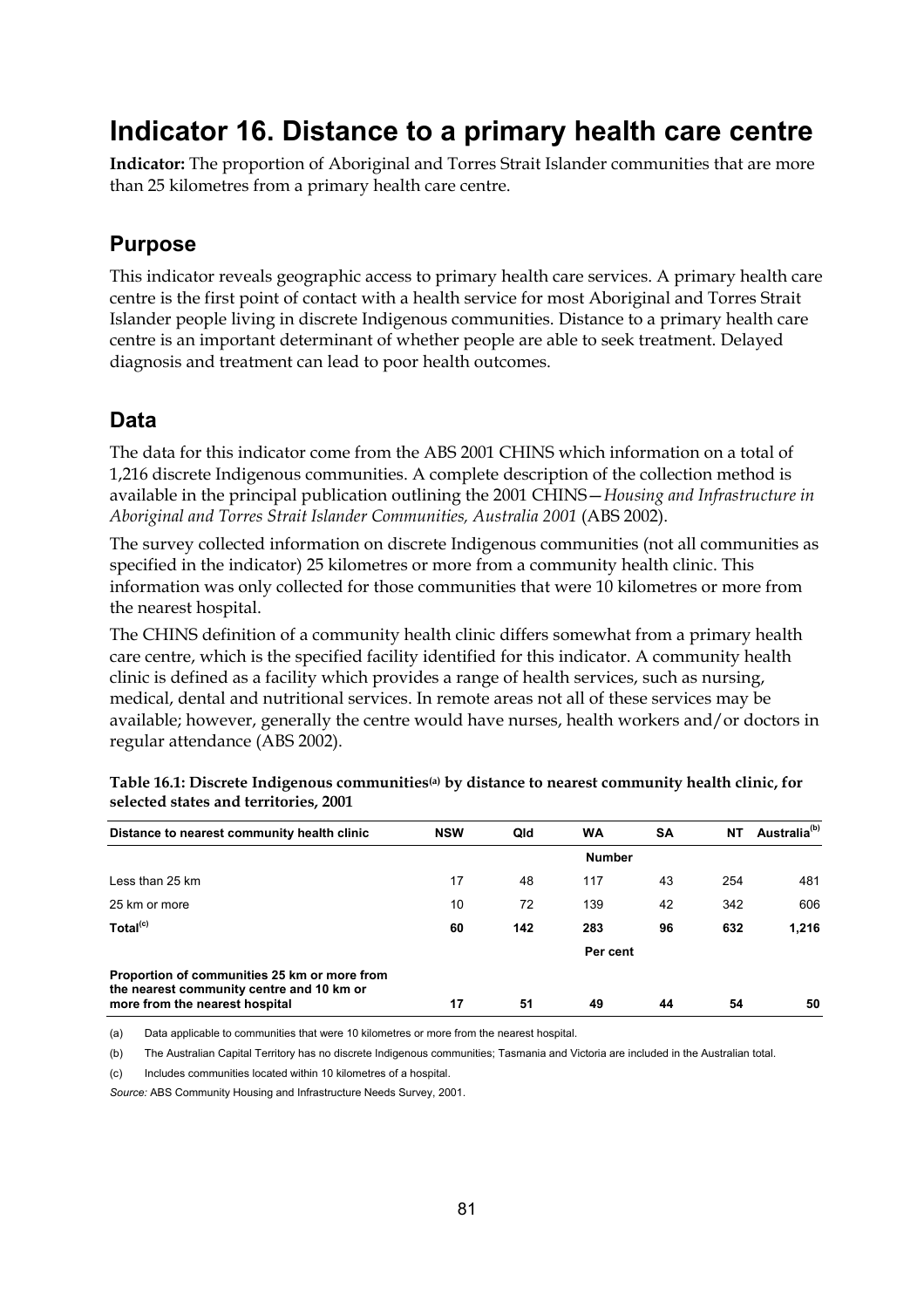- In 2001, approximately half (606 or 50%) of all discrete Indigenous communities were located 10 kilometres or more from the nearest hospital and 25 kilometres or more from the nearest community health clinic.
- States and territories with the highest proportion of Indigenous communities located 25 kilometres or more from the nearest community health clinic were the Northern Territory (342 or 54%), Queensland (72 or 51%) and Western Australia (139 or 49%). These communities were also located 10 kilometres or more from the nearest hospital.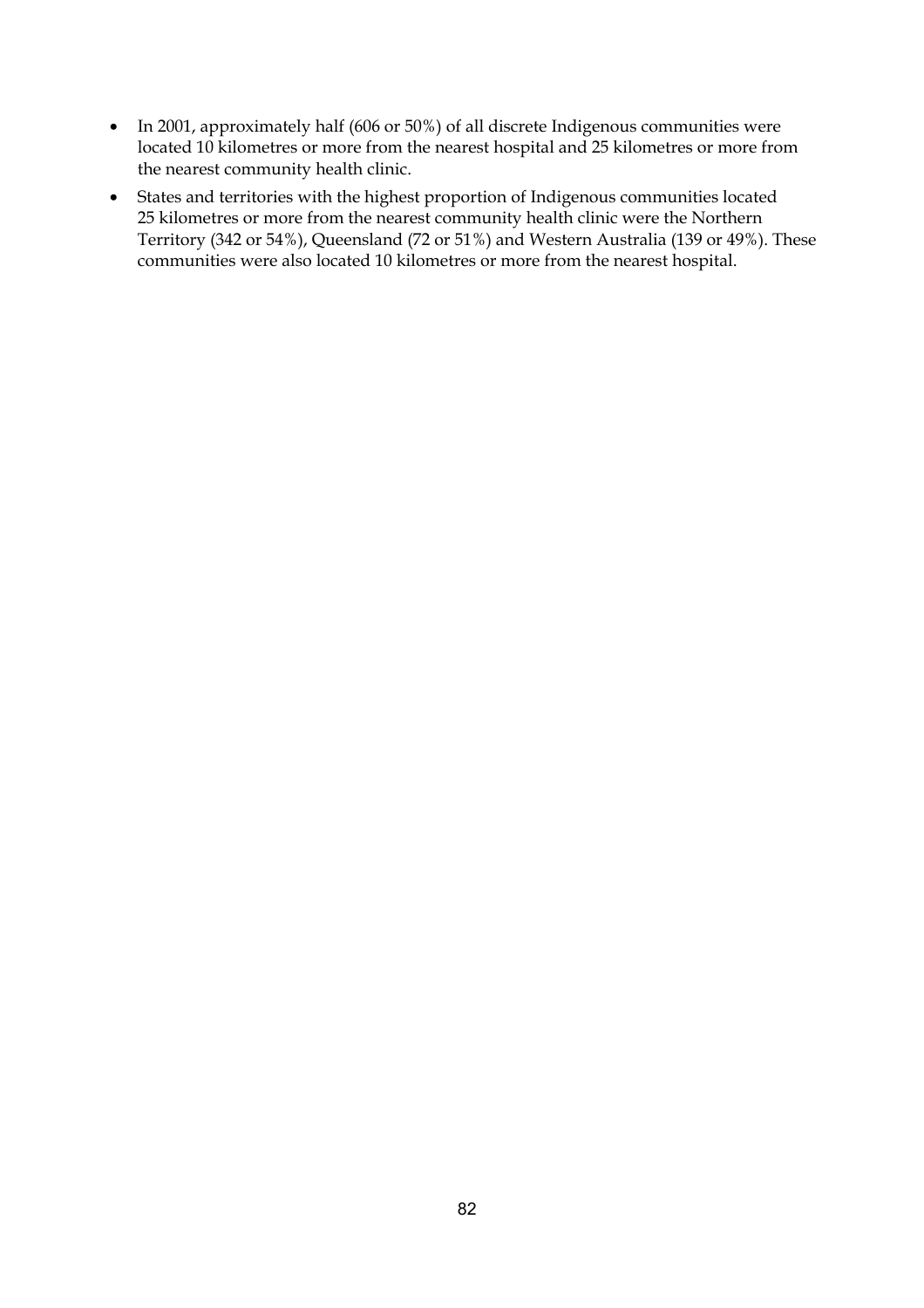# **Indicator 17. Distance to a hospital**

**Indicator:** The proportion of Aboriginal and Torres Strait Islander communities which are more than 50 kilometres from the nearest acute hospital.

# **Purpose**

Indigenous people have more chronic illness, including diabetes, kidney disease and coronary heart disease, than the overall population. People with these conditions need to travel frequently to the nearest hospital. People who live at a distance from a hospital often need to move residence in order to receive regular treatment, or must find alternative means of care in their current residence, or must travel large distances to receive treatment. Improving the access of Aboriginal and Torres Strait Islander communities to acute hospital care is a goal for all states and territories.

# **Data**

The data for this indicator come from the ABS 2001 CHINS which collected information on a total of 1,216 discrete communities. A complete description of the collection method is available in the principal publication outlining the 2001 CHINS—*Housing and Infrastructure in Aboriginal and Torres Strait Islander Communities, Australia 2001* (ABS 2002).

This survey collected information on discrete Indigenous communities (not all communities as specified in the indicator specification) 50 kilometres or more from the nearest hospital.

| Table 17.1: Discrete Indigenous communities by distance to the nearest acute hospital, for |
|--------------------------------------------------------------------------------------------|
| selected states and territories, 2001                                                      |

| Distance to nearest hospital                                         | <b>NSW</b> | Qld | <b>WA</b>     | SΑ | NΤ  | Australia <sup>(a)</sup> |
|----------------------------------------------------------------------|------------|-----|---------------|----|-----|--------------------------|
|                                                                      |            |     | <b>Number</b> |    |     |                          |
| Less than 50 km                                                      | 52         | 46  | 73            | 24 | 74  | 271                      |
| 50 km or more                                                        | 8          | 96  | 210           | 72 | 556 | 943                      |
| Total <sup>(b)</sup>                                                 | 60         | 142 | 283           | 96 | 632 | 1,216                    |
|                                                                      |            |     | Per cent      |    |     |                          |
| Proportion of communities 50 km or<br>more from the nearest hospital | 13         | 68  | 74            | 75 | 88  | 78                       |

a) The Australian Capital Territory had no discrete Indigenous communities. Tasmania and Victoria are included in the Australian total. b) Includes 'Distance to nearest hospital' not stated.

*Source:* ABS Community Housing and Infrastructure Needs Survey, 2001.

- In 2001, 943 or 78% of discrete Indigenous communities were located 50 kilometres or more from the nearest hospital.
- The Northern Territory (88%), South Australia (75%), Western Australia (74%) and Queensland (68%) had the highest proportions of communities located 50 kilometres or more from the nearest hospital.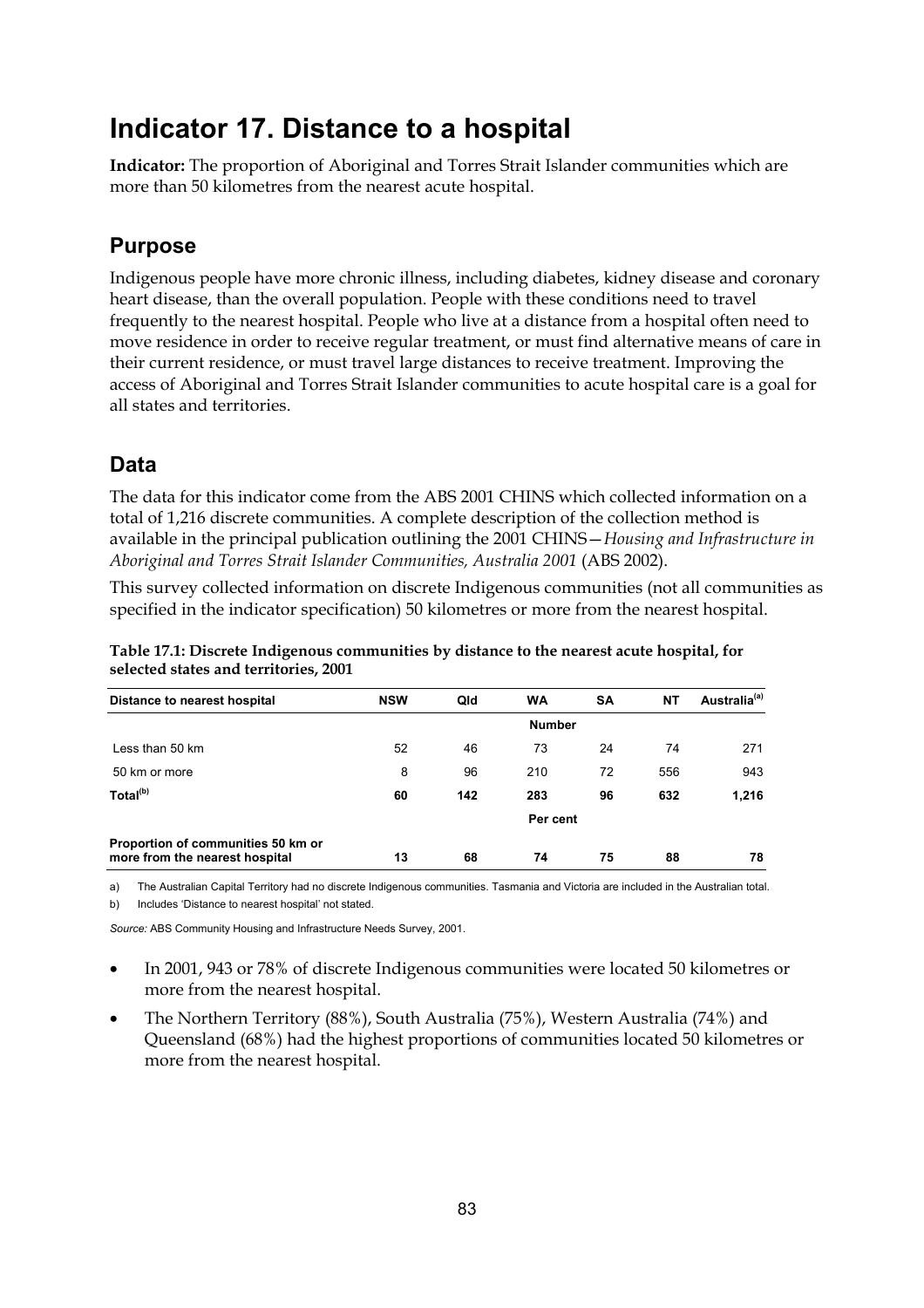# **Indicator 18. Access to primary health care services—small homeland communities and outstations**

**Indicator:** The proportion of Aboriginal and Torres Strait Islander homeland communities/outstations, with a usual population of less than 50 people and that are more than 50 kilometres from a primary health care service, that have access to various types of health services on a regular basis.

# **Purpose**

Small and isolated communities create special health service delivery challenges. Improving the access of Aboriginal and Torres Strait Islander communities to primary health services in general is a goal for all states and territories. The indicators examined here combine isolation and size of communities.

# **Data**

The data for this indicator come from the ABS 2001 CHINS which collected information on discrete Indigenous communities with less than 50 people (not small homeland communities/outstations) which were more than 50 kilometres from a community health clinic. The survey collected data on access to health professionals from only 14 of these 374 communities and thus the following data should be interpreted with extreme caution due to the small number of communities from which the data were sourced. No information was collected on access to health services as specified in the indicator.

The defined health professionals for this indicator were an Indigenous health worker working in the community every day, a nurse visiting at least every fortnight and a doctor visiting at least every month. There were, however, no data available on the number of health professionals visiting these communities more frequently than at least once a month.

- There were a total of 374 communities in Australia with less than 50 people that were more than 50 kilometres from a community health clinic.
- One–half of the 14 communities for which information on access to health professionals was collected did not have any health professionals visiting or working within the community.
- The most common health professional visiting these communities was a registered nurse (36%), followed by both an Indigenous health worker and a doctor (21%).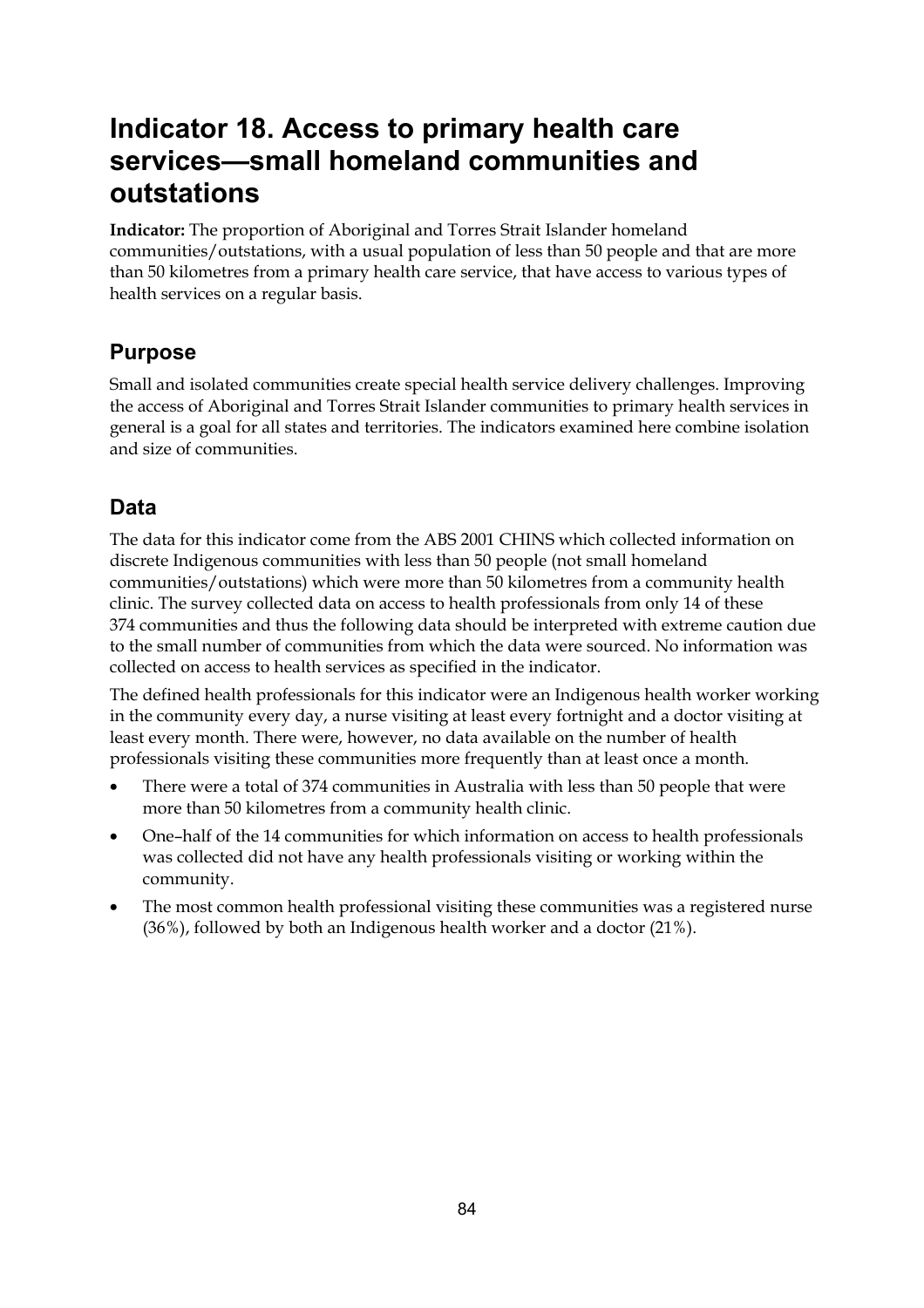| Visit or work within community                      | <b>Number</b> | <b>Proportion of</b><br>communities for<br>which information<br>was collected | <b>Reported usual</b><br>population of<br>community |
|-----------------------------------------------------|---------------|-------------------------------------------------------------------------------|-----------------------------------------------------|
| Indigenous health worker                            | 3             | 21.0                                                                          | 102                                                 |
| Registered nurse                                    | 5             | 36.0                                                                          | 142                                                 |
| Doctor                                              | 3             | 21.0                                                                          | 92                                                  |
| Other                                               | 2             | 14.0                                                                          | 62                                                  |
| By any selected health professionals <sup>(b)</sup> | 7             | 50.0                                                                          | 398                                                 |
| Not visited by selected health professionals        | 7             | 50.0                                                                          | 184                                                 |
| Information not collected                           | 362           | n.a.                                                                          | 5.084                                               |
| <b>Total</b>                                        | 376           | 100.0                                                                         | 5,482                                               |

#### **Table 18.1: Number and proportion of communities with less than 50 people and more than 50 km from a community health clinic(a), by access to selected health professionals, 2001**

(a) Excludes communities within 10 km of a hospital.

(b) Sum of components may not add to total as communities may have access to more than one type of health professional.

*Source:* ABS Community Housing and Infrastructure Needs Survey, 2001.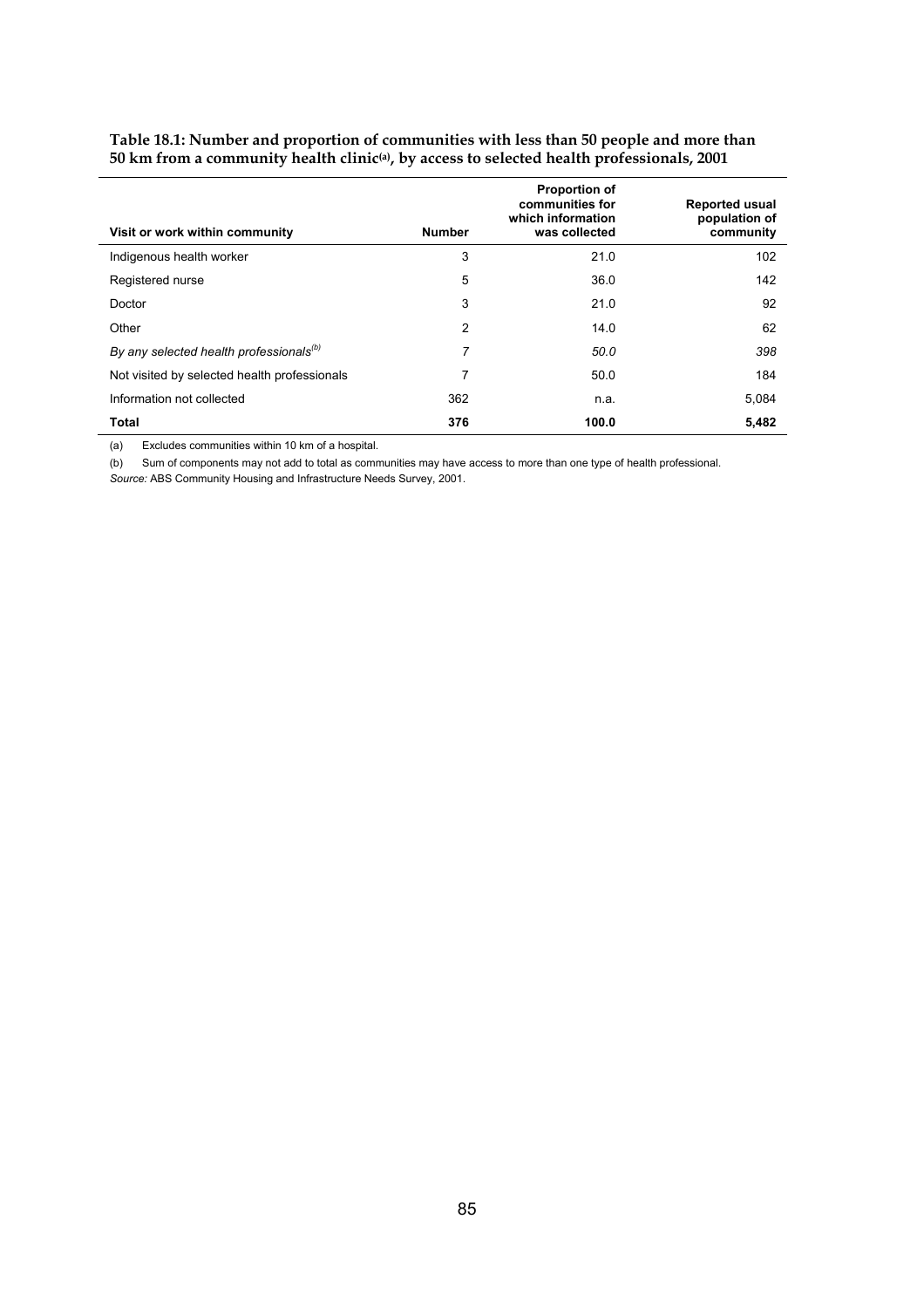# **Indicator 19. Management of key conditions**

**Indicator:** The extent to which there is systematic support for:

- the development and implementation of evidence-based treatment protocols
- the presence of early detection programs
- chronic disease management systems in Aboriginal and Torres Strait Islander people, using recommendations specifically developed for them (where appropriate).

# **Purpose**

Early detection and management of chronic conditions are recognised components of health care systems. This indicator is designed to reflect jurisdictional commitment to the dissemination and implementation of best practice recommendations for conditions that cause high levels of morbidity and mortality in Aboriginal and Torres Strait Islander populations.

# **Data**

Data for this indicator were provided by state and territory governments and the Australian Government.

# **Australian Government**

## **Patient Information and Recall System**

The Patient Information and Recall (PIR) System program administered by the Office of Aboriginal and Torres Strait Islander Health (OATSIH) is intended to support the delivery of best practice and holistic primary health care to Aboriginal and Torres Strait Islander communities throughout Australia. Custom-designed software is employed in the program and is built on the evidence-based concept of health care delivery. The funding provided under the program is non-recurrent and is designed to enable Australian Government-funded Aboriginal and Torres Strait Islander primary health care organisations to acquire and implement computer-based PIR systems.

PIR systems software includes a patient recall capacity that is designed to assist services in the implementation and maintenance of whole-of-life care plans. Initiatives that are enabled by this functionality include immunisation, communicable disease and chronic disease screening and management. PIR systems include the means of recording clinical summaries necessary for the effective tracking and control of chronic disease states.

Funding provided to organisations in 2002–03 amounted to \$1.38 million and, in 2003–04, \$1.28 million. The funding provided covers the costs of hardware, software, staff training and data management.

# **The Northern Territory HealthConnect Trial**

This trial tests the concept of HealthConnect within a rural and remote region of Australia. The trial is being conducted in the Katherine region where a number of public and private health service providers deliver health care to over 3,000 people; 1,300 people are currently enrolled in the trial.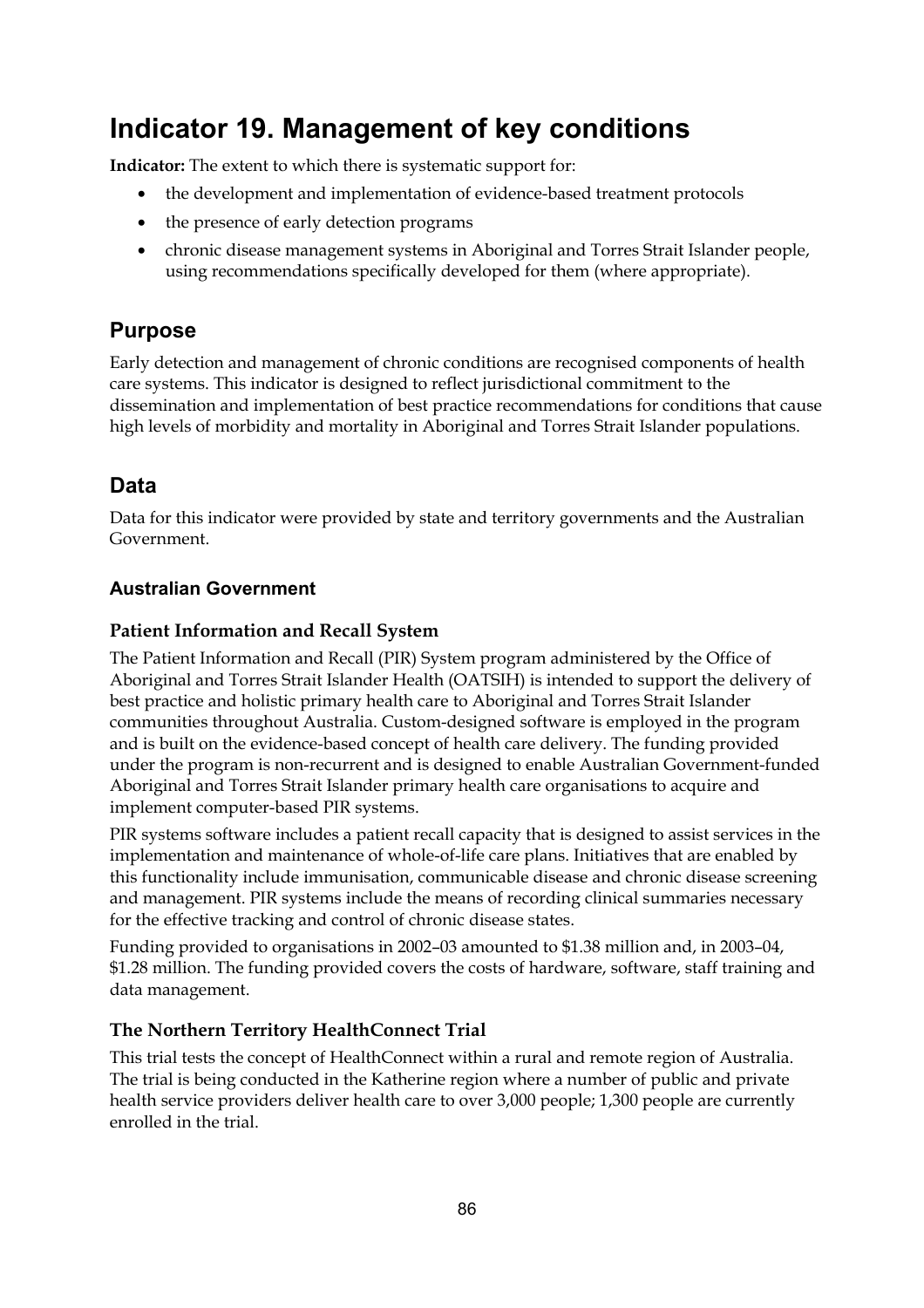HealthConnect is Australia's system of electronic health records. With the consent of individual consumers, HealthConnect enables summary health information to be safely collected, stored and exchanged so that it is always available at the point of care, thereby improving the quality and safety of health care.

The current HealthConnect trial in Katherine is a collaborative project involving Katherine West Health Board, Wurli Wurlinjang Health Service, Sunrise Health Service, Katherine Hospital, Binjari Health Service, the Territory and the Commonwealth.

The Northern Territory HealthConnect repository holds medical summaries, including information on medications, allergies, active alerts and doctors' notes, as well as hospital discharge summaries and pathology results. The client has the right to view the information held at any time. It is anticipated that HealthConnect information will particularly contribute to the management of chronic diseases which are prevalent in the population of this region.

Funding provided to the Northern Territory Trial for 2002–03 was \$830,000 and \$1.38 million for 2003–04.

### **Otitis media**

\$41,933 was expended in 2002–03 and \$91,795 in 2003–04 on reprinting and disseminating the *Recommendations for Clinical Care Guidelines on the Management of Otitis Media (Middle Ear Infection) in Aboriginal and Torres Strait Islander Populations, 2001 package. The package* includes:

- the Guidelines
- the *Systematic Review of Existing Evidence and Primary Care Guidelines on the Management of Otitis Media in Aboriginal and Torres Strait Islander Populations*
- a *Plain Language Summary of the Systematic Review*
- a middle ear infection checklist poster highlighting key messages for primary health care providers.

## **Rheumatic heart disease register program in the Top End of the Northern Territory and Central Australia**

In 2002–03, the Australian Government provided further funding to continue supporting the rheumatic heart disease register program in the Top End of the Northern Territory and to extend the program to Central Australia. This funding amounted to \$255,000.

Aboriginal and Torres Strait Islander peoples have one of the highest rates of rheumatic heart disease in the world. The program operates using a register-based approach as recommended by the World Health Organisation as a means of coordinating individual patient management and improving adherence to drug treatment to prevent rheumatic fever and the associated cumulative valve damage. It identifies those affected by rheumatic fever and rheumatic heart disease, providing a reminder system for monthly prophylactic penicillin injections and other clinical follow-up in Aboriginal communities.

These registers have led to improvements in the rates of notification of patients with rheumatic fever and rheumatic heart disease, and in adherence to secondary prevention with penicillin.

During 2003–04, the Australian Government funded a defined project in the Northern Territory to identify community-based models of prevention and management of rheumatic heart disease in remote communities across Australia. This funding amounted to \$123,000.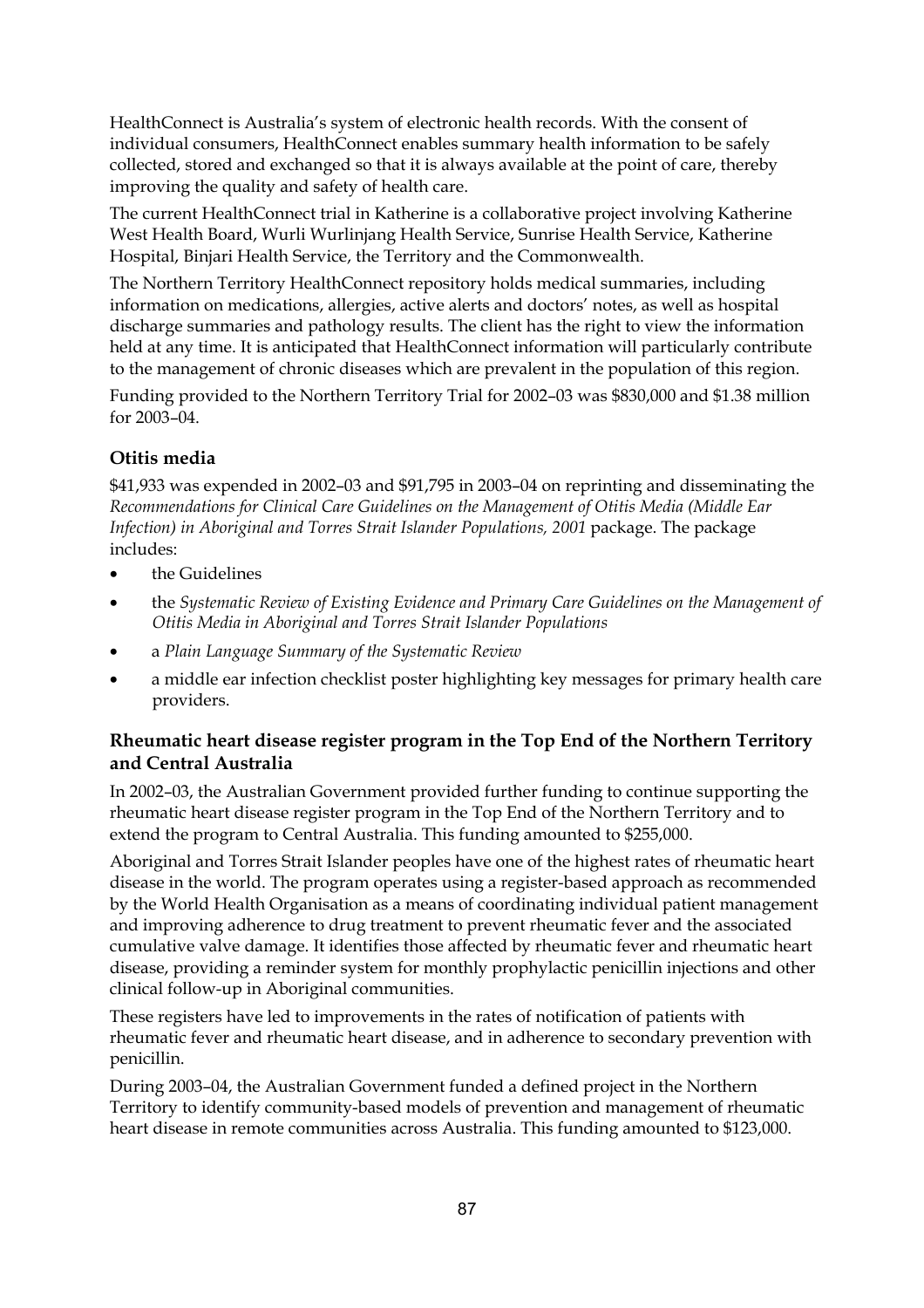## **Continuous improvement projects for the early detection and management of chronic disease for Aboriginal and Torres Strait Islander people.**

The continuous improvement projects in the early detection and management of chronic diseases for Aboriginal and Torres Strait Islander people (CIPs) builds on current Australian and international research on systematic approaches to chronic disease in the primary health care context.

Through the CIPs the Office for Aboriginal and Torres Strait Islander Health is working with Aboriginal community-controlled health services who had expressed an interest in refining their approach to chronic disease in order to:

- identify, in partnership with services, the essential elements of a sustainable comprehensive systems approach to the early detection and management of chronic diseases in the community-controlled health care setting;
- foster a continuous improvement approach to chronic disease early detection and management;
- enhance the sharing of information arising from the projects between the communitycontrolled health care services; and
- inform the development of policy.

The CIPs are 2–year projects that commenced in 2003 with a staged approach to implementation. Two successful CIPs workshops were held in 2003–04 for Aboriginal and Torres Strait Islander Community Controlled Health Services participating in the initiative. These workshops facilitated the sharing of information and learning from other's experiences in relation to continuous quality improvement and chronic disease in primary health care settings.

Funding provided to Aboriginal community-controlled health services in 2002–03 was \$41,942 and \$612,532 in 2003–04.

### **Addressing safer alcohol consumption**

In 2002–03 and 2003–04, two publications aimed at encouraging safer alcohol consumption by Aboriginal and Torres Strait Islander peoples were reprinted by OATSIH.

Two thousand copies of the flipchart—*Talking about Alcohol with Aboriginal and Torres Strait Islander Patients: A Brief Intervention Tool for Health Professionals* by Maggie Brady and Ernest Hunter (2003)—were reprinted at a cost of \$14,958. This flipchart is designed as a brief intervention tool to help health professionals motivate individuals to change their drinking behaviour, either by cutting down on their alcohol intake, or by cutting it out altogether.

Two thousand copies of the book—*Giving Away the Grog: A Collection of Aboriginal Accounts of Drinking and Not Drinking*, by Maggie Brady (1995)—were reprinted at a cost of \$17,105. This collection of personal accounts of living with and without alcohol, taken from interviews with Aboriginal people in the Northern Territory and South Australia, was recorded by Maggie Brady between 1992 and 1994. The book can be used by health professionals as a brief intervention tool to initiate discussions on alcohol consumption and covers issues such as: how did people learn to drink; what kind of troubles do drinkers have; what happened to make people drink; reasons for giving up the grog; and how did people have the willpower to stop.

# **Sharing Health Care Initiative**

Through structured self-management education and support, patients with chronic conditions learn to: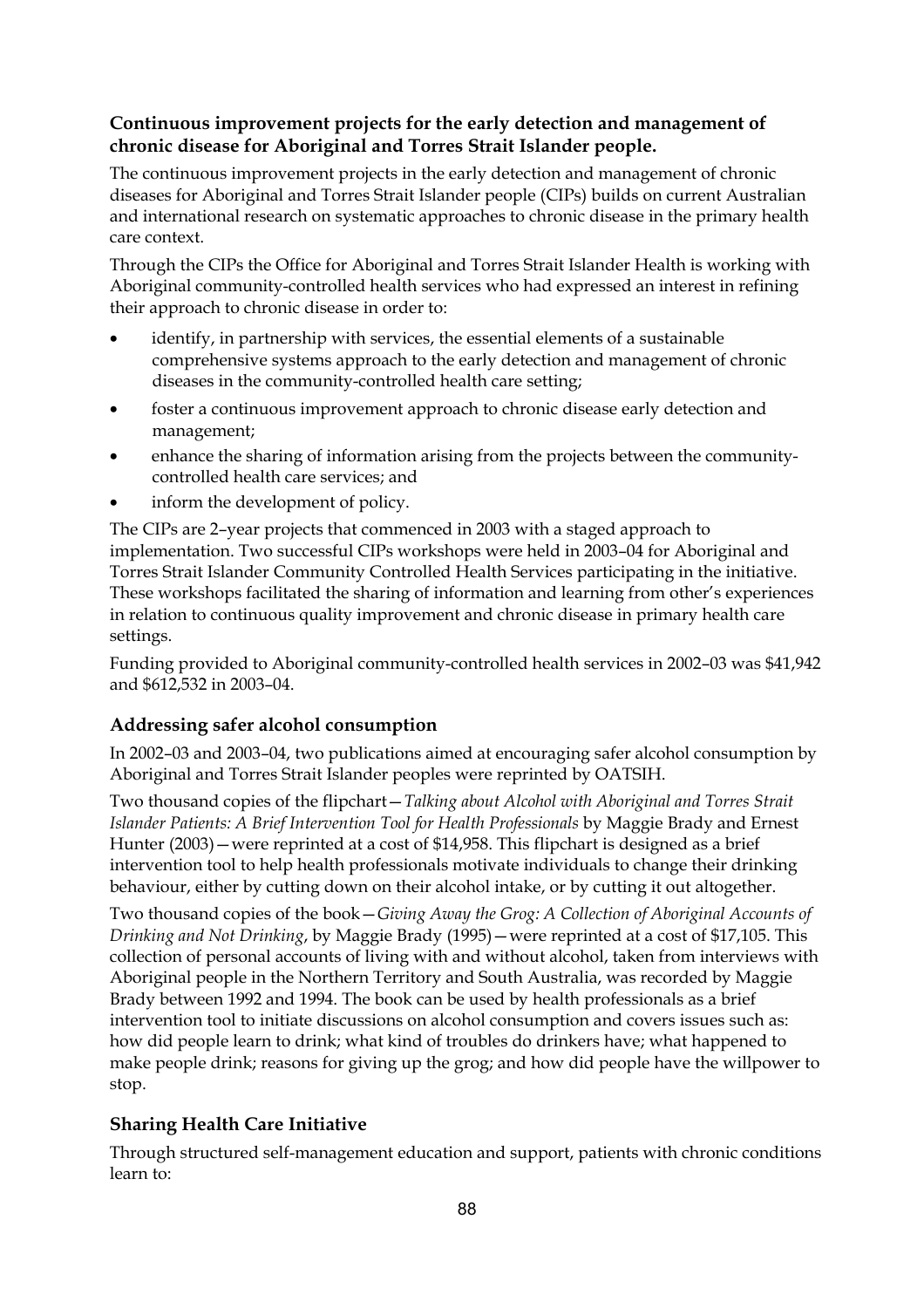- better manage and monitor their symptoms
- better maintain a healthier lifestyle
- better manage impacts of their illness and their treatment regimes
- communicate more effectively with their family, carer and health provider
- more effectively use health and community services.

Evidence in Australia arising from the Australian Government's Sharing Health Care Initiative (SHCI) and other Australian and overseas research shows that patients suffering from chronic conditions, and who are involved in self-management education, have improved health outcomes and live a better quality of life.

Five of the 12 SCHI demonstration projects involve Aboriginal health services. These projects are located at the Katherine West and Danila Dilba Aboriginal Medical Services in the Northern Territory, the Pika Wiya, Port Lincoln and Ceduna/Koonibba Aboriginal Health Service in South Australia, and the Goondir Aboriginal and Torres Strait Islanders Corporation for health services in Queensland.

Expenditure for this program was \$1,165,254 for 2002–03 and \$688,276 for 2003–04 (GST exclusive).

Initial data from the draft National Evaluation of the SHCI (still to be finalised) shows improved general health status and increased symptom control, decreased psychological distress and improved health behaviours, and slightly decreased length of hospital and GP visits.

A range of chronic condition self-management education and training resources for Aboriginal Health Workers and Community Support Workers has also been developed and tested within the demonstration projects. These resources are based on the Stanford (Lorig) education course (developed by Professor Kate Lorig in the US) and the Flinders University education and training courses, with each Aboriginal Medical Service adapting the programs for their particular community needs.

Details of the SHCI and related publications can be obtained on the chronic condition selfmanagement website at <www.chronicdisease.health.gov.au>.

# **Coordinated Care Trials**

The second round of Coordinated Care Trials are time-limited research projects exploring models of health care that test new ways of organising, delivering and funding health services for people with complex care needs and/or poor health. Three of these Trials focus on a total of approximately 14,000 Aboriginal and Torres Strait Islander people in three specific rural areas of Australia and they commenced at various times in 2003. The Australian Government provided substantial funding to the three Trials in 2003–04. This funding was used by the Trial sponsors for a variety of purposes including the early detection, and use of evidence–based protocols in the management, of a range of chronic diseases such as diabetes, asthma and cardiovascular disease. It is impossible to identify which proportion of the total Australian Government funding for the Indigenous Coordinated Care Trials relates to management of key conditions (especially noting that the Trials also receive funding from other sources such as state/territory governments.)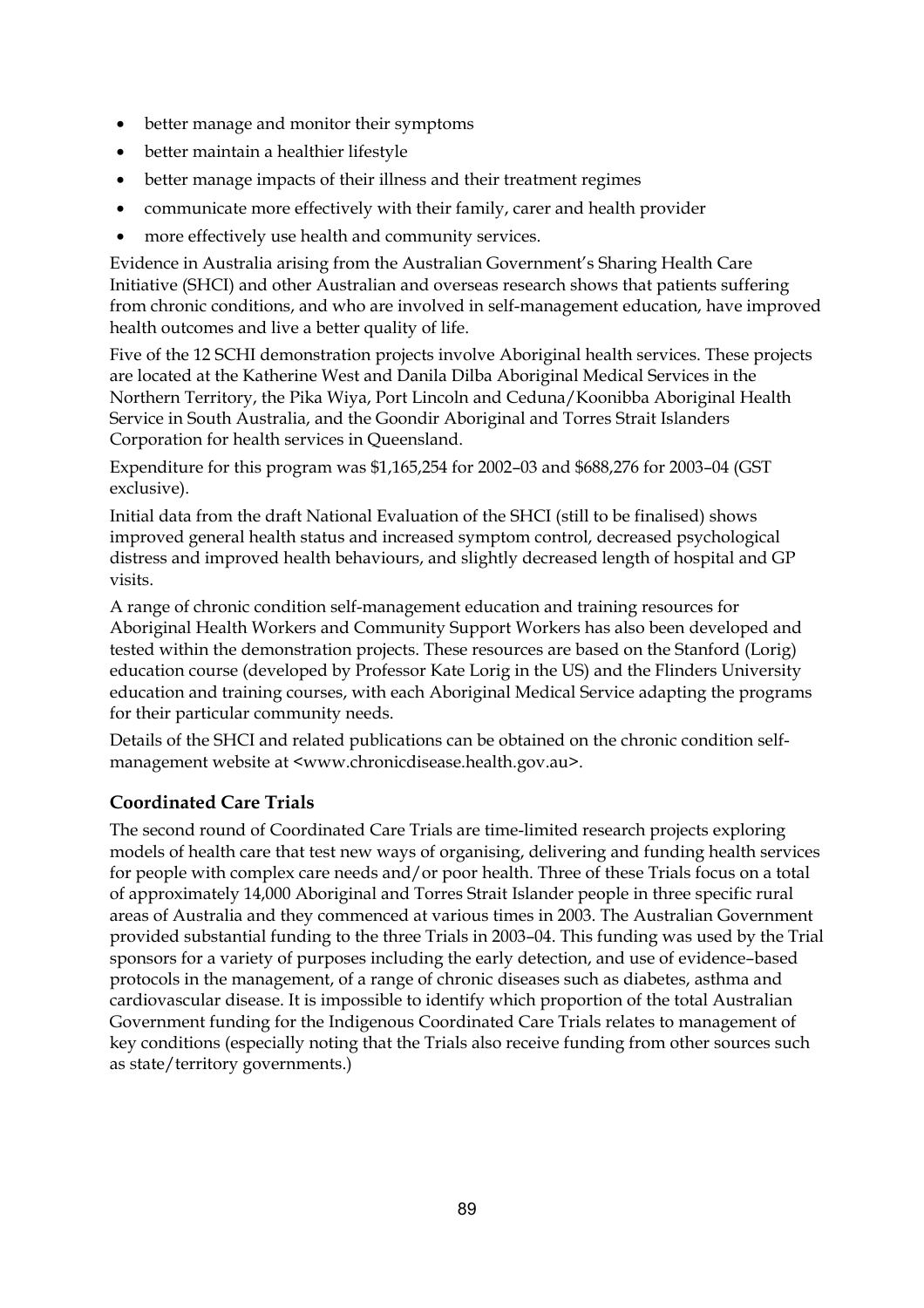### **Medicare Benefits Schedule item for a 2-yearly Aboriginal and Torres Strait Islander adult health check**

Since 1 May 2004, a 2-yearly adult health check item has been available on the Medicare Benefits Schedule for self-identifying Aboriginal and Torres Strait Islander people between the ages of 15 and 54 (inclusive).

The purpose of the adult health check is to ensure early detection, diagnosis and intervention for common and treatable conditions that cause considerable illness and early mortality, such as diabetes or cardiovascular disease. It covers the patient's medical history, a physical examination, required investigations, an assessment of the patient's health, any necessary interventions and referrals, and documenting a straightforward strategy for the good health of the patient. It includes 'mandatory' and 'as indicated' components to be covered at each step. It can be provided by Aboriginal and Torres Strait Islander Community Controlled Health Services that access Medicare and by general practitioners in the broader community.

Funding for provision of the item by GPs in the 2 months of 2003–04 in which the item was available was \$279,000.

## **New South Wales**

In 2002–03, the NSW Aboriginal Vascular Health Program was expanded to an additional six sites, two metropolitan and four rural, and to three additional correctional facilities within the Corrections Health Service.

Projects with designated Aboriginal Health Workers in both Area Health Services and Aboriginal Community Controlled Health Services have developed culturally and community specific models of chronic health care service delivery with the aim of improving the prevention, early detection and self-management of vascular diseases including diabetes, cardiovascular disease, hypertension, renal disease, stroke and diseases of the circulatory system for Aboriginal communities in New South Wales.

An external evaluation of the NSW Aboriginal Vascular Health Program conducted in 2003 to assess its overall effectiveness, indicated the sound strategic direction of the program, with all sites making progress towards specific aims and objectives and many building their projects to have sustainability into the future.

There have been a number of important indications of impact such as new services to, and targeted resources for, Aboriginal communities; Aboriginal Health Workers enhancing their skill base with clinical roles related to screening and health education programs; collaboration with tertiary services and the Aboriginal community controlled health sector; and most importantly, increased numbers of mainstream service workers being more aware of the health needs of Aboriginal people and communities in their service area.

In 2003–04, the state-wide components of the NSW Aboriginal Vascular Health Program were maintained and strengthened with project sites further expanding within Northern Rivers and Western Sydney Area Health Services and newly situated in Central Sydney Area Health Service. The Department of Health's commitment to improving the vascular health of Aboriginal people and communities is now long term, demonstrated through \$2 million in recurrent funding from the Centre for Aboriginal Health, NSW Health.

Project workers are being moved to implement evidence-based strategies with monitoring and project evaluation, to enable better decision-making, quality assessment of risk and measurement of success for individual sites. The Aboriginal Vascular Health Network, open to health professionals and people interested or involved with Aboriginal vascular health, has more than 300 members, with interest extending beyond New South Wales.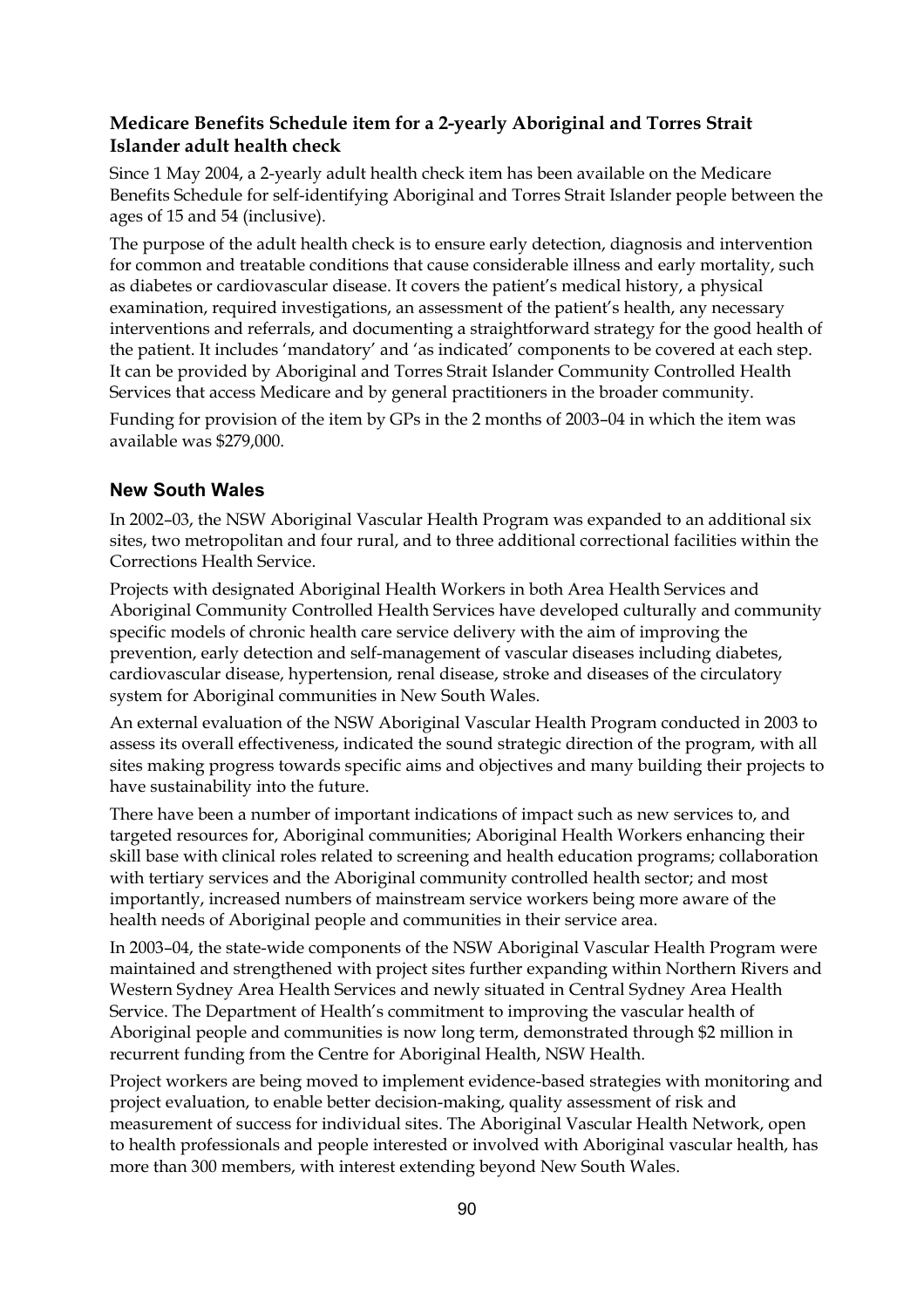The Aboriginal Chronic Conditions Area Health Service Standards are in the process of being developed to address chronic health conditions relating to cardiovascular disease, diabetes, kidney disease, chronic respiratory disease and cancer for the Aboriginal people and communities. Developed in collaboration with the Aboriginal Health & Medical Research Council of NSW, the Standards aim to enhance the provision of holistic, culturally respectful health care services for Aboriginal people within NSW Area Health Services. The four Standards have been designed to assist and direct Area Health Services to newly develop, enhance or change health approaches and practices when working with Aboriginal people and communities with chronic health conditions and include:

- 1. A coordinated local approach to prevention and management of chronic conditions within the Aboriginal population
- 2. Targeted Aboriginal chronic conditions health promotion initiatives across the lifecourse and chronic conditions continuum
- 3. Effective systems for the diagnosis and care of Aboriginal people with, or at risk of, chronic conditions
- 4. Enhanced capacity of the Aboriginal health workforce to address prevention and management of chronic conditions

The Standards were published in 2004–05.

## **Victoria**

Chronic conditions such as asthma, diabetes, coronary heart disease, chronic renal disease, chronic respiratory conditions and hypertension in Victoria are managed both through condition-specific strategies and through broader strategies for the health system.

The Victorian Aboriginal Community Controlled Health Organisation is developing Memoranda of Understanding with key health bodies (e.g. Heart Foundation, Diabetes Australia, Cancer Council) to address Indigenous issues.

### **Management strategies**

The Hospital Demand Management Strategy was established in October 2000 in response to increases in demand for, and deterioration in access to, acute public hospital services. As part of this, the Hospital Admissions Risk Program (HARP) aims to reduce the avoidable use of hospitals by:

- developing preventive models of care that involve both the hospital and the community
- focusing on people who have a manifest health need, often where their disease or condition is chronic or complex
- giving priority to high volume and/or frequent users of the acute public hospital system.

HARP is implemented through projects, none of which has been targeted at Aboriginal people. However, many have been applicable to Aboriginal people.

In 2002–03, 42 projects commenced covering chronic disease management, respiratory disease, paediatric asthma, chronic obstructive pulmonary disease (COPD), cardiovascular disease, diabetes, mental health and falls. In 2003–04, 29 new projects were funded, making a total of 100 projects. The 2003–04 projects included chronic heart failure, complex psychosocial needs, COPD, asthma, diabetes and wound management.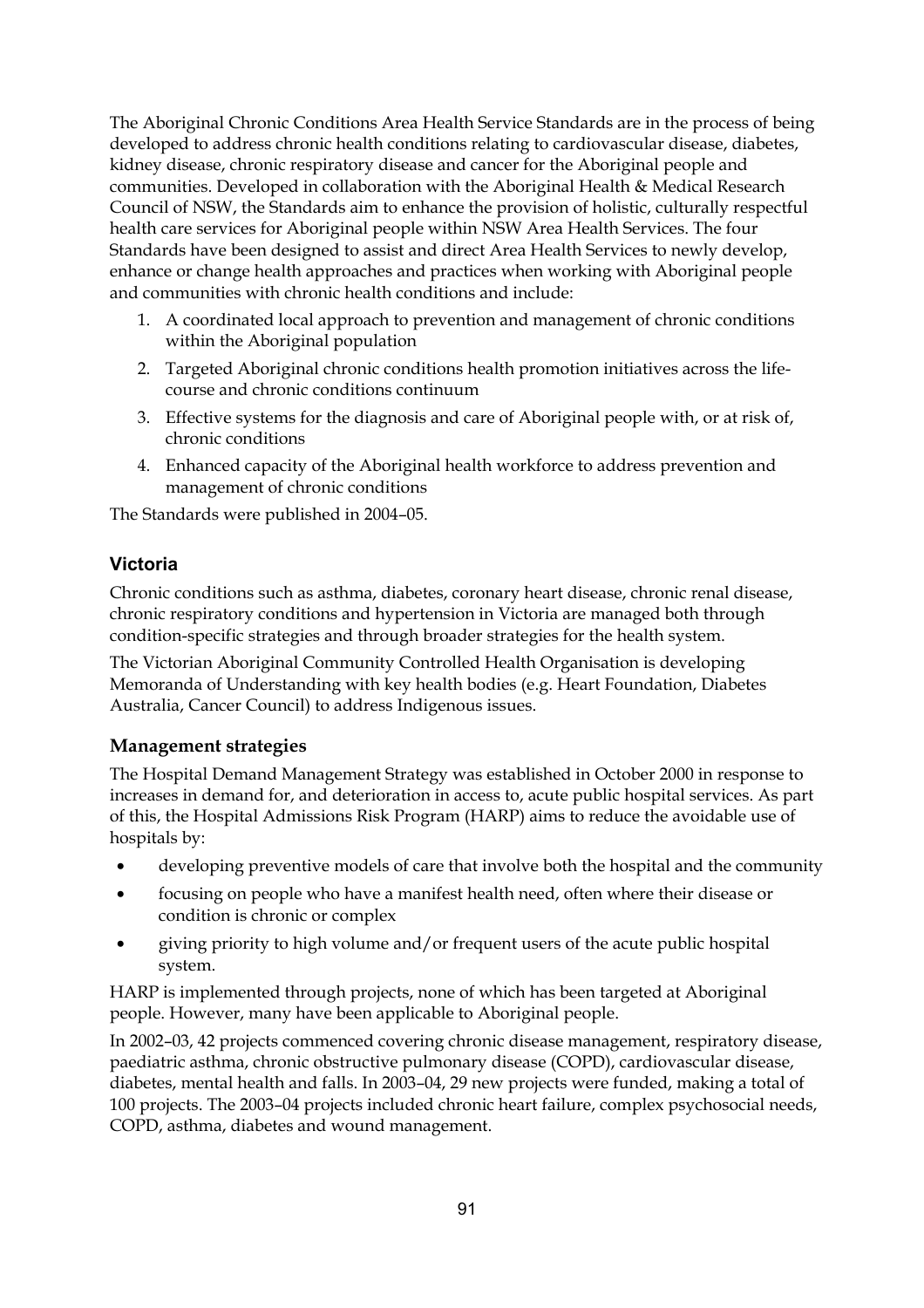Ongoing HARP evaluation began on November 2002 with the aim of identifying interventions and models of care that are effective in improving clinical outcomes and reducing the preventable use of health services.

There are working parties on chronic heart failure disease management and COPD. They aim to:

- promote evidence-based practice
- span the continuum of care
- promote service coordination and efficiency in service delivery
- be patient centred
- demonstrate improvement in patient outcome and quality of life
- minimise exacerbations of the condition and reduce emergency department presentations.

### **Strategies for specific conditions**

#### *Asthma*

Review of public health interventions for asthma: Aboriginal people are more at risk of admission for respiratory diseases including asthma. There are no asthma care projects directed specifically at Aboriginal people.

The development of National Service Improvement Frameworks was agreed to by AHMAC in October 2002. The Draft National Service Improvement Framework for asthma has been developed to the point where stakeholder consultation is now taking place. The Framework focuses on the needs of disadvantaged groups, including Aboriginal and Torres Strait Islander people, and recognises risk factors particularly relevant to Aboriginal people.

### *Renal failure*

In 2003–04, 29% of all hospital admissions of Aboriginal people were for renal dialysis. The rate of renal dialysis is 6–8 times that of the non-Aboriginal population. A review of the current service model for renal dialysis was undertaken in October 2004. Victoria has also had input into the development of the Improving Indigenous Health: Remote Area Renal Services Project.

#### *Diabetes*

Diabetes initiatives occur at three levels—primary, secondary and tertiary. These are provided by different divisions/ branches of the Department of Human Services.

Primary Intervention covers: public health, pre-diabetes intervention program, risk factor assessment tool, diet, obesity prevention and physical activity initiatives, including for special groups, health promotion and physical activity initiatives through PCP and Diabetes Australia, primary and community health, integrated health promotion, and podiatry, nursing and dietetics.

Secondary intervention covers: disability services, practice guidelines for diabetes management, hospital demand management/HARP, disease management HARP, aged care, and home and community care dietetic services.

Tertiary intervention covers: acute services and inpatients and outpatients.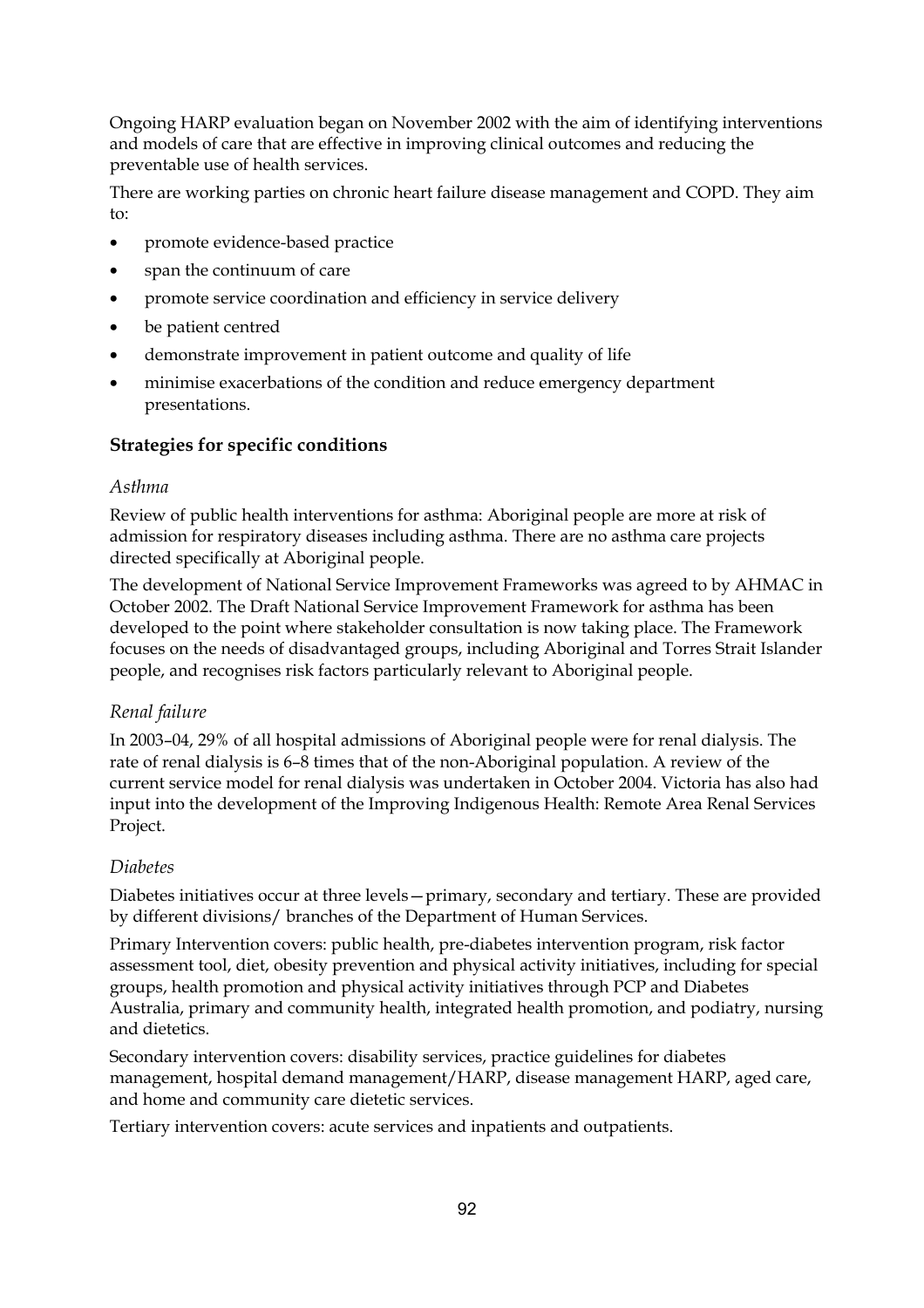# **Queensland**

## **Health Outcomes Plans**

Health Outcomes Plans developed across the National Health Priority Areas continue to be implemented. In addition, Queensland Health in partnership with the Australian Government Department of Health and Ageing, Divisions of General Practice and other key external stakeholders, commenced the development of the Statewide Chronic Disease Implementation Initiative. The scope of this initiative includes the risk factors of smoking, nutrition, alcohol and physical activity and cardiovascular diseases, renal disease, chronic respiratory disease and diabetes.

This process has included particular consultation with Indigenous groups. Chronic disease strategies are being implemented in three place-based initiatives, including Innisfail which has a high Indigenous population and an Aboriginal Medical Service.

# **Enhanced Model of Primary Health Care (EMPHC)**

The EMPHC is an initiative to introduce a systems-based approach to the delivery of primary health care services in the remote areas of Queensland Health's Northern Zone. Key components of this model are partnerships, planning, evidence–based care, support structures and workforce development. It utilises a collaborative practice model of service delivery.

Within the evidence–based care component there are two key strategies:

- **Chronic Disease Strategy** which emphasises the prevention, early detection and management of chronic illness through the utilisation of standard treatment protocols and care plans specifically tailored to Indigenous populations
- **Primary Clinical Care Manual** which provides Health Management Protocols for both acute and chronic conditions.

The early detection component of the chronic disease strategy utilises standard annual screening protocols and brief interventions to detect and increase community awareness of clinical and behavioural risk factors. The Adult Health Check for those aged 15 years and over is currently in use. Health checks for those aged 0–4 years, 5–14 years and 55 years and over are being developed to provide a life continuum approach.

The EMPHC utilises the patient information recall system *Ferret* to provide systematic recall of clients for routine surveillance, follow-up and chronic disease management. The data collected also provides information on community health status which can be used to facilitate planning and relayed back to the community to allow joint priority setting.

# **Queensland Health HIV /AIDS Strategy**

This strategy aims to provide an integrated approach to the delivery of sexual health care services to Aboriginal and Torres Strait Islander peoples. Ongoing support through the Queensland and Torres Strait Health Partnership Forums under the Framework Agreements, and collaboration with the Community Controlled Health Services has ensured the effective implementation of the strategy. Successful implementation of this program is further assured by the establishment of Zonal Indigenous Health Coordinator positions.

# **Renal Service Plans**

Each of the three Queensland Health Zones have developed Renal Service Plans that recognise Aboriginal and Torres Strait Islander peoples as a priority population. The Renal Service Plans include specific strategies to address renal disease in Aboriginal and Torres Strait Islander peoples including health promotion, early detection, clinic management, renal replacement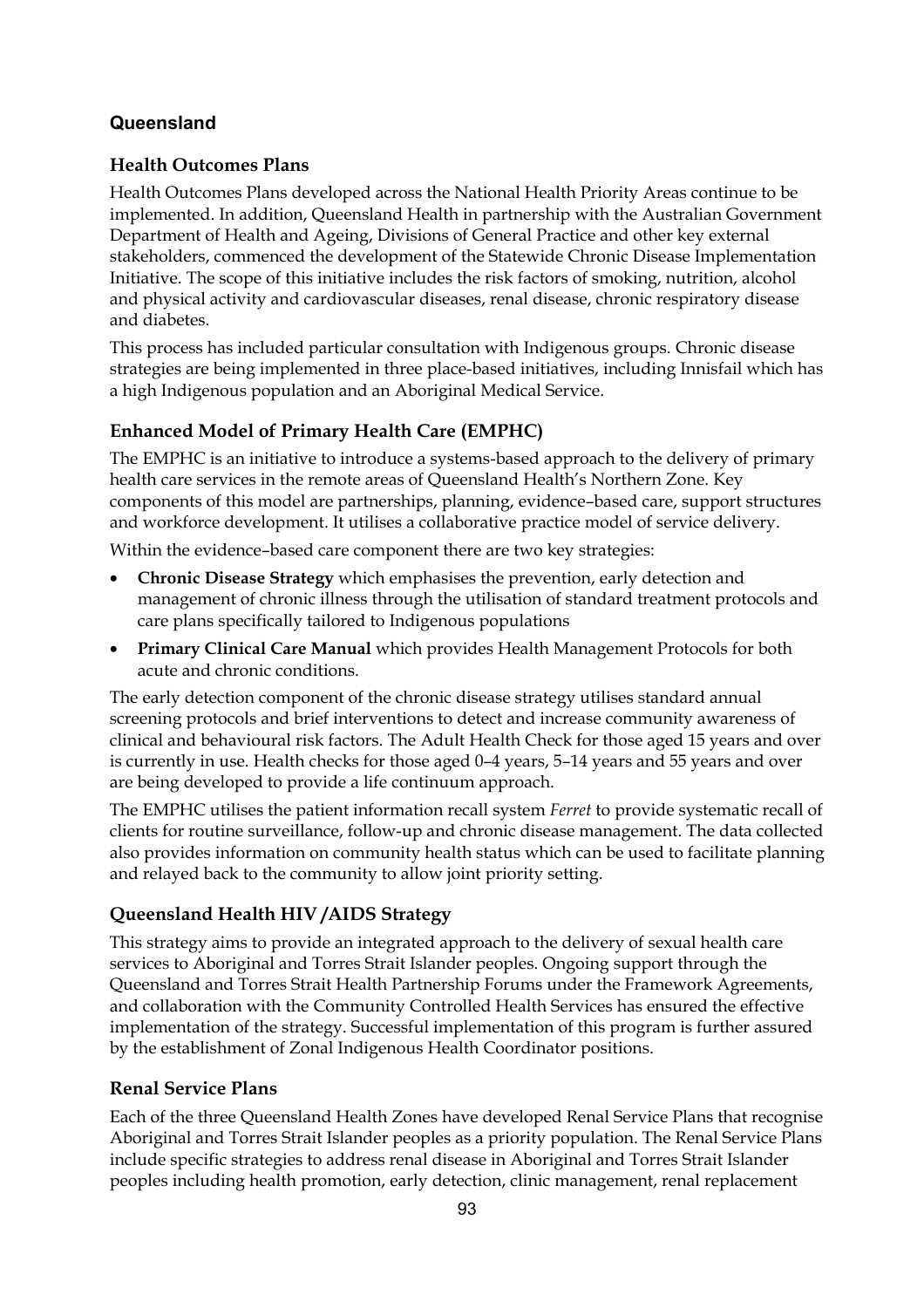services, workforce management and information support actions. Queensland Health recognises that many rural/remote areas of the state do not have ready access to a hospital renal unit or satellite unit and is working towards ensuring that high-quality home dialysis is available. Examples include strategies established in the Toowoomba Renal Service for the provision of a multi-user self-care dialysis and the opening in March 2004 of the Mt Isa satellite service which is providing haemodialysis closer to home for patients who previously received this service out of Townsville.

## **Western Australia**

### **Chronic disease prevention**

The Department of Health has conducted a workshop with the aim of progressing the development of a Chronic Conditions Strategy. The strategy will:

- enhance primary prevention initiatives to reduce the incidence of the development of chronic conditions
- improve the quality of life of people with chronic conditions
- improve the quality of life of their carers and families
- reduce the number of unnecessary and inappropriate hospital admissions and readmissions
- be aligned with the national chronic disease strategy.

The issues specific to Aboriginal people will be included within and addressed throughout the strategy. The department has also commenced developing a range of quality improvement initiatives such as primary care collaboratives and the Audit and Best Practice for Chronic Disease Extension program in partnership with the Cooperative Research Centre for Aboriginal Health.

### **South Australia**

South Australia has been actively involved in developing and implementing evidence-based treatment protocols for chronic disease as well as early detection programs for risk factors. A key factor in this work has been the facilitation of cultural awareness programs for medical practitioners involved in the diagnosis and treatment of chronic disease, and the active participation in ensuring that services and policy responses are inclusive of Aboriginal and Torres Strait Islander peoples.

#### **Chronic disease**

The Nganampa Health Council maintains a chronic disease register. This shows that on the Anangu Pitjantjatjara Lands in November 2002, approximately 48% of adults over the age of 15 years had a chronic illness. The registrar improves the management of clients with chronic illness and is also used in implementing health interventions.

### **Diabetes**

#### *Evidence-based treatment protocols*

In the Hills Mallee Southern region, an Aboriginal-specific regional Health Living Coordinator is employed to work with and develop strategic strategies with the Chronic Disease Regional Program Officer. Outreach programs, including physiotherapy, podiatry and diabetes clinics, are currently provided through Aboriginal controlled organisations.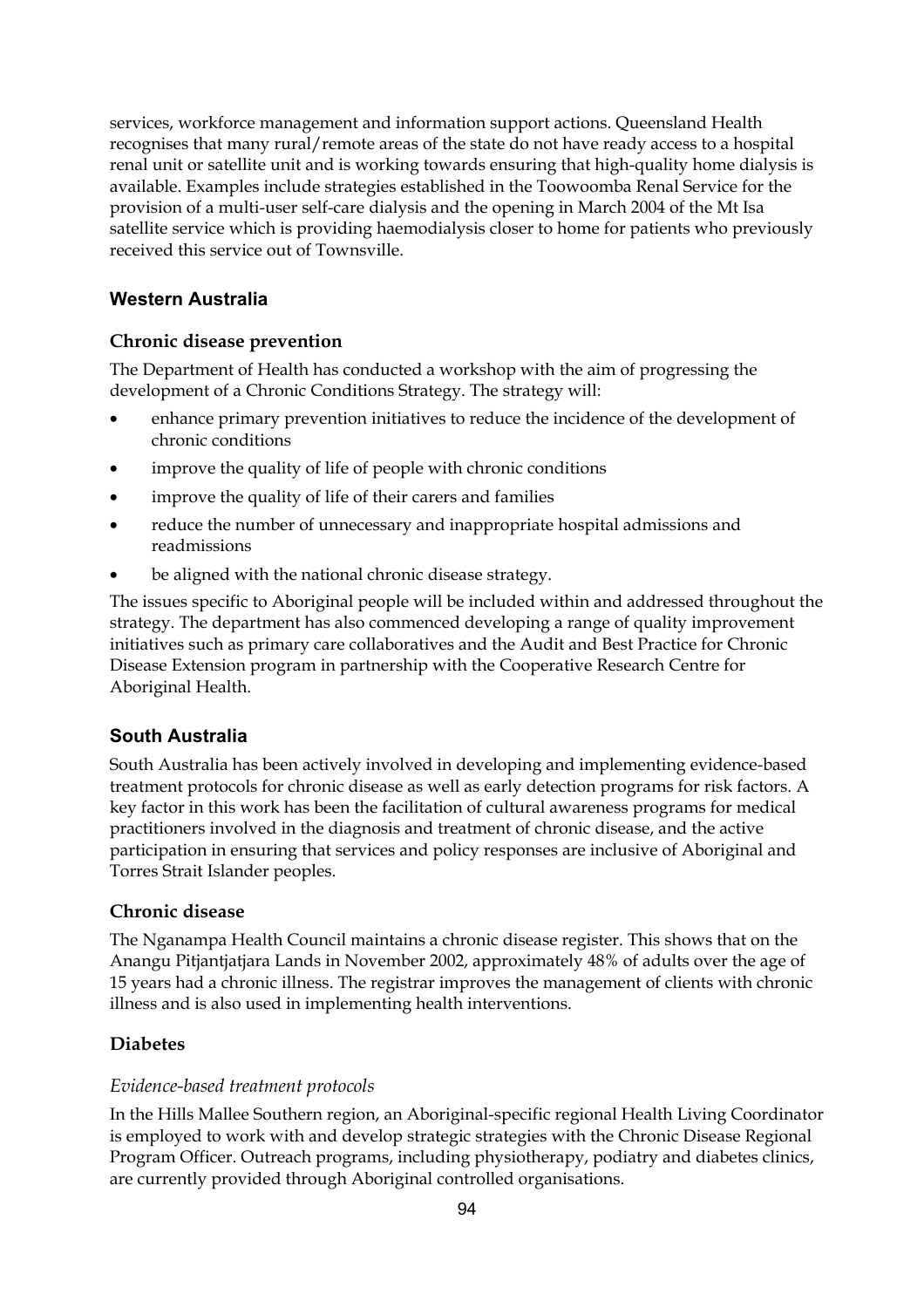In Ceduna and Port Lincoln, diabetes clinics are held in conjunction with Diabetes Health workers and general practitioners. All diabetes clients are checked for micro-albuminuria every 3 to 12 months. Blood pressure is checked and treatment initiated and followed up by health workers where possible. All clients who attend clinics are assessed for BMI and encouraged to participate in at least 30 minutes of exercise daily. Aboriginal Health Workers are trained in Diabetic foot assessments and provide foot care education. Healthy Eating education is provided to clients, carers and existing community groups.

In the Northern and Far West Regional Health Service, the Diabetes Management in General Practice Guidelines are used by all health professionals, in collaboration with the GPs, diabetes educators, dieticians, podiatrists and all other specialists. This involves a clinical assessment and formulating a diabetes care plan for each client, that includes regular clinical reviews (either 3, 6 or 12 monthly). The service action plan of the Aboriginal Health Team, Riverland Regional Health Service is linked to national and South Australian Aboriginal Health Partnership priorities.

#### *Early detection systems*

Health checks and screening programs operate within most Aboriginal community settings. A team comprising Aboriginal Health Workers, GPs and allied health personnel provide this service. The Point-Of-Care (POC) into Aboriginal Hands system for early detection of diabetes is used within the Riverland Aboriginal and Torres Strait Islander community to conduct health screening checks, as well as monitor diabetes management.

A suitably qualified Aboriginal Health Worker provides a well developed screening system within the Mallee Coorong Health area. General screening is undertaken at all 13 health units within the region but is generally dependent upon GP referral.

For Ceduna and remote centres, targeted screening for adults during adult immunisation and health education programs are available. All diabetes clients on care plans are given an annual ECG check to establish a baseline and detect any early heart changes.

#### *Management systems*

A joint management partnership exits between the Murray Mallee Community Health Service and the Commonwealth-funded Aboriginal Primary Health Care Program to establish programs and mutual support systems through the region for Aboriginal specific service development.

The Diabetes Management in General Practice guidelines (NHRMC 2001) are followed for best practice as far as practicable for location and client base.

In local Aboriginal community settings in Wakefield, Aboriginal Health Workers provide education, monitoring and support to clients. Aboriginal Health Workers conference with GPs and other health workers to ensure effective management systems are in place.

Other areas are working with the Commonwealth in regards to data management and recall and the potential to use a Medical Director for GP clinics run across the region.

### **Tasmania**

Separate protocols on the management of key conditions are not developed for Aboriginal or Torres Strait Islander patients.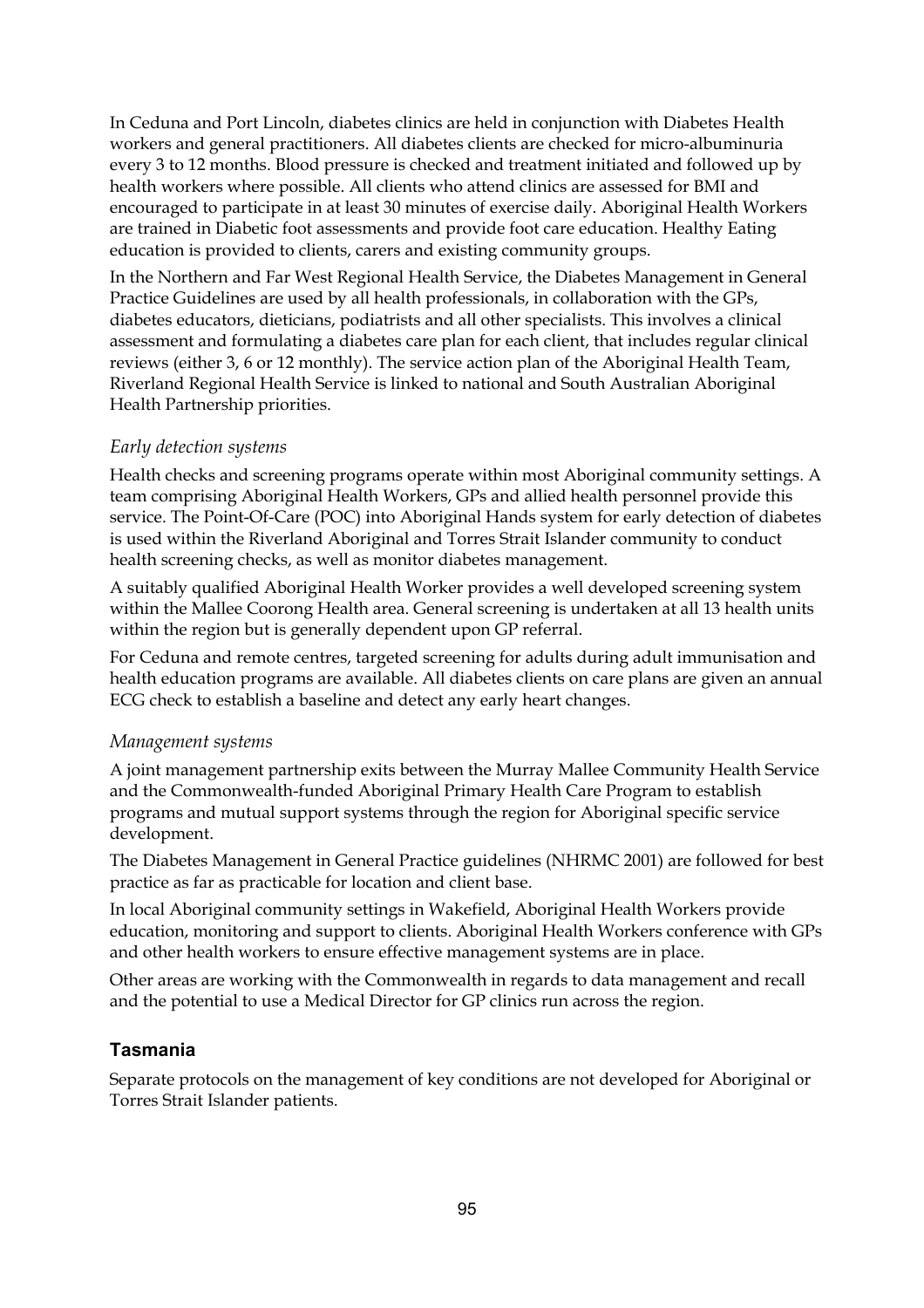### **Australian Capital Territory**

Due to the geographic size of the Australian Capital Territory, and relatively small Aboriginal population, it is reasonable to assume that the majority of Aboriginal people in the Australian Capital Territory have access to the community-controlled Aboriginal Health Service, facilitating early detection of chronic disease.

#### **Diabetes**

The ACT Health Diabetes Service holds a monthly multidisciplinary clinic for clients with or at risk of developing diabetes at the Australian Capital Territory's Community Controlled Health Organisation, Winnunga Nimmityjah. These sessions include basic clinical assessment for complications such as blood pressure, urinary micro-albumin, HbA1c, foot screening and periodic eye screening with a non-mydriatric camera. In addition, a comprehensive review including self-management skills and knowledge, nutritional assessment and counselling and podiatry foot treatment was offered. Between five and 20 individuals attend this clinic each month. Health promotion and prevention strategies have included group sessions such as cooking/nutrition and podiatry demonstrations and education, talks at the women's camp, carers groups and with the elders at the request of Winnunga Nimmityjah. The Diabetes Service also worked with Winnunga Nimmityjah in planning and conducting a Wellness Day and wellness check.

### **Northern Territory**

The Northern Territory has a well-established and comprehensive process of developing and implementing evidence-based treatment protocols, which are used by all Aboriginal health services. The fourth edition of the *Central Australian Rural Practitioners Association Standard Treatment Manual* was in development during this period. The new edition incorporates detailed chronic disease guidelines that were developed for the two Northern Territory Coordinated Care Trial sites. Implementation of the Standard Treatment Manual includes policy support by health services, introduction to the manual at the start of employment, inclusion of the manual in training, and provision of copies to all clinical staff.

All primary health care services have programs for 'Well persons' screening. These are holistic programs that aim to detect risk factors, chronic diseases, sexually transmitted infections and women's cancers. The extent of coverage and effective program delivery across the Northern Territory is currently not known, although individual services have some data. The program is provided both opportunistically by primary health care staff, and as part of organised screening weeks supported by visiting public health staff. Health assessments for Aboriginal people aged 50 years and older are encouraged through use of the enhanced primary care items, and by the use of a standard screening form.

All Northern Territory primary health care services have management systems including chronic disease registers and recall systems, either paper or computerised care plans, training programs and regular specialist visits to both remote and urban services. In 2005, a recall system project was undertaken and the final report includes recommendations for a standardised information technology based recall system. The Audit and Best Practice for Chronic Disease project is a four and a half-year project between the Cooperative Research Centre for Aboriginal and Tropical Health, Menzies School of Health Research, the Department of Health and Community Services, and several Aboriginal Medical Services across the Northern Territory, and is aimed at supporting health services to improve the effectiveness of their chronic disease service delivery. The project uses a participatory research approach to introduce a cycle of continuous quality improvement. Information from clinical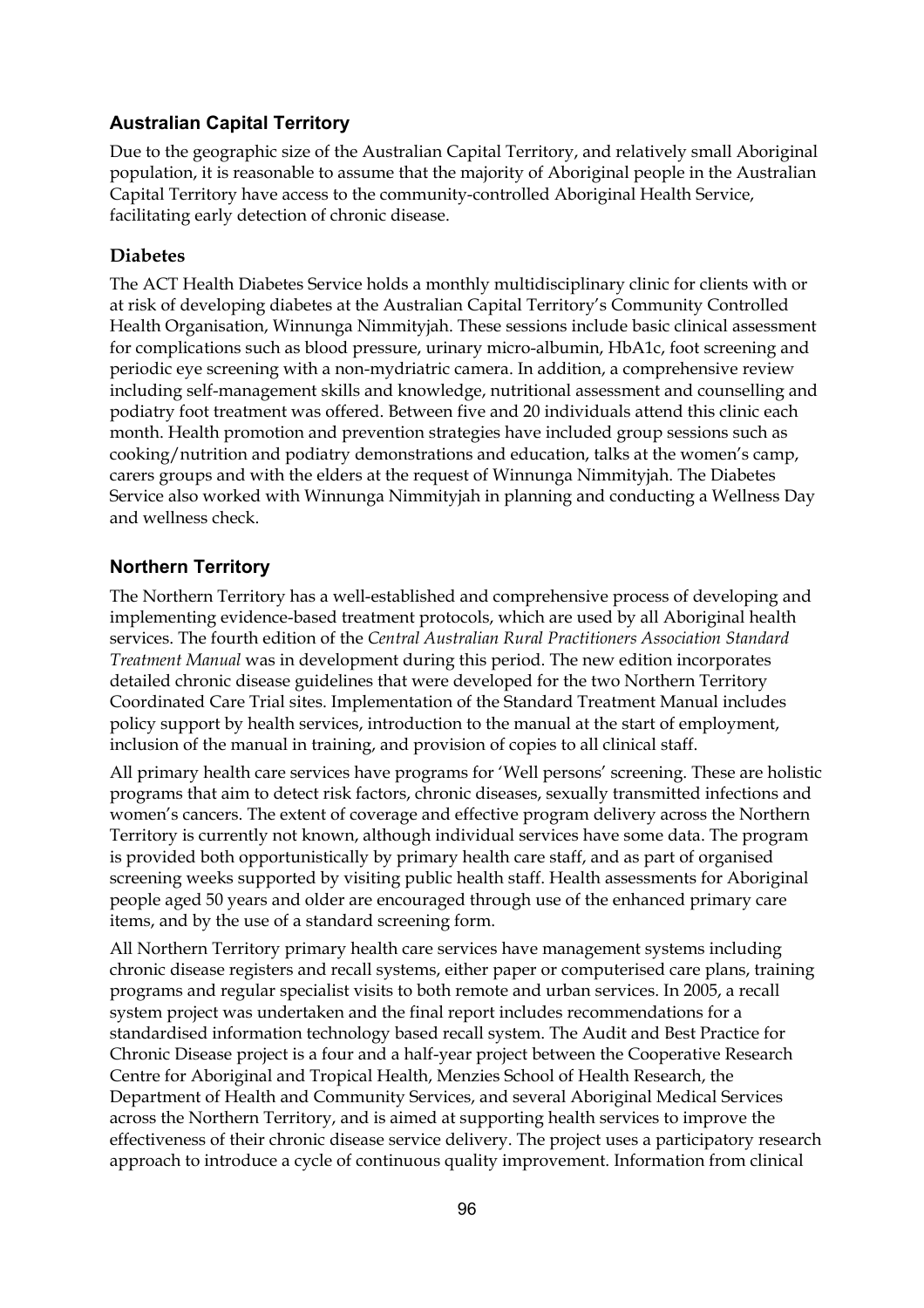audits and organisational assessments is being fed back to Health Centre staff and key stakeholders to guide organisational improvements.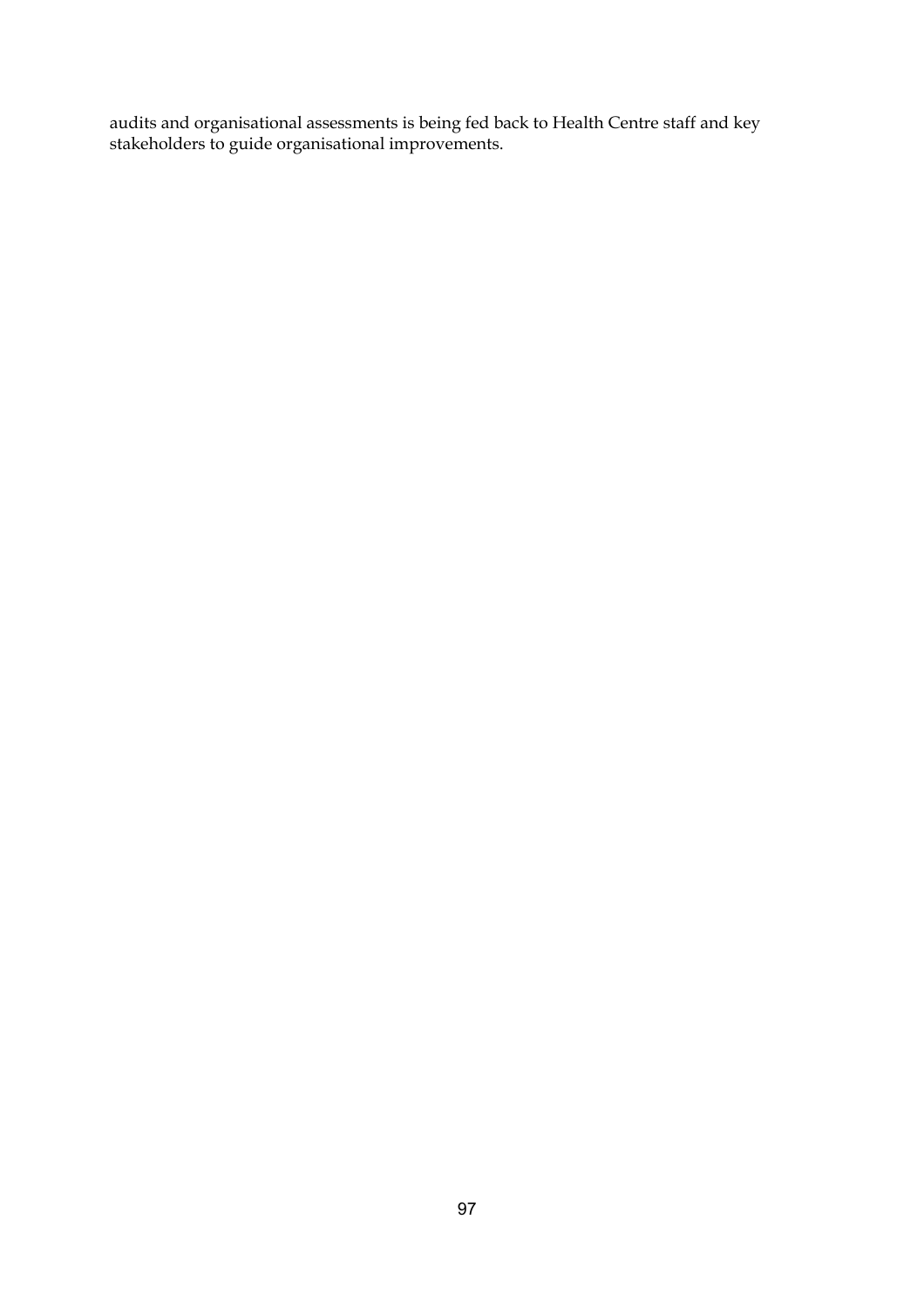# **Indicator 20. Aboriginal and Torres Strait Islander people in the health workforce**

**Indicator:** The proportion of the health workforce employed by states and territories that identify as Aboriginal or Torres Strait Islander.

# **Purpose**

This indicator monitors the proportion of Indigenous people employed as professional health care workers in order to assess the extent to which the capacity of Indigenous people to deliver health services to Indigenous people is being developed.

# **Data**

States and territories reported difficulties obtaining information on the proportion of doctors and nurses who were Indigenous, because ethnic identification was not required by the relevant registration boards and because identification may be understated. For several states and territories it was possible to gain some idea of these proportions from various staff surveys. However, in many cases the completion of such surveys is voluntary, as is the collection of Indigenous status information within these surveys.

# **Data from the Census**

Data from the ABS 2001 Census of Population and Housing are thought to be most reliable and were used for this indicator. These data are not restricted to the public sector employed health workforce, as stipulated in the definitions for this indicator.

- Aboriginal and Torres Strait Islander people are under-represented in the Australian professional health workforce, representing 1.3% of that workforce.
- The states with the greatest proportion of Indigenous Australians in their professional health workforce were the Northern Territory (9.0%) and Queensland (2.2%).
- Nursing was the most common profession for Aboriginal and Torres Strait Islander people working in the health services delivery sector.
- Queensland and the Northern Territory had the largest numbers of Indigenous health workers.
- In the category of management and support staff, most Aboriginal and Torres Strait Islander people were employed as policy officers, project officers or administrative workers.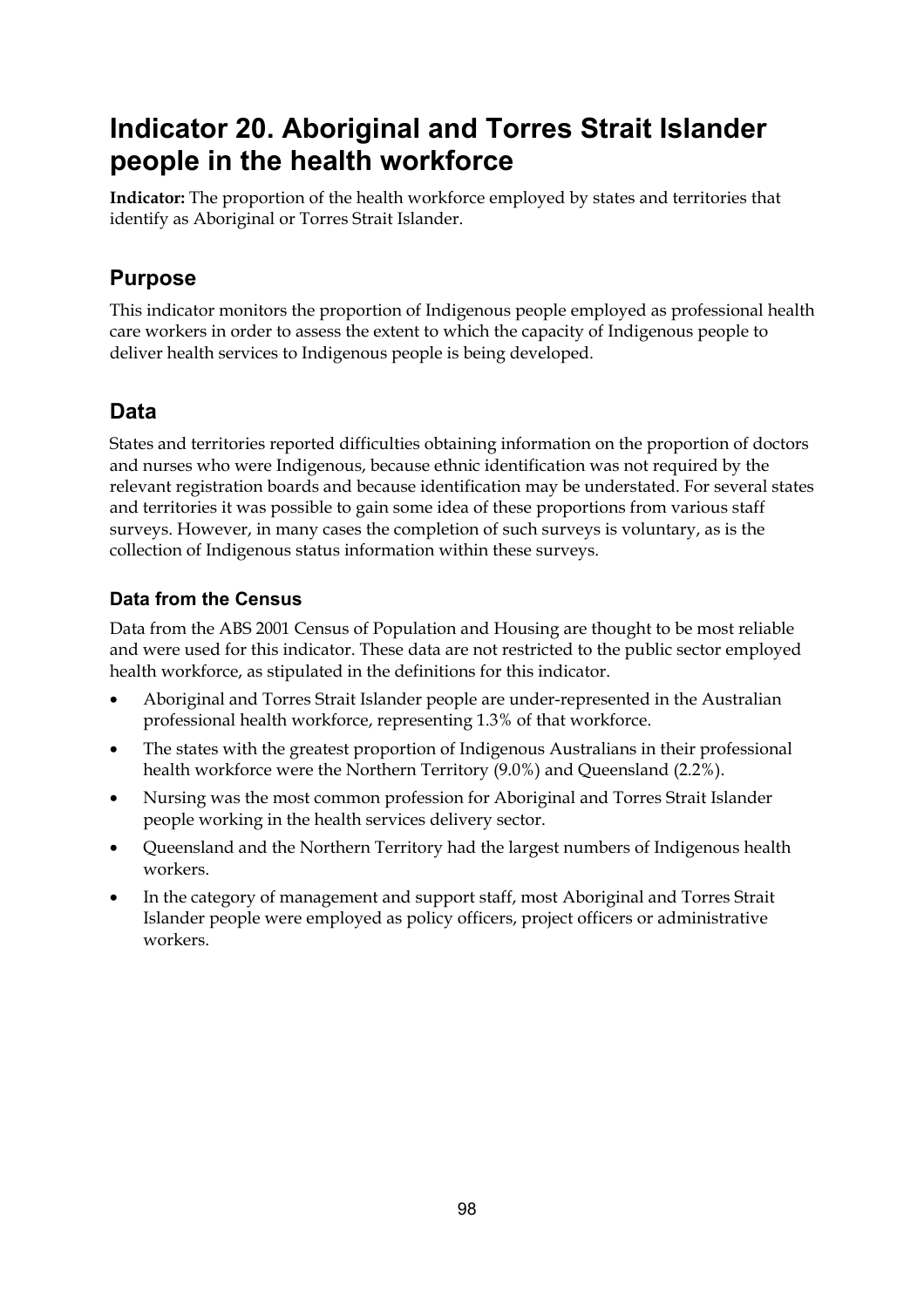|                                                                   | No. of<br>Indigenous<br>people employed | Total no. of<br>people employed | <b>Proportion of</b><br>Indigenous people<br>employed (%) |
|-------------------------------------------------------------------|-----------------------------------------|---------------------------------|-----------------------------------------------------------|
| New South Wales and Australian Capital Territory                  |                                         |                                 |                                                           |
| Health services delivery staff                                    |                                         |                                 |                                                           |
| Medical staff                                                     | 19                                      | 5,335                           | 0.4                                                       |
| Nursing staff <sup>(b)</sup>                                      | 205                                     | 33,579                          | 0.6                                                       |
| Aboriginal and Torres Strait Islander health worker               | 42                                      | 42                              | 100.0                                                     |
| Welfare and community workers                                     | 149                                     | 1,837                           | 8.1                                                       |
| Allied health                                                     | 108                                     | 8,636                           | 1.3                                                       |
| Dental practitioners                                              | 3                                       | 202                             | 1.5                                                       |
| Pharmacists                                                       | $\Omega$                                | 457                             | 0.0                                                       |
| Other                                                             | 94                                      | 4,810                           | 2.0                                                       |
| Management and support staff                                      |                                         |                                 |                                                           |
| Program/service/unit managers                                     | 56                                      | 4,922                           | 1.1                                                       |
| Policy/project officers and administrative workers <sup>(c)</sup> | 455                                     | 23,296                          | 2.0                                                       |
| Operational staff(d)                                              | 114                                     | 5,195                           | 2.2                                                       |
| <b>Total</b>                                                      | 1,245                                   | 88,311                          | 1.4                                                       |
| <b>Victoria</b>                                                   |                                         |                                 |                                                           |
| Health services delivery staff                                    |                                         |                                 |                                                           |
| Medical staff                                                     | 6                                       | 3,771                           | 0.2                                                       |
| Nursing staff <sup>(b)</sup>                                      | 57                                      | 24,557                          | 0.2                                                       |
| Aboriginal and Torres Strait Islander health worker               | 11                                      | 14                              | 78.6                                                      |
| Welfare and community workers                                     | 25                                      | 1,805                           | 1.4                                                       |
| Allied health                                                     | 20                                      | 6,048                           | 0.3                                                       |
| Dental practitioners                                              | $\mathbf 0$                             | 173                             | 0.0                                                       |
| Pharmacists                                                       | 0                                       | 395                             | 0.0                                                       |
| Other                                                             | 9                                       | 2,979                           | 0.3                                                       |
| Management and support staff                                      |                                         |                                 |                                                           |
| Program/service/unit managers                                     | 10                                      | 3,197                           | 0.3                                                       |
| Policy/project officers and administrative workers <sup>(c)</sup> | 66                                      | 18,095                          | 0.4                                                       |
| Operational staff <sup>(d)</sup>                                  | 19                                      | 3,322                           | 0.6                                                       |
| <b>Total</b>                                                      | 223                                     | 64,356                          | 0.3                                                       |

#### **Table 20.1: Aboriginal and Torres Strait Islander employment in the health workforce(a), by state and territory, 2001**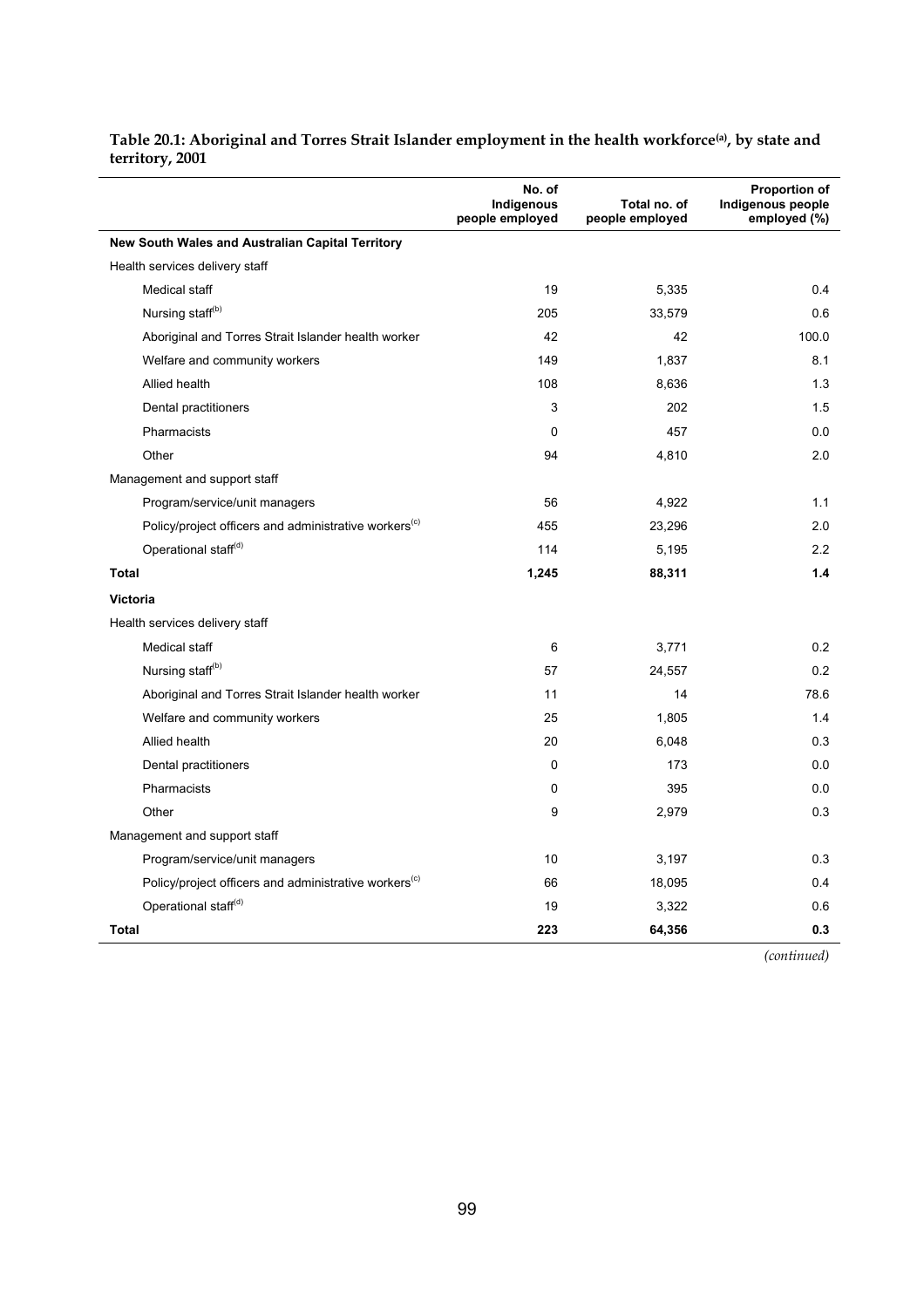|                                                                   | No. of<br>Indigenous<br>people<br>employed | Total no. of<br>people employed | <b>Proportion of</b><br>Indigenous people<br>employed (%) |
|-------------------------------------------------------------------|--------------------------------------------|---------------------------------|-----------------------------------------------------------|
| Queensland                                                        |                                            |                                 |                                                           |
| Health services delivery staff                                    |                                            |                                 |                                                           |
| Medical staff                                                     | 15                                         | 2,670                           | 0.6                                                       |
| Nursing staff <sup>(b)</sup>                                      | 129                                        | 17,298                          | 0.7                                                       |
| Aboriginal and Torres Strait Islander health worker               | 109                                        | 117                             | 93.2                                                      |
| Welfare and community workers                                     | 74                                         | 764                             | 9.7                                                       |
| Allied health                                                     | 72                                         | 4,053                           | 1.8                                                       |
| Dental practitioners                                              | 0                                          | 241                             | 0.0                                                       |
| Pharmacists                                                       | 0                                          | 202                             | 0.0                                                       |
| Other                                                             | 58                                         | 3,269                           | 1.8                                                       |
| Management and support staff                                      |                                            |                                 |                                                           |
| Program/service/unit managers                                     | 92                                         | 3,235                           | 2.8                                                       |
| Policy/project officers and administrative workers <sup>(c)</sup> | 351                                        | 11,075                          | 3.2                                                       |
| Operational staff <sup>(d)</sup>                                  | 91                                         | 2,247                           | 4.0                                                       |
| <b>Total</b>                                                      | 991                                        | 45,171                          | 2.2                                                       |
| <b>Western Australia</b>                                          |                                            |                                 |                                                           |
| Health services delivery staff                                    |                                            |                                 |                                                           |
| Medical staff                                                     | 3                                          | 1,346                           | 0.2                                                       |
| Nursing staff <sup>(b)</sup>                                      | 28                                         | 7,242                           | 0.4                                                       |
| Aboriginal and Torres Strait Islander health worker               | 31                                         | 31                              | 100.0                                                     |
| Welfare and community workers                                     | 29                                         | 393                             | 7.4                                                       |
| Allied health                                                     | 15                                         | 2,318                           | 0.6                                                       |
| Dental practitioners                                              | 0                                          | 28                              | 0.0                                                       |
| Pharmacists                                                       | $\mathbf 0$                                | 117                             | 0.0                                                       |
| Other                                                             | 16                                         | 821                             | 1.9                                                       |
| Management and support staff                                      |                                            |                                 |                                                           |
| Program/service/unit managers                                     | 24                                         | 943                             | 2.5                                                       |
| Policy/project officers and administrative workers <sup>(c)</sup> | 94                                         | 5,834                           | 1.6                                                       |
| Operational staff <sup>(d)</sup>                                  | 31                                         | 893                             | 3.5                                                       |
| Total                                                             | 271                                        | 19,966                          | 1.4                                                       |

#### Table 20.1 (continued): Aboriginal and Torres Strait Islander employment in the health workforce<sup>(a)</sup>, **by state and territory, 2001**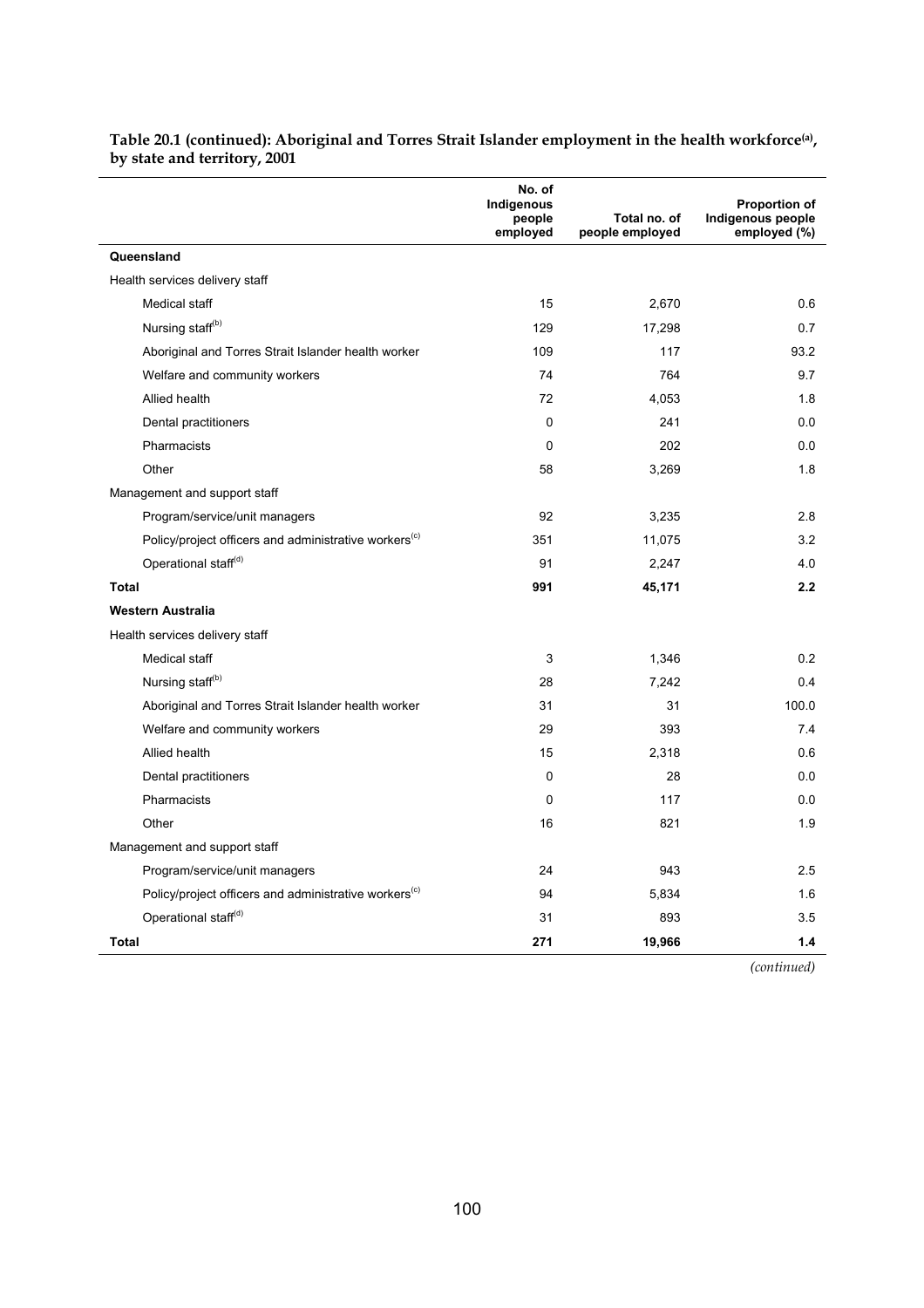|                                                                   | No. of<br>Indigenous<br>people<br>employed | Total no. of<br>people employed | <b>Proportion of</b><br>Indigenous people<br>employed (%) |
|-------------------------------------------------------------------|--------------------------------------------|---------------------------------|-----------------------------------------------------------|
| <b>South Australia</b>                                            |                                            |                                 |                                                           |
| Health services delivery staff                                    |                                            |                                 |                                                           |
| Medical staff                                                     | 0                                          | 1,326                           | 0.0                                                       |
| Nursing staff <sup>(b)</sup>                                      | 24                                         | 8,206                           | 0.3                                                       |
| Aboriginal and Torres Strait Islander health worker               | 43                                         | 49                              | 87.8                                                      |
| Welfare and community workers                                     | 22                                         | 386                             | 5.7                                                       |
| Allied health                                                     | 3                                          | 1,736                           | 0.2                                                       |
| Dental practitioners                                              | 0                                          | 87                              | 0.0                                                       |
| Pharmacists                                                       | 0                                          | 101                             | 0.0                                                       |
| Other                                                             | 9                                          | 1,307                           | 0.7                                                       |
| Management and support staff                                      |                                            |                                 |                                                           |
| Program/service/unit managers                                     | 18                                         | 1,289                           | 1.4                                                       |
| Policy/project officers and administrative workers <sup>(c)</sup> | 63                                         | 5,421                           | 1.2                                                       |
| Operational staff <sup>(d)</sup>                                  | 17                                         | 1,124                           | 1.5                                                       |
| <b>Total</b>                                                      | 199                                        | 21,032                          | 0.9                                                       |
| <b>Tasmania</b>                                                   |                                            |                                 |                                                           |
| Health services delivery staff                                    |                                            |                                 |                                                           |
| Medical staff                                                     | 3                                          | 317                             | 0.9                                                       |
| Nursing staff <sup>(b)</sup>                                      | 20                                         | 2,198                           | 0.9                                                       |
| Aboriginal and Torres Strait Islander health worker               | 3                                          | 3                               | 100.0                                                     |
| Welfare and community workers                                     | 6                                          | 83                              | 7.2                                                       |
| Allied health                                                     | 9                                          | 485                             | 1.9                                                       |
| Dental practitioners                                              | 0                                          | 11                              | 0.0                                                       |
| Pharmacists                                                       | 0                                          | 43                              | 0.0                                                       |
| Other                                                             | 3                                          | 237                             | 1.3                                                       |
| Management and support staff                                      |                                            |                                 |                                                           |
| Program/service/unit managers                                     | 12                                         | 253                             | 4.7                                                       |
| Policy/project officers and administrative workers <sup>(c)</sup> | 44                                         | 1,374                           | 3.2                                                       |
| Operational staff <sup>(d)</sup>                                  | 6                                          | 369                             | 1.6                                                       |
| Total                                                             | 106                                        | 5,373                           | 2.0                                                       |

Table 20.1 (continued): Aboriginal and Torres Strait Islander employment in the health workforce<sup>(a)</sup>, **by state and territory, 2001**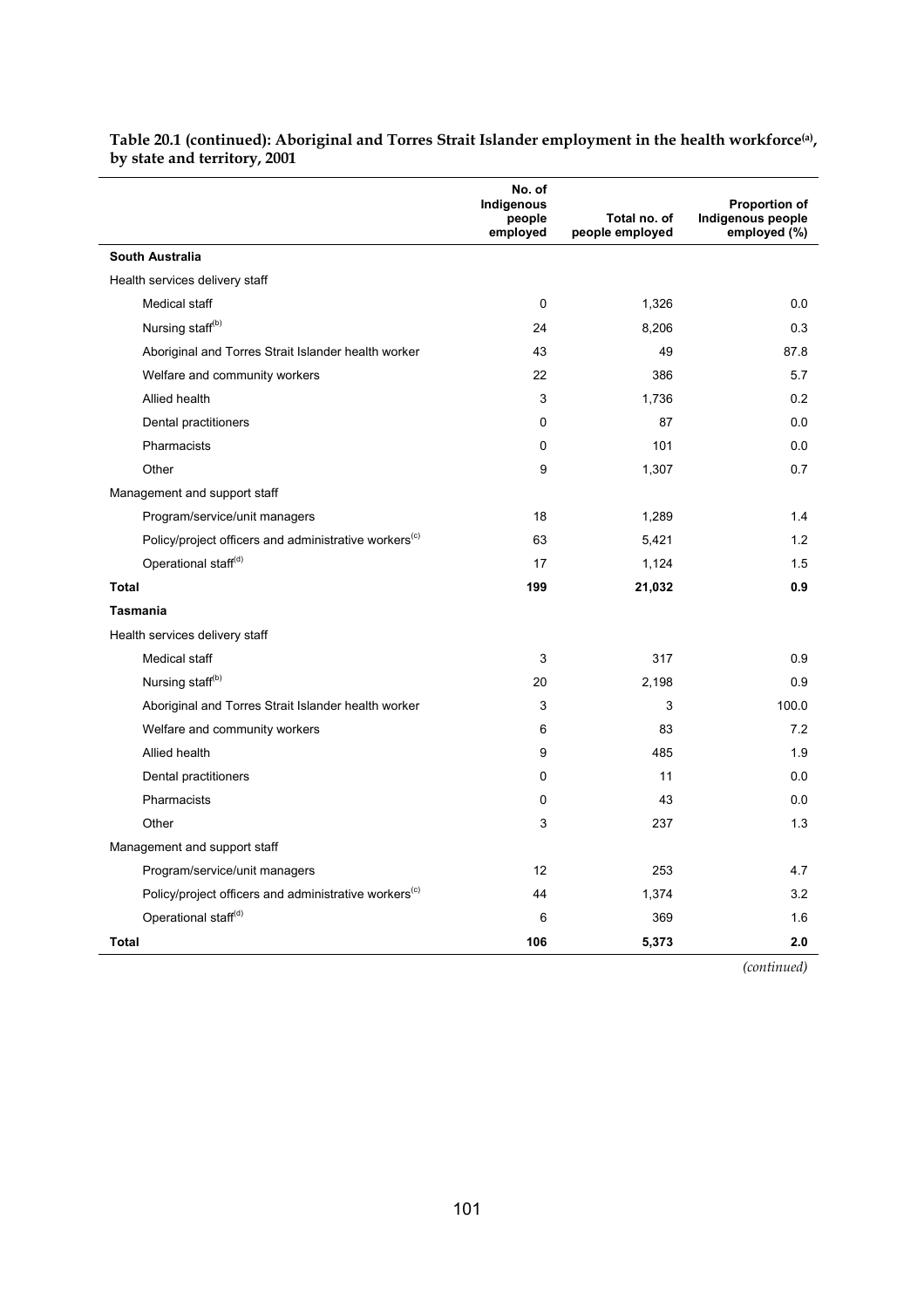|                                                                   | No. of<br>Indigenous<br>people<br>employed | Total no. of people<br>employed | <b>Proportion of</b><br>Indigenous people<br>employed (%) |
|-------------------------------------------------------------------|--------------------------------------------|---------------------------------|-----------------------------------------------------------|
| <b>Northern Territory</b>                                         |                                            |                                 |                                                           |
| Health services delivery staff                                    |                                            |                                 |                                                           |
| Medical staff                                                     | 3                                          | 235                             | 1.3                                                       |
| Nursing staff <sup>(b)</sup>                                      | 24                                         | 1,284                           | 1.9                                                       |
| Aboriginal and Torres Strait Islander health worker               | 73                                         | 73                              | 100.0                                                     |
| Welfare and community workers                                     | 21                                         | 91                              | 23.1                                                      |
| Allied health                                                     | 16                                         | 234                             | 6.8                                                       |
| Dental practitioners                                              | 0                                          | 13                              | 0.0                                                       |
| Pharmacists                                                       | 0                                          | 8                               | 0.0                                                       |
| Other                                                             | 22                                         | 157                             | 14.0                                                      |
| Management and support staff                                      |                                            |                                 |                                                           |
| Program/service/unit managers                                     | 25                                         | 260                             | 9.6                                                       |
| Policy/project officers and administrative workers <sup>(c)</sup> | 88                                         | 789                             | 11.2                                                      |
| Operational staff <sup>(d)</sup>                                  | 23                                         | 142                             | 16.2                                                      |
| <b>Total</b>                                                      | 295                                        | 3,286                           | 9.0                                                       |

#### **Table 20.1 (continued): Aboriginal and Torres Strait Islander employment in the health workforce(a), by state and territory, 2001**

(a) Includes health, community services, and health and community services undefined.

(b) Includes registered and enrolled nurses.

(c) Includes business and information professionals; accountants, auditors and corporate treasurers; sales, marketing and advertising professionals; computing professionals; miscellaneous business and information professionals; advanced clerical and service workers; intermediate clerical, sales and service workers; intermediate production and transport workers; and elementary clerical, sales and service workers.

(d) Includes labourers and related workers; cleaners; other labourers and related workers; and food tradespersons (includes cooks). *Source:* ABS Census of Population and Housing 2001.

#### **Data from state/territory workplace surveys**

Data on Indigenous employment in the health workforce were provided by New South Wales, Queensland, Western Australia, South Australia, Tasmania, the Australian Capital Territory, and the Northern Territory health departments from information collected from workforce surveys. Victoria could not provide data for this reporting round; however, from 2005, annual surveys of the health workforce in Victoria will be conducted and will include an Indigenous identifier.

In many of the surveys from which data were collected, Indigenous identification was voluntary and different classifications of health professionals were used. Surveys also varied in scope—South Australia, for example, could only provide data on new employees. Also, not all jurisdictions could provide data for all categories of employment in the health workforce. The data presented below are therefore not strictly comparable between jurisdictions or with data from the Census:

• Information on the medical workforce in New South Wales is reported annually by the New South Wales Department of Health and includes a breakdown of the Indigenous workforce across some job categories. Data for the 2003–04 financial year indicate that there were 313 Indigenous medical staff and 366 Indigenous nurses working in New South Wales, representing 2.1% and 0.7% of total people employed in these professions.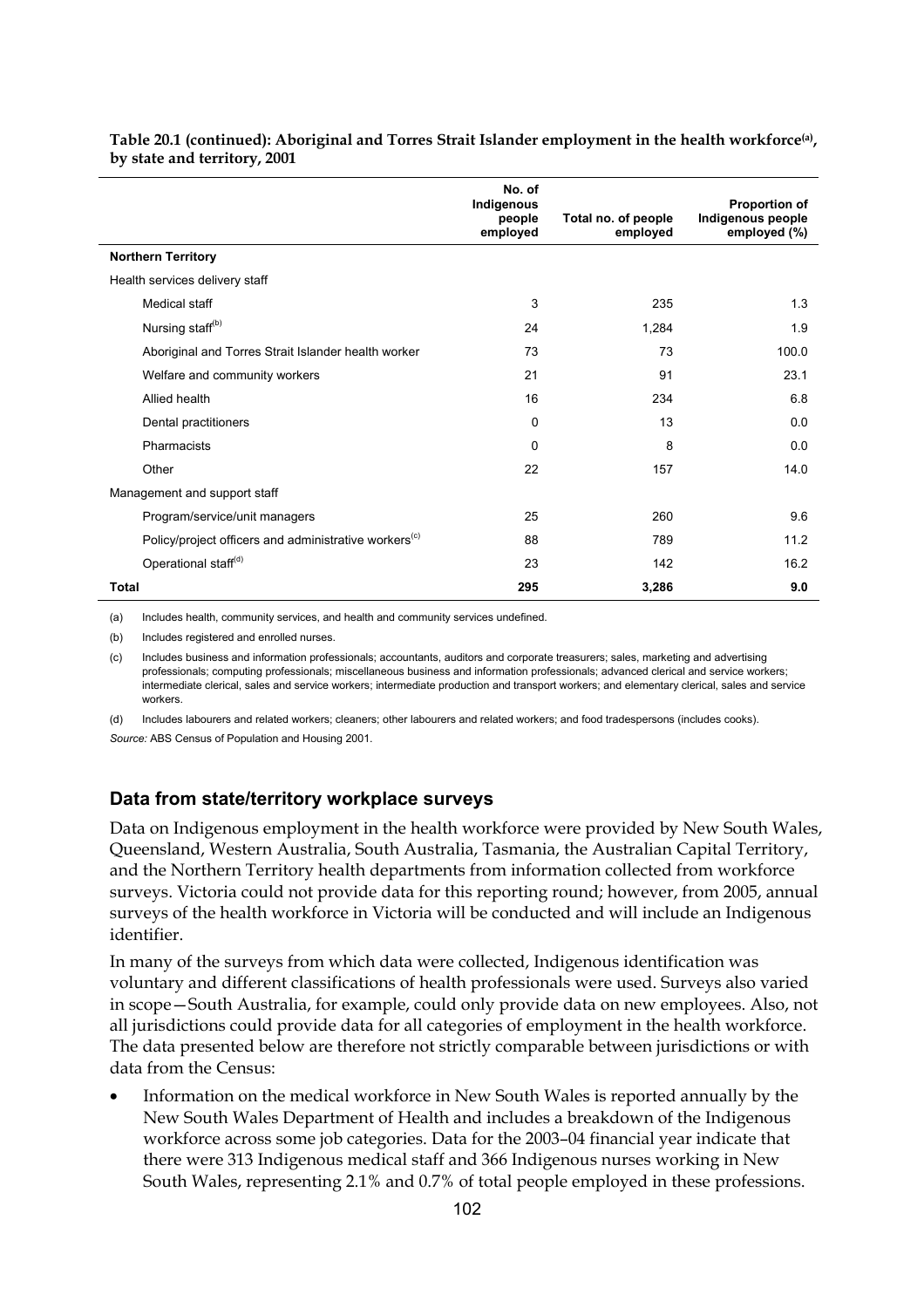Data is currently unavailable on the number of Indigenous health workers, Aboriginal Liaison Officers, and Aboriginal people employed as allied health workers, dentists, pharmacists and other health services delivery staff.

- In Queensland in 2003–04, there were 1,125 Indigenous people employed in the health services, representing 2.1% of total people employed in the health industry. Of these, 236 were Aboriginal and Torres Strait Islander health workers and 198 were nursing staff. In the category of management and support staff, most Indigenous people were employed as administrative workers or operational staff.
- In Western Australia, approximately 1.6% (243) of persons employed in health services in 2003–04 were of Aboriginal or Torres Strait Islander origin. Nursing was the most common profession for Indigenous people working in the health services delivery sector, followed by Aboriginal and Torres Strait Islander health workers and allied health workers.
- There were 168 Aboriginal and Torres Strait Islander peoples working in the health workforce in the Northern Territory in 2003–04. This represented 4.1% of total people employed in the health workforce during this period. There were 53 Aboriginal and Torres Strait Islander health workers and 8 nursing staff.
- According to the Australian Capital Territory internal survey on the induction of staff, in 2003–04 there were 16 Indigenous people working in the health workforce, most of whom (9) were in administration.
- Tasmania reported that, in 2003–04, there were 5 Indigenous people employed in the Department of Health and Human Services in specified positions requiring Indigenous status. Of these, 3 were operational staff, 1 was a policy/project officer and 1 was an Aboriginal Liaison Officer. The number of Indigenous people in non-specified positions cannot be reported due to a change in data collection methods. Tasmania no longer requires new staff to indicate their Indigenous status nor does it routinely collect employees' Indigenous status information. Consequently, accurate data for the total proportion of the health workforce employed by the Tasmanian Government who identify as Aboriginal or Torres Strait Islander cannot be reported due to data collection limitations.
- South Australia also provided data for this indicator and reported that, in 2003–04, 168 Indigenous people were employed in the health services. Of these, 22 were nursing staff and 24 were welfare and community workers. These figures are under-estimates of the total number of Indigenous people employed in the health workforce as they are sourced from information on new employees only and not from information on the entire health workforce.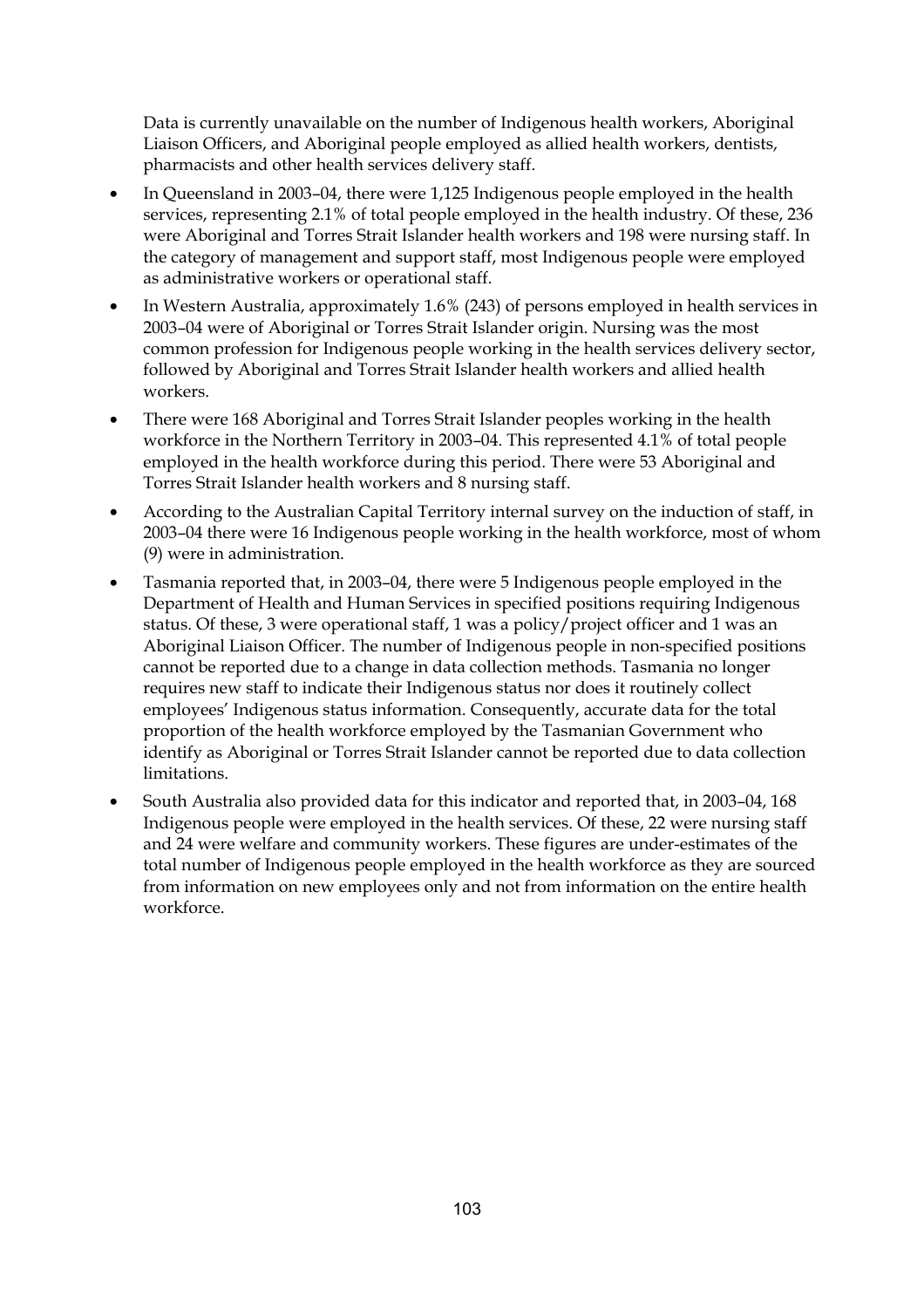|                                                                   | No. of<br>Indigenous<br>people<br>employed | Total no. of<br>people employed | Proportion of<br>Indigenous people<br>employed (%) |
|-------------------------------------------------------------------|--------------------------------------------|---------------------------------|----------------------------------------------------|
| <b>New South Wales</b>                                            |                                            |                                 |                                                    |
| Health services delivery staff                                    |                                            |                                 |                                                    |
| Medical staff                                                     | 313                                        | 14,692                          | 2.1                                                |
| Nursing staff <sup>(a)</sup>                                      | 366                                        | 54,587                          | 0.7                                                |
| <b>Total</b>                                                      | 679                                        | 69,279                          | 1.0                                                |
| Queensland                                                        |                                            |                                 |                                                    |
| Health services delivery staff                                    |                                            |                                 |                                                    |
| Medical staff                                                     | 21                                         | 4,062                           | 0.5                                                |
| Nursing staff <sup>(a)</sup>                                      | 198                                        | 20,192                          | 1                                                  |
| Aboriginal and Torres Strait Islander health workers              | 236                                        | 396                             | 59.6                                               |
| Welfare and community workers                                     | 16                                         | 25                              | 64                                                 |
| Allied health                                                     | 34                                         | 2,635                           | 1.3                                                |
| Dental practitioners                                              | 1                                          | 367                             | 0.3                                                |
| Pharmacists                                                       | 0                                          | 291                             | 0                                                  |
| Other <sup>(b)</sup>                                              | 143                                        | 6,058                           | 2.4                                                |
| Management and support staff                                      |                                            |                                 |                                                    |
| Program/service/unit managers                                     | 38                                         | 1,949                           | 1.9                                                |
| Policy/project officers and administrative workers <sup>(c)</sup> | 75                                         | 4,887                           | 1.5                                                |
| Administration                                                    | 195                                        | 8,116                           | 2.4                                                |
| Operational staff <sup>(d)</sup>                                  | 168                                        | 4,932                           | 3.4                                                |
| <b>Total</b>                                                      | 1,125                                      | 53,910                          | 2.1                                                |
| Western Australia                                                 |                                            |                                 |                                                    |
| Health services delivery staff                                    |                                            |                                 |                                                    |
| Medical staff                                                     | 7                                          | 1,865                           | 0.4                                                |
| Nursing staff <sup>(a)</sup>                                      | 81                                         | 12,016                          | 0.7                                                |
| Aboriginal and Torres Strait Islander health worker               | 69                                         | 69                              | 100                                                |
| Allied health                                                     | 69                                         | 3,535                           | $\overline{c}$                                     |
| Dental practitioners                                              |                                            | 107                             |                                                    |
| Pharmacists                                                       | 1                                          | 163                             | $0.6\,$                                            |
| Other                                                             | 16                                         | 306                             | 5.2                                                |
| Management and support staff                                      |                                            |                                 |                                                    |
| Program/service/unit managers                                     | $\boldsymbol{9}$                           | 415                             | 2.2                                                |
| Policy/project officers and administrative workers <sup>(c)</sup> | 15                                         | 378                             | 4                                                  |
| Administration                                                    | 44                                         | 3,289                           | 1.3                                                |
| Operational staff <sup>(d)</sup>                                  | 112                                        | 4,260                           | 2.6                                                |
| <b>Total</b>                                                      | 423                                        | 26,403                          | 1.6                                                |

#### **Table 20.2: Aboriginal and Torres Strait Islander employment in the health workforce, by state and territory, 2003–04**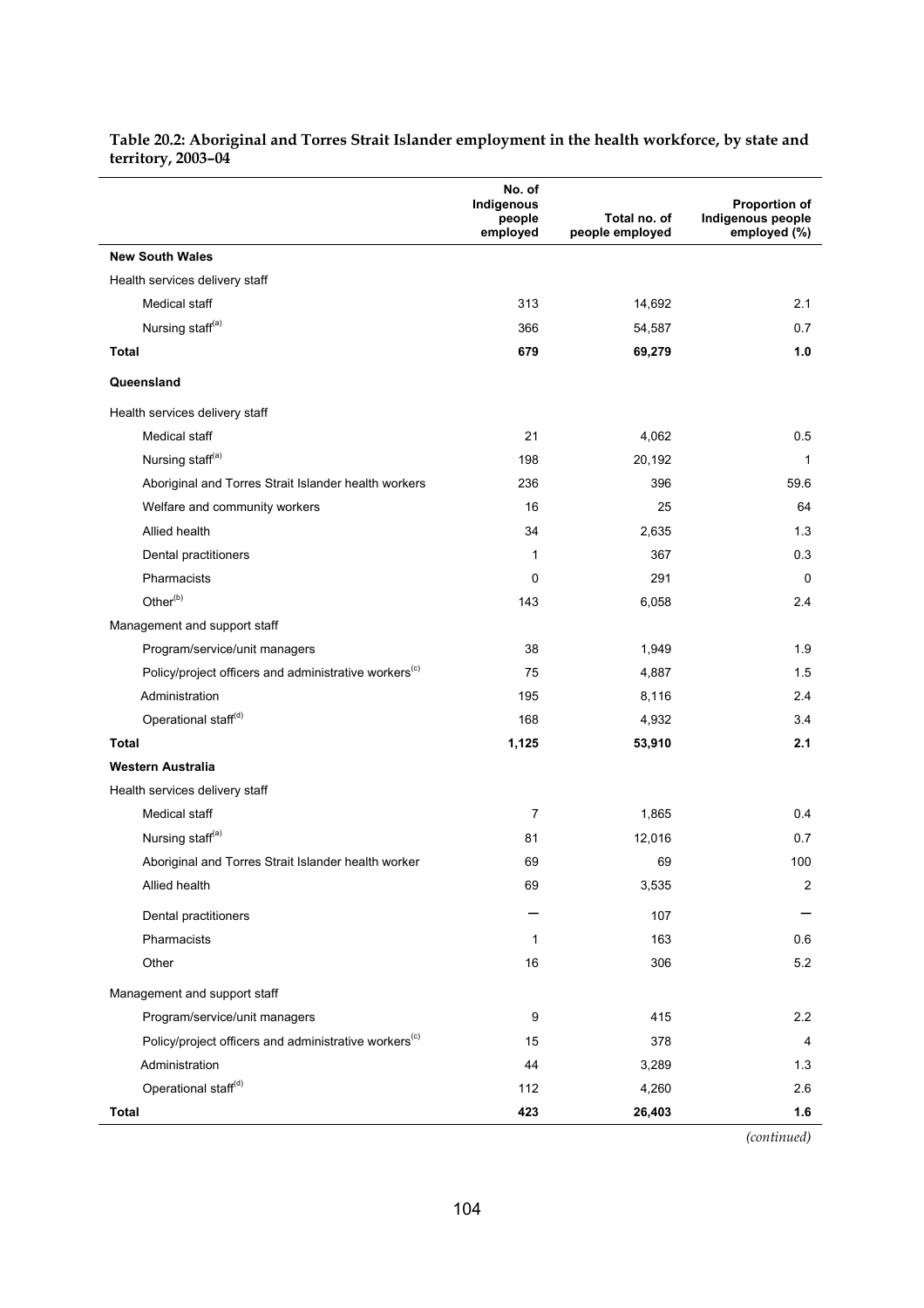|                                                     | No. of<br>Indigenous<br>people<br>employed | Total no. of<br>people employed | Proportion of<br>Indigenous people<br>employed (%) |
|-----------------------------------------------------|--------------------------------------------|---------------------------------|----------------------------------------------------|
| Australian Capital Territory <sup>(h)</sup>         |                                            |                                 |                                                    |
| Health services delivery staff                      |                                            |                                 |                                                    |
| Medical staff                                       | 1                                          | 442                             | 0.2                                                |
| Nursing staff                                       | 4                                          | 2,223                           | 0.2                                                |
| Aboriginal liaison officer                          | $\overline{2}$                             | $\overline{c}$                  | 100                                                |
| Management and support staff                        |                                            |                                 |                                                    |
| Administration <sup>(i)</sup>                       | 9                                          | 1,255                           | 0.7                                                |
| <b>Total</b>                                        | 16                                         | 3,922                           | 0.4                                                |
| Northern Territory <sup>(e)</sup>                   |                                            |                                 |                                                    |
| Health services delivery staff                      |                                            |                                 |                                                    |
| Medical staff                                       | 1                                          | 324                             | 0.3                                                |
| Nursing staff                                       | 8                                          | 1,431                           | 0.6                                                |
| Aboriginal and Torres Strait Islander health worker | 53                                         | 118                             | 44.6                                               |
| Other <sup>(f)</sup>                                | 13                                         | 622                             | 2.1                                                |
| Management and support staff <sup>(g)</sup>         |                                            |                                 |                                                    |
| Administration                                      | 72                                         | 1,072                           | 6.7                                                |
| Operational staff <sup>(d)</sup>                    | 21                                         | 559                             | 3.8                                                |
| <b>Total</b>                                        | 168                                        | 4,125                           | 4.1                                                |

#### **Table 20.2 (continued): Aboriginal and Torres Strait Islander employment in the health workforce, by state and territory, 2003–04**

(a) Includes registered and enrolled nurses.

(b) Many jobs which were considered professional/semi-professional that were not easily categorised under any of the existing categories have been allocated to this category.

(c) Includes business and information professionals; accountants, auditors and corporate treasurers; sales, marketing and advertising professionals; computing professionals; miscellaneous business and information professionals; advanced clerical and service workers; intermediate clerical, sales and service workers; intermediate production and transport workers; and elementary clerical, sales and service workers.

(d) Includes labourers and related workers; cleaners; other labourers and related workers; and food tradespersons (includes cooks).

(e) Numbers provided are for Paid Full Time Equivalent staff. Data supplied are as at Pay 26 2004-05.

(f) DHCS systems do not readily identify AIHW classifications of Allied Health, Dentists or Pharmacy; these categories have been included under 'Other'.

(g) Program/Service/Unit Managers are not readily identified; these staff are included in other classifications as appropriate.

(h) Aboriginality is unknown for approximately 30% of staff, either because they were employed prior to this question being asked on the survey, or they have not completed the question.

(i) All Management and Support staff have been categorised under 'Administration' as we are unable to report on the total number of senior officers who are also managers. One Aboriginal Unit Manager was employed in 2003–04.

*Sources:* State and territory health departments (Profile of the Medical Workforce in NSW, 2003; Qld Health Human Resource Decision Support System; ACT internal survey on induction of staff; NT Government Personnel System).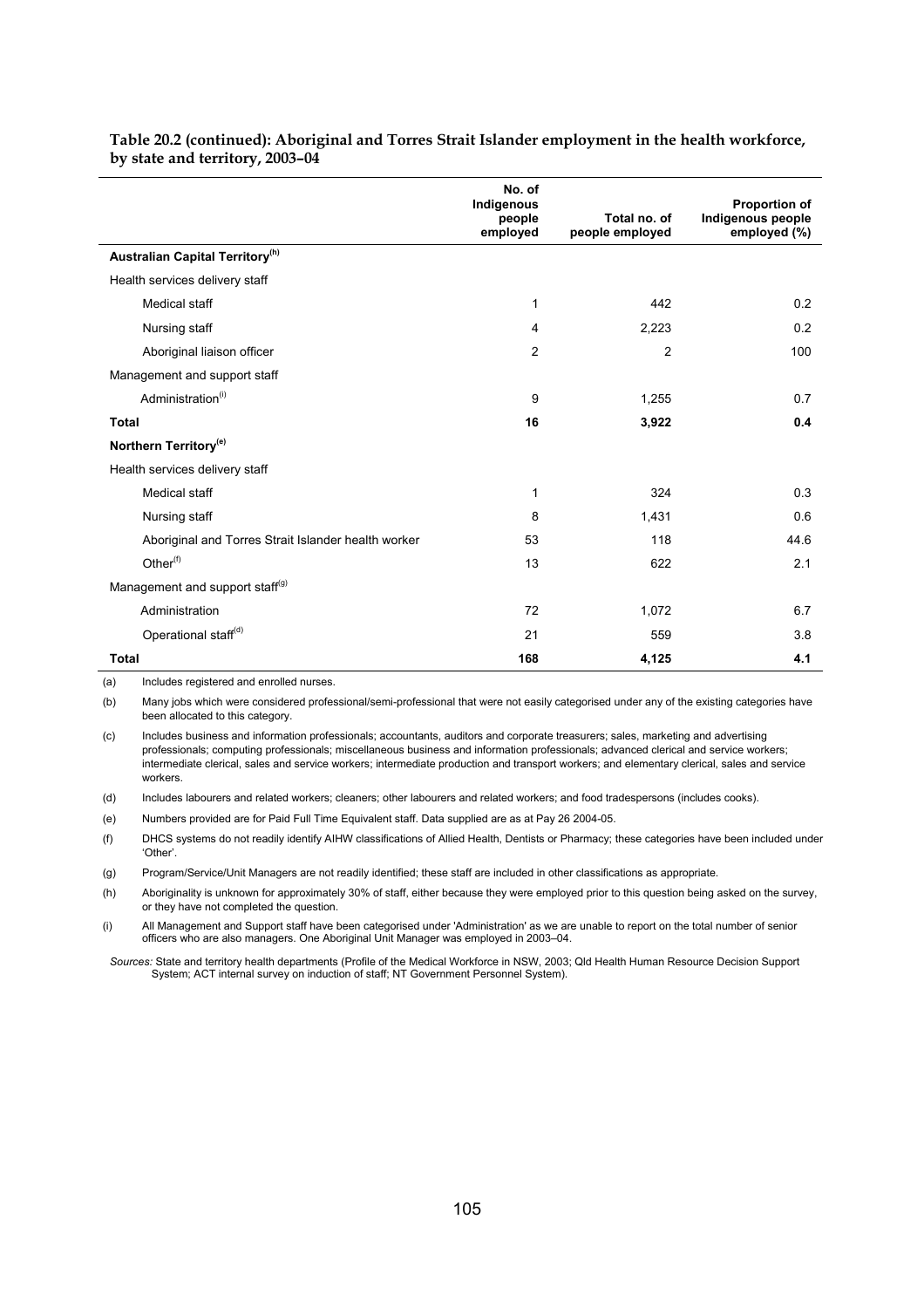#### **Box 20.1: Data issues**

*Specifications for this indicator stipulate EEO, affirmative action or workforce surveys conducted by state and territory health departments as the sources of data for this indicator. Most states and territories were able to provide data but had varied information available to report against this indicator as surveys were often limited to the government-employed workforce, varied in scope and did not necessarily cover all professions listed above.* 

*Census data covering the health and community services sectors were therefore also used for this indicator. The distinction between the health and community services sectors in these data was not clear enough to allow for health services reporting only. Professional categories stipulated for reporting against this indicator were not neatly identifiable within Census data. Furthermore, the employment categories to be reported under 'management and support staff' were not defined in the technical specifications for this report.*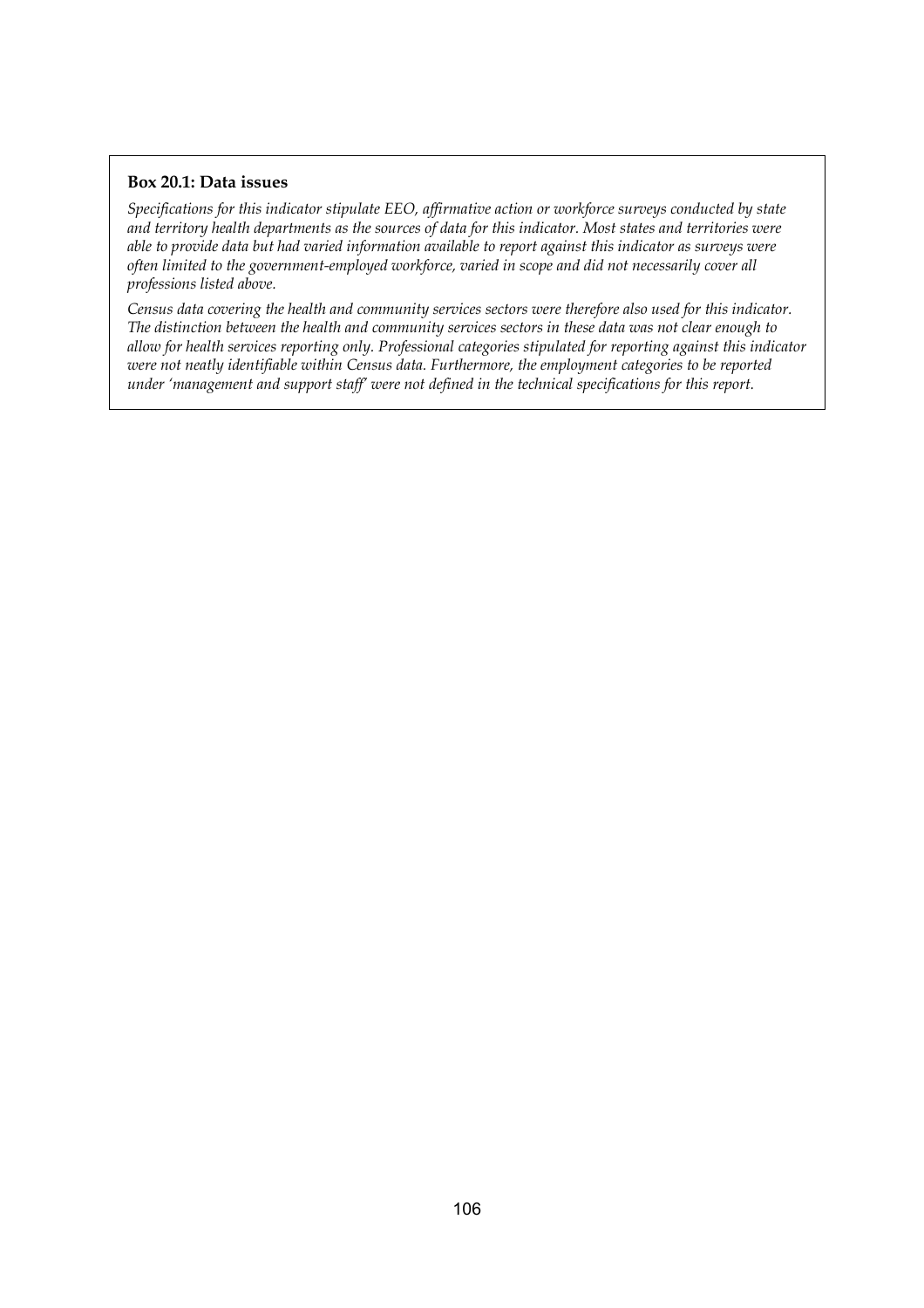# **Indicator 21. Higher education and training in key health professions**

### **Indicator:**

- (a) The number of Aboriginal and Torres Strait Islander people who gained a health qualification in the previous academic year.
- (b) The number of Aboriginal and Torres Strait Islander people who are training in key health-related fields in the vocational education sector or the higher education sector.

# **Purpose**

This indicator measures vocational education and training, and entry into the health professional workforce. The numbers of Indigenous people training in key health professions, or who have recently qualified, are important measures of the participation of Indigenous people in delivering health services. These measures assist in assessing the extent to which the capacity of Indigenous people to deliver health services to Indigenous people is being developed.

# **Data**

Data for this indicator were obtained from the Department of Education, Science and Training's Higher Education Student Collection, which is responsible for the collection of statistics relating to the provision of higher education in all Australian universities; and the National Centre for Vocational Educational Research, which collects information on the vocational education and training (VET) sector. The data are likely to understate the number of Aboriginal and Torres Strait Islander people enrolled and qualified. Data are presented for the 2003 calendar year only.

It should be noted that the numbers of Aboriginal Health Workers and nurses presented here are significantly lower than those presented in the previous report due to differences in occupational codes used. For this reporting period, Higher Education data and VET data are presented separately (they were combined in the last report). Therefore data for this indicator should not be compared across the two reports.

- Of all Aboriginal and Torres Strait Islander students enrolled and qualified in vocational education courses in 2003, Certificate III and Certificate IV courses were the most popular.
- Of the professions presented, Aboriginal health work attracted the highest number of Indigenous students in the vocational education sector. The majority of Indigenous students who qualified as Aboriginal Health Workers completed the Certificate III course.
- For higher education courses, enrolments in allied health attracted the highest numbers of Indigenous students in 2003 (756). University nursing studies and Aboriginal health work also attracted larger numbers of students.
- The majority of Aboriginal and Torres Strait Islander people who held a health qualification (124) were allied health workers. Allied health includes professions such as social work, behavioural science, environmental health, optical science, radiography, rehabilitation therapies and complementary therapies.
- Queensland had the highest number of Aboriginal Health Workers in the vocational education sector (29 qualified and 216 enrolled), and New South Wales had the highest number in higher education (20 qualified and 115 enrolled).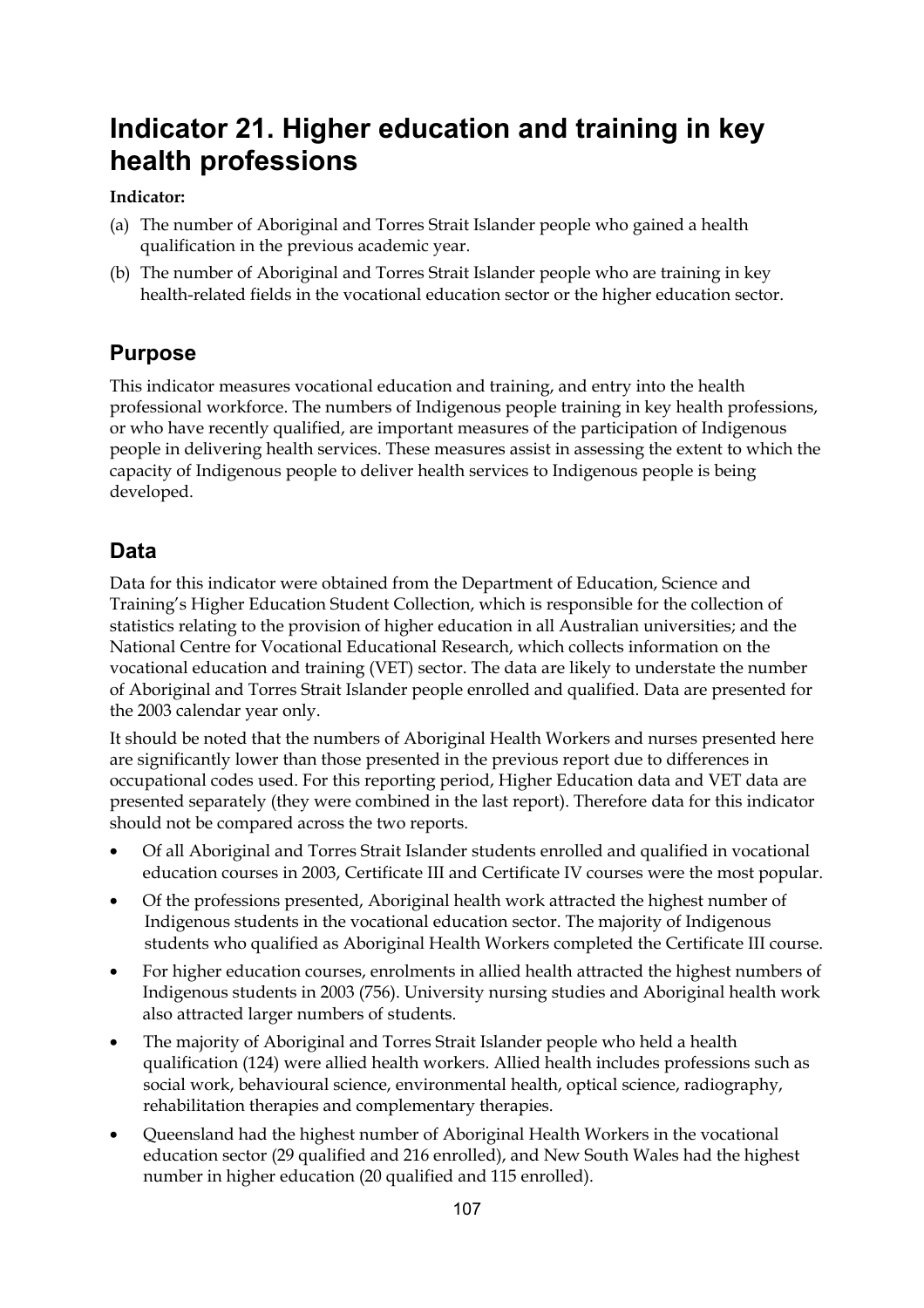- There were 44 Aboriginal and Torres Strait Islander people who qualified as nurses through vocational education courses in 2002 (3 of whom were registered nurses) and a further 86 qualified through higher education courses (58 of whom were registered nurses).
- Only 11 Aboriginal and Torres Strait Islander people were qualified as medical practitioners in 2003 and a further 102 were in training.
- One Aboriginal and Torres Strait Islander person was qualified as a dentist and 4 were in training.

| <b>Profession</b>                     | Cert. II       | Cert. III      | Cert. IV | Diploma | Adv. diploma<br>/assoc. degree | <b>Total</b>   |
|---------------------------------------|----------------|----------------|----------|---------|--------------------------------|----------------|
| <b>Aboriginal Health Worker</b>       |                |                |          |         |                                |                |
| Qualified                             |                | 53             | 36       | 7       |                                | 96             |
| Enrolled                              |                | 481            | 233      | 64      | 20                             | 798            |
| Nursing <sup>(b)</sup>                |                |                |          |         |                                |                |
| Qualified                             | 6              | $\overline{4}$ | 31       |         |                                | 41             |
| Enrolled                              | 11             | 42             | 109      | 44      |                                | 206            |
| Nursing (registration) <sup>(c)</sup> |                |                |          |         |                                |                |
| Qualified                             |                | $\overline{2}$ | 1        |         |                                | 3              |
| Enrolled                              | 2              | 20             | 6        |         |                                | 28             |
| <b>Allied Health</b>                  |                |                |          |         |                                |                |
| Qualified                             |                | 22             | 11       | 30      |                                | 63             |
| Enrolled                              | 8              | 81             | 79       | 257     |                                | 425            |
| <b>Health Management</b>              |                |                |          |         |                                |                |
| Qualified                             | $\overline{2}$ |                | 5        |         |                                | $\overline{7}$ |
| Enrolled                              | 33             | 20             | 25       | 6       |                                | 84             |
| <b>Total</b>                          |                |                |          |         |                                |                |
| Qualified                             | 8              | 81             | 84       | 37      |                                | 210            |
| <b>Enrolled</b>                       | 54             | 644            | 452      | 371     | 20                             | 1,541          |

#### **Table 21.1: Number of Aboriginal and Torres Strait Islander people qualifying(a) or currently enrolled in vocational education, 2003**

(a) 'Qualifying' students are those who completed studies in 2003.

(b) Includes enrolled nurses, nursing assistants and dental nurses.

(c) Includes students completing a general nursing course required for initial registration.

*Note:* Occupational codes used are as follows: Aboriginal Health worker: 3493; Nursing: 3411, 6391, 6314-13; Nursing (registration): 2323; Allied Health: 2385, 2393, 2388, 2383, 2384, 2511, 2514, 2512-11; Health Management: 2299-11, 2543, 1292.

*Source:* National Centre for Vocational Educational Research Ltd.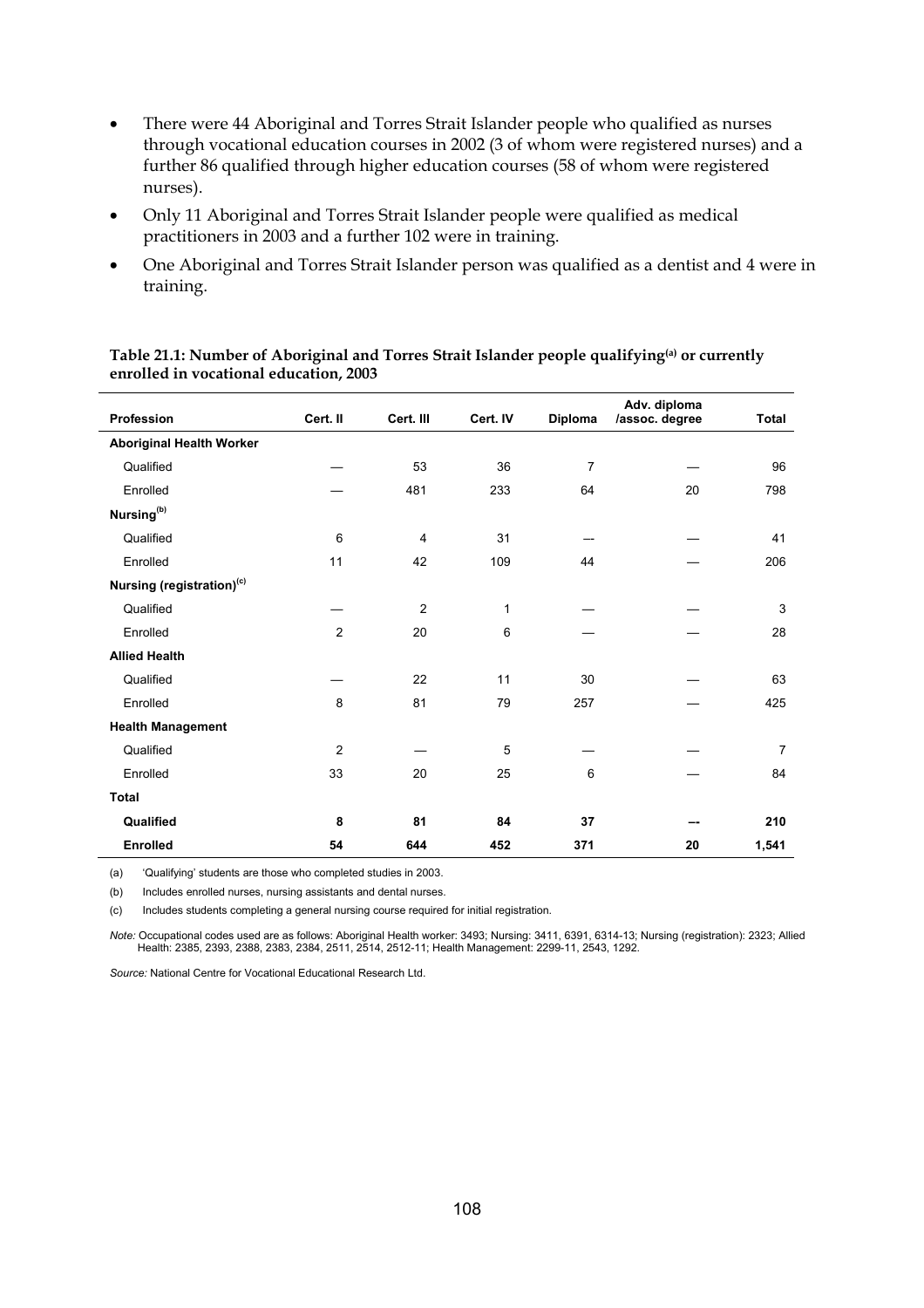| Profession                             | Other<br>award courses <sup>(f)</sup> | Diploma      | Adv. diploma/<br>assoc. Degree | <b>Bachelor</b> | <b>Masters</b>   | Postgrad. <sup>(g)</sup>  | <b>Total</b>            |  |  |  |  |
|----------------------------------------|---------------------------------------|--------------|--------------------------------|-----------------|------------------|---------------------------|-------------------------|--|--|--|--|
| <b>Aboriginal Health Worker</b>        |                                       |              |                                |                 |                  |                           |                         |  |  |  |  |
| Qualified                              | $\mathbf{1}$                          | $\mathbf{1}$ |                                | 19              | $\mathbf{1}$     | 8                         | 30                      |  |  |  |  |
| Enrolled                               |                                       | 27           | $\overline{2}$                 | 69              | 29               | 19                        | 146                     |  |  |  |  |
| Nursing <sup>(b)</sup>                 |                                       |              |                                |                 |                  |                           |                         |  |  |  |  |
| Qualified                              |                                       |              | $\mathbf{1}$                   | 3               | 4                | 20                        | 28                      |  |  |  |  |
| Enrolled                               | 1                                     |              |                                | 8               | $10$             | 41                        | 60                      |  |  |  |  |
| Nursing (university) <sup>(c)</sup>    |                                       |              |                                |                 |                  |                           |                         |  |  |  |  |
| Qualified                              |                                       |              |                                | 58              |                  |                           | 58                      |  |  |  |  |
| Enrolled                               |                                       |              |                                | 324             |                  |                           | 324                     |  |  |  |  |
| Medicine (registration) <sup>(d)</sup> |                                       |              |                                |                 |                  |                           |                         |  |  |  |  |
| Qualified                              |                                       |              |                                | 11              |                  |                           | 11                      |  |  |  |  |
| Enrolled                               |                                       |              |                                | 102             |                  |                           | 102                     |  |  |  |  |
| Medical studies <sup>(e)</sup>         |                                       |              |                                |                 |                  |                           |                         |  |  |  |  |
| Qualified                              |                                       |              |                                | 6               | $\mathbf{1}$     |                           | $\boldsymbol{7}$        |  |  |  |  |
| Enrolled                               |                                       |              |                                | 28              | 4                | 11                        | 43                      |  |  |  |  |
| <b>Allied health</b>                   |                                       |              |                                |                 |                  |                           |                         |  |  |  |  |
| Qualified                              |                                       | 13           | $\overline{7}$                 | 86              | 9                | 9                         | 124                     |  |  |  |  |
| Enrolled                               | 11                                    | 112          | 38                             | 521             | 33               | 41                        | 756                     |  |  |  |  |
| <b>Health management</b>               |                                       |              |                                |                 |                  |                           |                         |  |  |  |  |
| Qualified                              |                                       |              |                                | 1               | 3                | $\overline{7}$            | 11                      |  |  |  |  |
| Enrolled                               |                                       |              |                                | 6               | 6                | 20                        | 32                      |  |  |  |  |
| Pharmacy                               |                                       |              |                                |                 |                  |                           |                         |  |  |  |  |
| Qualified                              |                                       |              |                                | $\mathbf{1}$    |                  | 1                         | $\overline{c}$          |  |  |  |  |
| Enrolled                               |                                       |              |                                | 7               |                  | 1                         | $\bf 8$                 |  |  |  |  |
| <b>Dental</b>                          |                                       |              |                                |                 |                  |                           |                         |  |  |  |  |
| Qualified                              |                                       |              |                                | 1               |                  |                           | $\mathbf{1}$            |  |  |  |  |
| Enrolled                               |                                       |              |                                | 4               |                  |                           | $\overline{\mathbf{4}}$ |  |  |  |  |
| <b>Public health</b>                   |                                       |              |                                |                 |                  |                           |                         |  |  |  |  |
| Qualified                              |                                       |              | 14                             | 3               | $\boldsymbol{2}$ | $\ensuremath{\mathsf{3}}$ | 22                      |  |  |  |  |
| Enrolled                               |                                       |              | 68                             | 21              | 21               | 12                        | $122$                   |  |  |  |  |
| <b>Total</b>                           |                                       |              |                                |                 |                  |                           |                         |  |  |  |  |
| Qualified                              | 1                                     | 14           | ${\bf 22}$                     | 189             | ${\bf 20}$       | 48                        | 294                     |  |  |  |  |
| Enrolled                               | $12$                                  | 139          | 108                            | 1,090           | 103              | 145                       | 1,597                   |  |  |  |  |

#### **Table 21.2: Number of Aboriginal and Torres Strait Islander people qualifying(a) or currently enrolled in higher education, 2003**

(a) 'Qualifying' students are those who completed studies in 2003.

(b) Includes enrolled nurses, nursing assistants and dental nurses.

(c) Includes students completing a general nursing course required for initial registration.

(d) Includes courses leading to provisional registration as a medical practitioner.

(e) Includes general medicine, surgery, obstetrics and gynaecology, paediatrics, anaesthesiology, pathology, radiology, internal medicine, general practice, medical studies n.e.c, medical science.

(f) Includes any other undergraduate award course not mentioned in the other categories.

(g) Includes Doctorate (by research or coursework), Postgraduate Qualifying/Preliminary, Graduate/Postgraduate Diploma or Certificate.

*Note:* Field of education codes used: Aboriginal Health Worker= 061305,061307,061309, Nursing= 060300-060399, Nursing (registration)=Special Course Indicator=21, Medicine (Registration)=Special Course Indicator=23, Medicinal Studies= 060100-060104, 060106-060199, 019901 (excluding students under Medicine (Registration), Allied Health= 060000, 060105, 060705, 060799, 060900-060999, 061303, 061500-069999, 090501, 090515, 090700-090799, Health Management= 061301, 080313, Pharmacy= 060500-060501, 019907, Dental= 060701, Public Health= 061300, 061311-061399.

*Source:* Department of Education, Science and Training Higher Education Student Collection.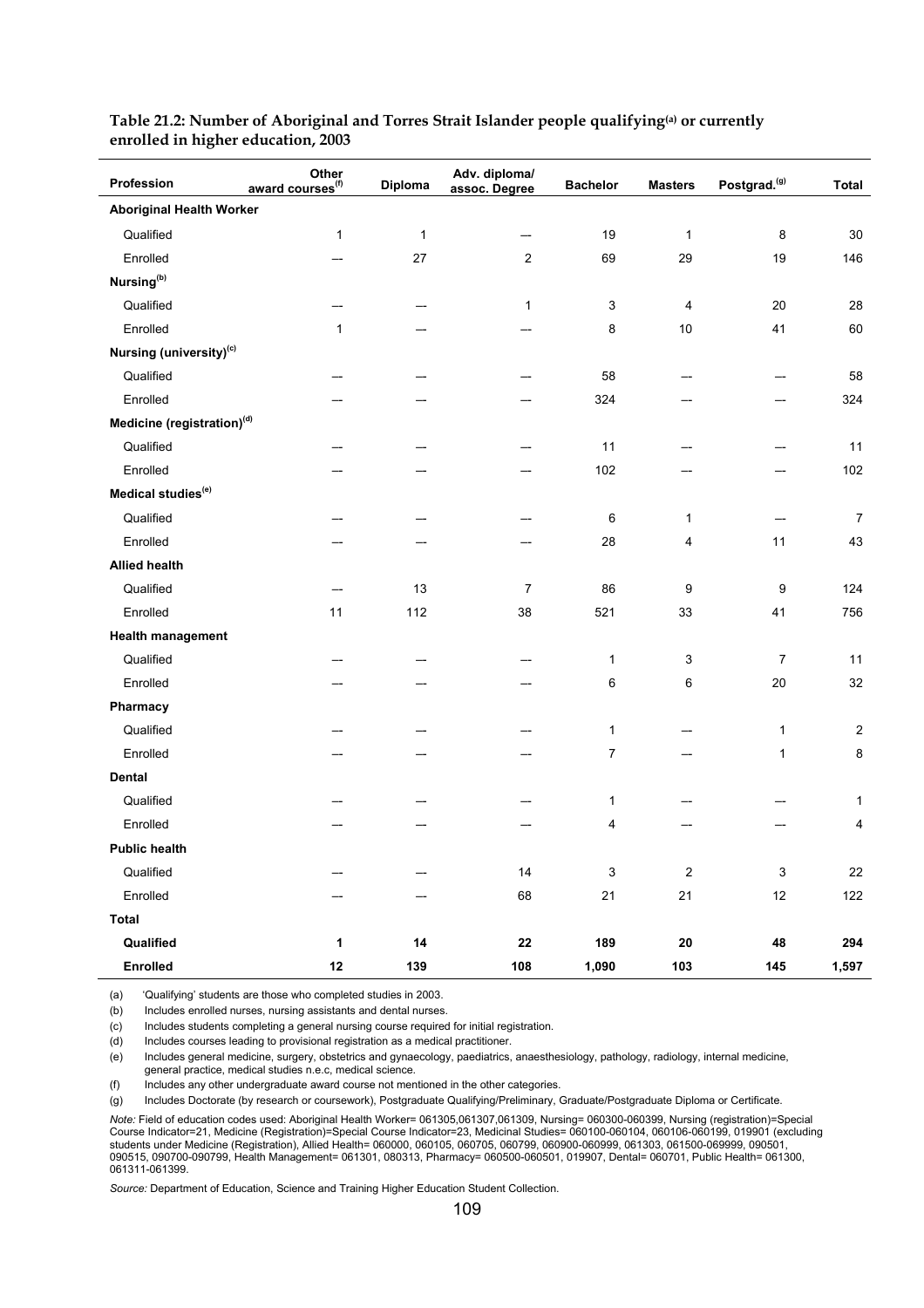|                  | Aboriginal<br><b>Health Worker</b> | Nursing <sup>(b)</sup> | Nursing<br>(registration) <sup>(c)</sup> | <b>Allied health</b> | Health<br>management    | <b>Total</b> |
|------------------|------------------------------------|------------------------|------------------------------------------|----------------------|-------------------------|--------------|
| <b>NSW</b>       |                                    |                        |                                          |                      |                         |              |
| Qualified        | $\boldsymbol{2}$                   | 14                     |                                          | 45                   | $\overline{\mathbf{4}}$ | 65           |
| Enrolled         | 21                                 | 61                     |                                          | 203                  | 15                      | 300          |
| <b>Vic</b>       |                                    |                        |                                          |                      |                         |              |
| Qualified        | 1                                  | 19                     |                                          |                      |                         | $20\,$       |
| Enrolled         | 9                                  | $30\,$                 |                                          |                      | 1                       | 40           |
| Qld              |                                    |                        |                                          |                      |                         |              |
| Qualified        | 29                                 | $\,6\,$                |                                          | 18                   |                         | 53           |
| Enrolled         | 216                                | 66                     |                                          | 211                  | $\mathbf 1$             | 494          |
| <b>WA</b>        |                                    |                        |                                          |                      |                         |              |
| Qualified        | 43                                 | $\mathbf{1}$           | $\ensuremath{\mathsf{3}}$                |                      |                         | 47           |
| Enrolled         | 185                                | $\mathbf 5$            | 26                                       | 8                    |                         | 224          |
| ${\sf SA}$       |                                    |                        |                                          |                      |                         |              |
| Qualified        | 17                                 | $\mathbf{1}$           |                                          |                      |                         | 18           |
| Enrolled         | 221                                | 39                     | $\overline{c}$                           | $\sqrt{3}$           | 3                       | 268          |
| Tas              |                                    |                        |                                          |                      |                         |              |
| Qualified        |                                    |                        |                                          |                      |                         |              |
| Enrolled         |                                    | $\boldsymbol{2}$       |                                          |                      | 3                       | $\sqrt{5}$   |
| <b>ACT</b>       |                                    |                        |                                          |                      |                         |              |
| Qualified        |                                    |                        |                                          |                      |                         |              |
| Enrolled         |                                    |                        |                                          |                      |                         |              |
| NT               |                                    |                        |                                          |                      |                         |              |
| Qualified        | 7                                  |                        |                                          |                      | 3                       | $10\,$       |
| Enrolled         | 146                                | $\mathbf{3}$           |                                          |                      | 61                      | 210          |
| <b>Australia</b> |                                    |                        |                                          |                      |                         |              |
| Qualified        | 99                                 | 41                     | 3                                        | 63                   | $\bf 7$                 | 213          |
| <b>Enrolled</b>  | 798                                | 206                    | 28                                       | 425                  | 84                      | 1,541        |

| Table 21.3: Number of Aboriginal and Torres Strait Islanders qualifying <sup>(a)</sup> or currently in vocational |  |
|-------------------------------------------------------------------------------------------------------------------|--|
| education, by state and territory, 2003                                                                           |  |

(a) 'Qualifying' students are those who completed studies in 2003.

(b) These nursing students include enrolled nurses, nursing assistants and dental nurses.

(c) Includes students completing a general nursing course required for initial registration.

*Note:* Occupational codes used are as follows: Aboriginal Health worker: 3493; Nursing: 3411, 6391, 6314–13; Nursing (registration): 2323; Allied Health: 2385, 2393, 2388, 2383, 2384, 2511, 2514, 2512–11; Health Management: 2299–11, 2543, 1292.

*Source:* National Centre for Vocational Educational Research Ltd.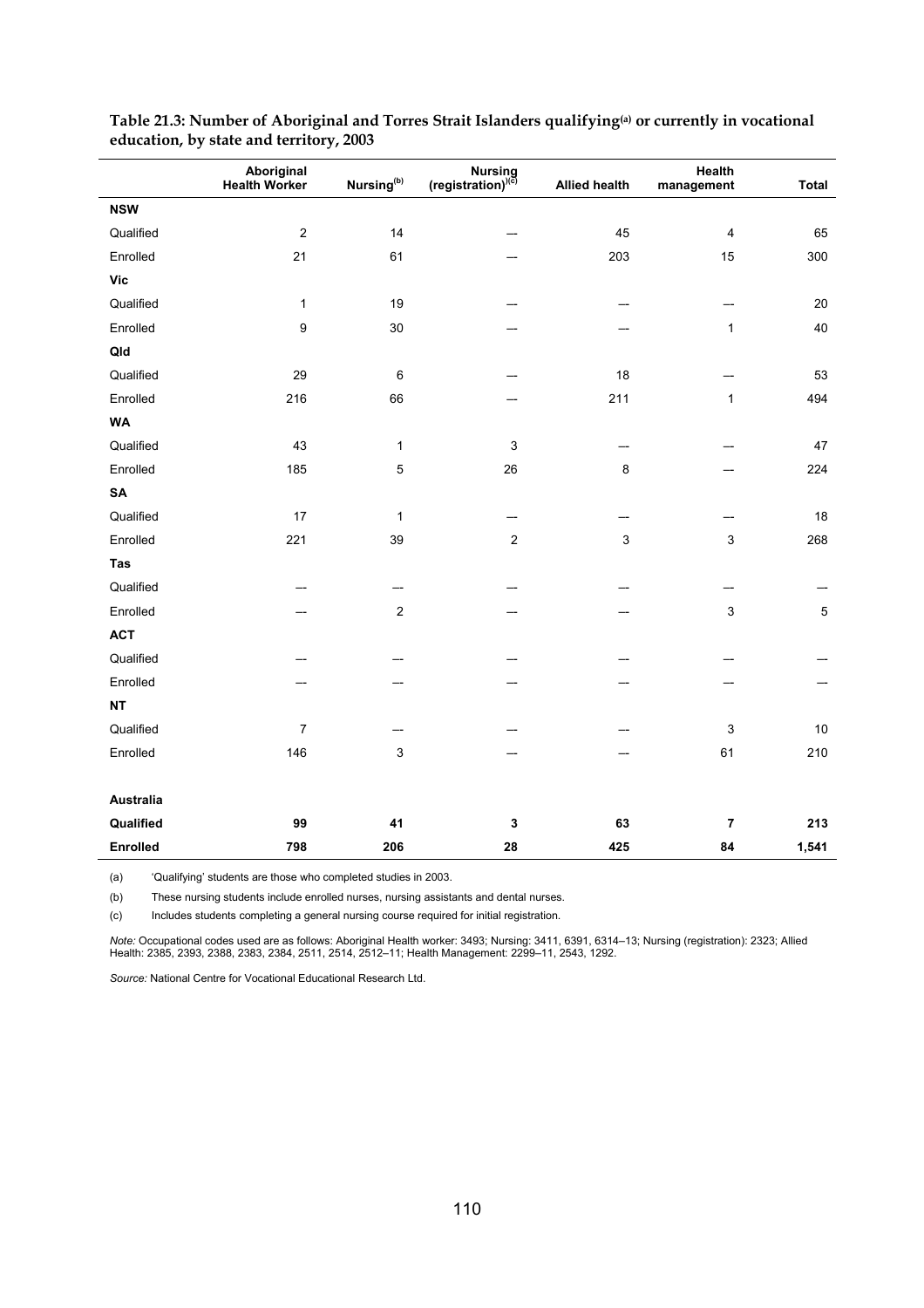|                      |                         |                         | Nurs.              | Medi-                   | Med.                   | <b>Allied</b>    | <b>Health</b><br>manage | Pharm-         |              | <b>Public</b> |                  |
|----------------------|-------------------------|-------------------------|--------------------|-------------------------|------------------------|------------------|-------------------------|----------------|--------------|---------------|------------------|
|                      | AHW(b)                  | Nurs. <sup>(c)</sup>    | $(i\text{})^{(d)}$ | $cine^{(e)}$            | Studies <sup>(f)</sup> | health           | -ment.                  | acy            | Dental       | health        | <b>Total</b>     |
| <b>NSW</b>           |                         |                         |                    |                         |                        |                  |                         |                |              |               |                  |
| Qualified            | $20\,$                  | 5                       | 16                 | $\overline{7}$          | $\overline{c}$         | 35               | $\overline{7}$          |                |              | $\mathbf{1}$  | 93               |
| Enrolled             | 115                     | $10$                    | 94                 | 43                      | $\overline{7}$         | 146              | 12                      |                |              | 6             | 433              |
| <b>Vic</b>           |                         |                         |                    |                         |                        |                  |                         |                |              |               |                  |
| Qualified            | $\overline{\mathbf{c}}$ | 9                       | 5                  | $\overline{\mathbf{c}}$ | $\mathbf{1}$           | 17               | —-                      | $\mathbf{1}$   | ——           | $\mathbf{1}$  | 38               |
| Enrolled             | 18                      | 19                      | 30                 | 5                       | 8                      | 108              | $\overline{c}$          | 5              |              | 11            | 206              |
| Qld                  |                         |                         |                    |                         |                        |                  |                         |                |              |               |                  |
| Qualified            | $\mathbf{1}$            | 6                       | 11                 | $\mathbf 1$             | 4                      | 35               | —-                      |                | $\mathbf{1}$ | ——            | 59               |
| Enrolled             | $\mathbf{1}$            | 14                      | 100                | 22                      | 21                     | 208              | 12                      | $\overline{c}$ | 3            | 12            | 395              |
| <b>WA</b>            |                         |                         |                    |                         |                        |                  |                         |                |              |               |                  |
| Qualified            | 5                       |                         | 8                  | —-                      |                        | 6                |                         |                |              | 18            | $37\,$           |
| Enrolled             | $\boldsymbol{2}$        | $\overline{\mathbf{c}}$ | $19$               | 17                      | 3                      | 51               | —-                      |                | $\mathbf{1}$ | 85            | 180              |
| <b>SA</b>            |                         |                         |                    |                         |                        |                  |                         |                |              |               |                  |
| Qualified            | --                      | 5                       | $\,6\,$            | $\mathbf 1$             | —                      | $\boldsymbol{2}$ | $\mathsf 3$             |                |              | 2             | 19               |
| Enrolled             |                         | 9                       | 35                 | 14                      | $\mathbf{1}$           | 36               | 4                       |                |              | 8             | 107              |
| Tas                  |                         |                         |                    |                         |                        |                  |                         |                |              |               |                  |
| Qualified            |                         |                         | 5                  |                         | —                      | 3                |                         | $\mathbf{1}$   |              |               | $\boldsymbol{9}$ |
| Enrolled             |                         | $\overline{c}$          | 12                 | $\mathbf{1}$            | 3                      | 9                |                         | 1              |              |               | 28               |
| <b>ACT</b>           |                         |                         |                    |                         |                        |                  |                         |                |              |               |                  |
| Qualified            | $\mathbf{1}$            |                         |                    |                         |                        | $\boldsymbol{2}$ |                         |                |              |               | 3                |
| Enrolled             | 3                       |                         | $\mathbf{1}$       |                         | —                      | 8                | $\sqrt{2}$              |                |              |               | 14               |
| <b>NT</b>            |                         |                         |                    |                         |                        |                  |                         |                |              |               |                  |
| Qualified            | $\mathbf{1}$            | 3                       | 4                  |                         |                        | 21               | $\mathbf{1}$            |                |              |               | 30               |
| Enrolled             | $\boldsymbol{7}$        | 4                       | 21                 |                         |                        | 177              |                         |                |              |               | 209              |
|                      |                         |                         |                    |                         |                        |                  |                         |                |              |               |                  |
| Aust. <sup>(g)</sup> |                         |                         |                    |                         |                        |                  |                         |                |              |               |                  |
| Qualified            | 30                      | 28                      | 58                 | 11                      | $\overline{7}$         | 124              | 11                      | $\mathbf{2}$   | 1            | 22            | 294              |
| <b>Enrolled</b>      | 146                     | 60                      | 324                | 102                     | 43                     | 756              | 32                      | 8              | 4            | 122           | 1,597            |

#### **Table 21.4: Number of Aboriginal and Torres Strait Islander people qualifying(a) or currently in higher education, by state and territory, 2003**

(a) 'Qualified' students are those who completed studies in 2003.

(b) Aboriginal Health Worker.

(c) These nursing students include enrolled nurses, nursing assistants and dental nurses.

(d) Includes students completing a general nursing course required for initial registration.

(e) Includes courses leading to provisional registration as a medical practitioner.

(f) Includes general medicine, surgery, obstetrics and gynaecology, paediatrics, anaesthesiology, pathology, radiology, internal medicine, general practice, medical studies n.e.c, medical science.

(g) Includes students qualified and enrolled in courses in multiple states.

*Note:* Field of education codes used: Aboriginal Health Worker= 061305, 061307, 061309, Nursing= 060300-060399, 060703, Nursing (registration)=Special Course Indicator=21, Medicine (Registration)=Special Course Indicator=23, Medicinal Studies= 060100-060104, 060106- 060199, 019901, Allied Health= 060000, 060105, 060705, 060799, 060900-060999, 061303, 061500-069999, 090501, 090515, 090700-090799, Health Management=061301, 080313, Pharmacy= 060500-060501, 019907, Dental= 060701, Public Health= 061300, 061311-061399.

*Source:* Department of Education, Science and Training Higher Education Student Collection.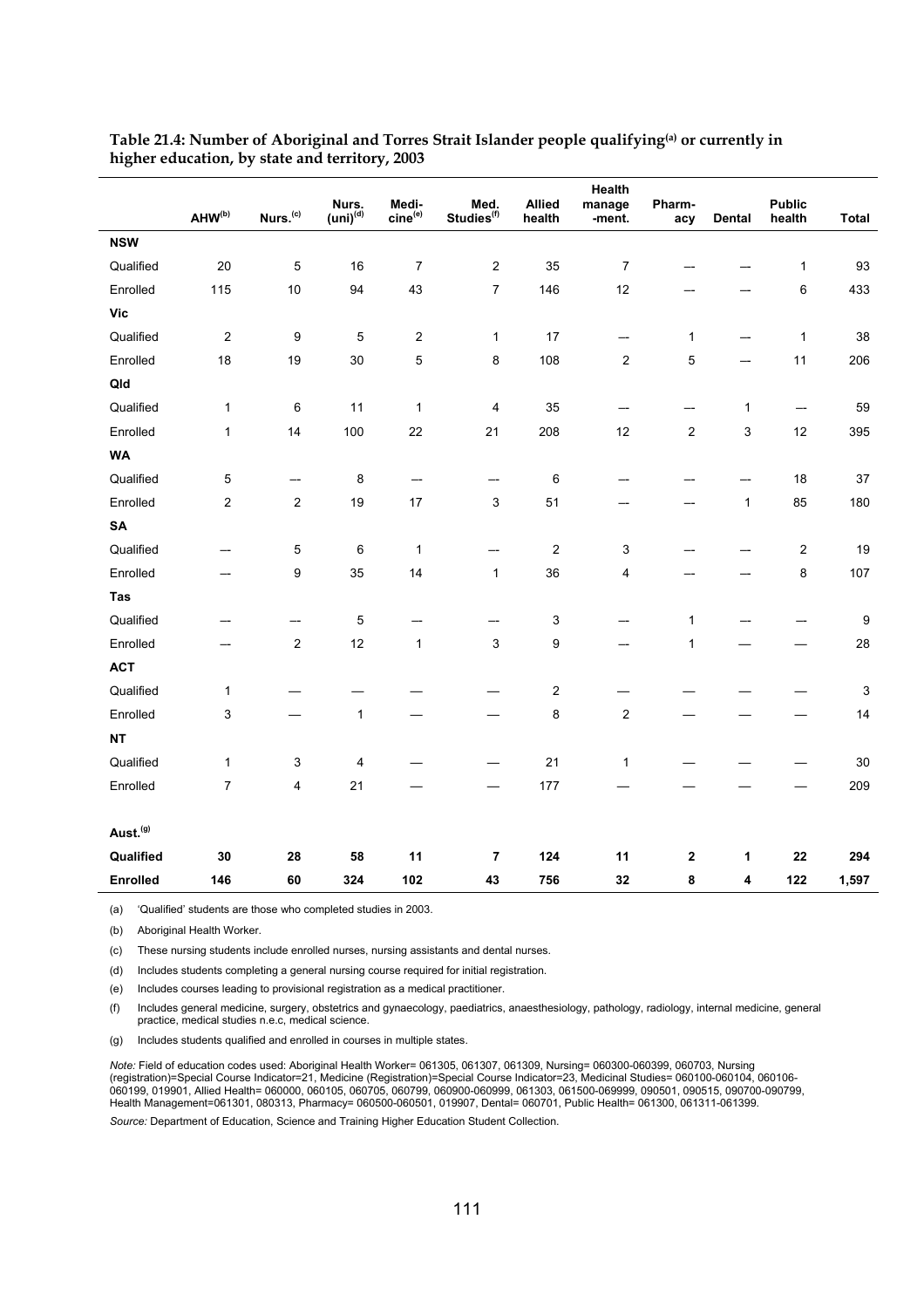# **Quality of the data**

Higher education institutions are autonomous, and the Australian Government exercises no control over their activities. However, institutions that receive funding from the Australian Government are responsible under the *Higher Education Funding Act 1988* for ensuring equity of access. The Australian Government monitors the achievement of equity objectives through the annual educational profiles process, for which institutions are required to provide an Indigenous education strategy. These strategies detail the approach adopted by institutions to increase participation of Aboriginal and Torres Strait Islander students and to advance the goals of the National Aboriginal and Torres Strait Islander Education Policy.

Base operating grants to higher education institutions include allocations from the Indigenous Support Funding Program to meet the specific needs of Indigenous students. The program supports activities such as the establishment of Indigenous education and/or support units, assistance with study skills, counselling and cultural awareness activities. The allocation of funding is calculated on the basis of participation (Equivalent Full Time Student Units), student progress and completion of award courses. While encouraging Indigenous students to identify as such is the responsibility of individual higher education institutions, the Australian Government provides directions and incentives to the institutions to do so.

# **Australian Government programs**

The Australian Government has encouraged increased participation of Indigenous Australians in higher education particularly through:

- the Indigenous Support Programme which assists institutions to meet the specific needs of Indigenous students and advance the goals of the National Aboriginal and Torres Strait Islander Education Policy (AEP)
- the requirement for reporting Indigenous education strategies for the annual Institution Assessment Framework.

# **Indigenous Education Strategic Initiatives Programme (IESIP)**

IESIP is a programme aimed at achieving educational outcomes for Indigenous people that will match those of other Australians. *The Indigenous Education (Targeted Assistance) Act 2000* appropriates funding for IESIP for the purposes of advancing the Objects of the Act which embody the goals of the AEP.

The Objects of the Act include;

- **equitable and appropriate educational outcomes—**providing arrangements enabling Indigenous students participating in post-secondary education to attain the same graduation rates as those attained by other students
- **equal access to education—**that Indigenous people have equitable access to other secondary and post-compulsory education
- **equity of participation—**that the participation rate of Indigenous people in other secondary and post-secondary education is equivalent to that of other Australians
- **increasing the involvement of Indigenous people in education—**the establishment of effective arrangements for the participation of Indigenous students and other Indigenous people in decisions concerning the planning, delivery and evaluation of post-compulsory education to Indigenous people; and an increase in the number of Indigenous people who are employed or otherwise involved in education:
	- as administrators, teachers, teaching assistants, researchers, student services officers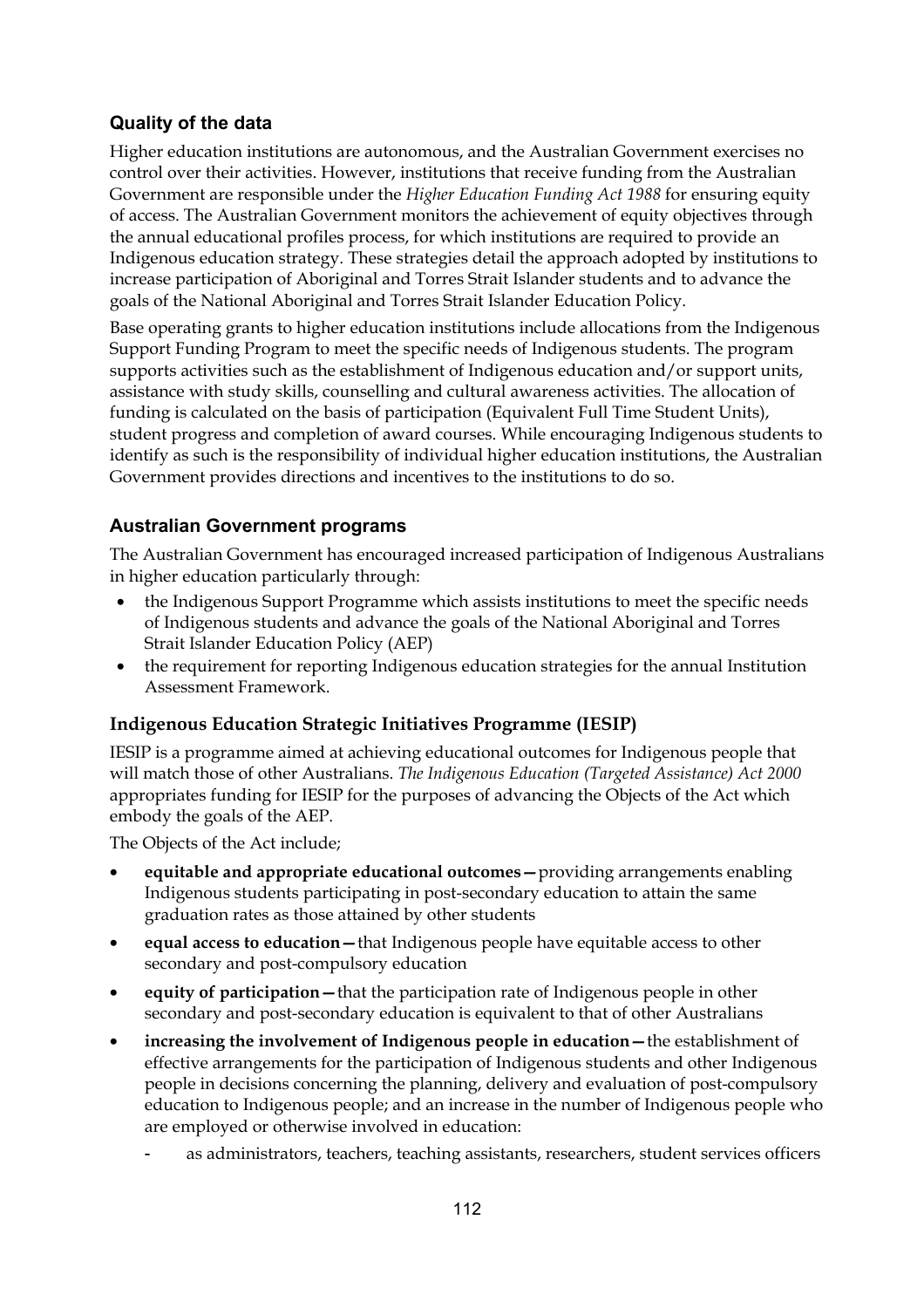- as special teachers of the culture, history, contemporary society and languages of Indigenous people
- **developing culturally appropriate education services—**the development of teaching methods and techniques that are suited to the learning styles of Indigenous students.

IESIP provides funding under four discrete elements: Supplementary Recurrent Assistance; English as a Second Language—Indigenous Language Speaking Students; Indigenous Education Projects—Capital and Non-Capital (Projects); and 'Mixed-mode' Away from Base Assistance (AFB).

There are two broad categories of AFB assistance, which is available to the VET and Higher Education sectors: IEP or 'mixed-mode'AFB; and ABSTUDY AFB, which is administered by Centrelink.

### *'Mixed-mode' AFB*

'Mixed-Mode' study is a form of tertiary education where students undertake accredited courses of study through a combination of distance education and 'residential' periods of intensive face-to-face teaching. This mode of study allows students to complete courses in their home communities with occasional time on-campus, and is well-suited for some Indigenous students.

'Mixed-mode' AFB provides funding to cover travel costs, including fares, meals and accommodation costs for students studying approved mixed-mode courses.

### *ABSTUDY Away-from-base (AFB)*

In addition, the Australian Government provides financial assistance to Indigenous students in the form of ABSTUDY to target benefits to those students most in need of assistance. ABSTUDY represents a major component of the government's commitment to Indigenous education to:

- ensure Aboriginal and Torres Strait Islander involvement in educational decision making
- provide equality of access for Aboriginal and Torres Strait Islander peoples to education services
- raise the rates of Indigenous participation in education to those for all Australians
- achieve equitable and appropriate educational outcomes for Aboriginal and Torres Strait Islander people.

ABSTUDY AFB covers actual travel, meals and accommodation costs for students attending testing and assessment programs, short courses, field trips, occasional residential schools or practical placements.

#### **Indigenous education direct assistance**

#### *Indigenous Tutorial Assistance Scheme*

The Indigenous Tutorial Assistance Scheme is targeted at students requiring supplementary tutorial assistance. Under the scheme, 36 universities are funded to provide additional tutorial assistance to help students stay at university and complete award courses. Indigenous students who are assessed as requiring additional help with their studies may receive assistance from a tutor, either individually or in a small group.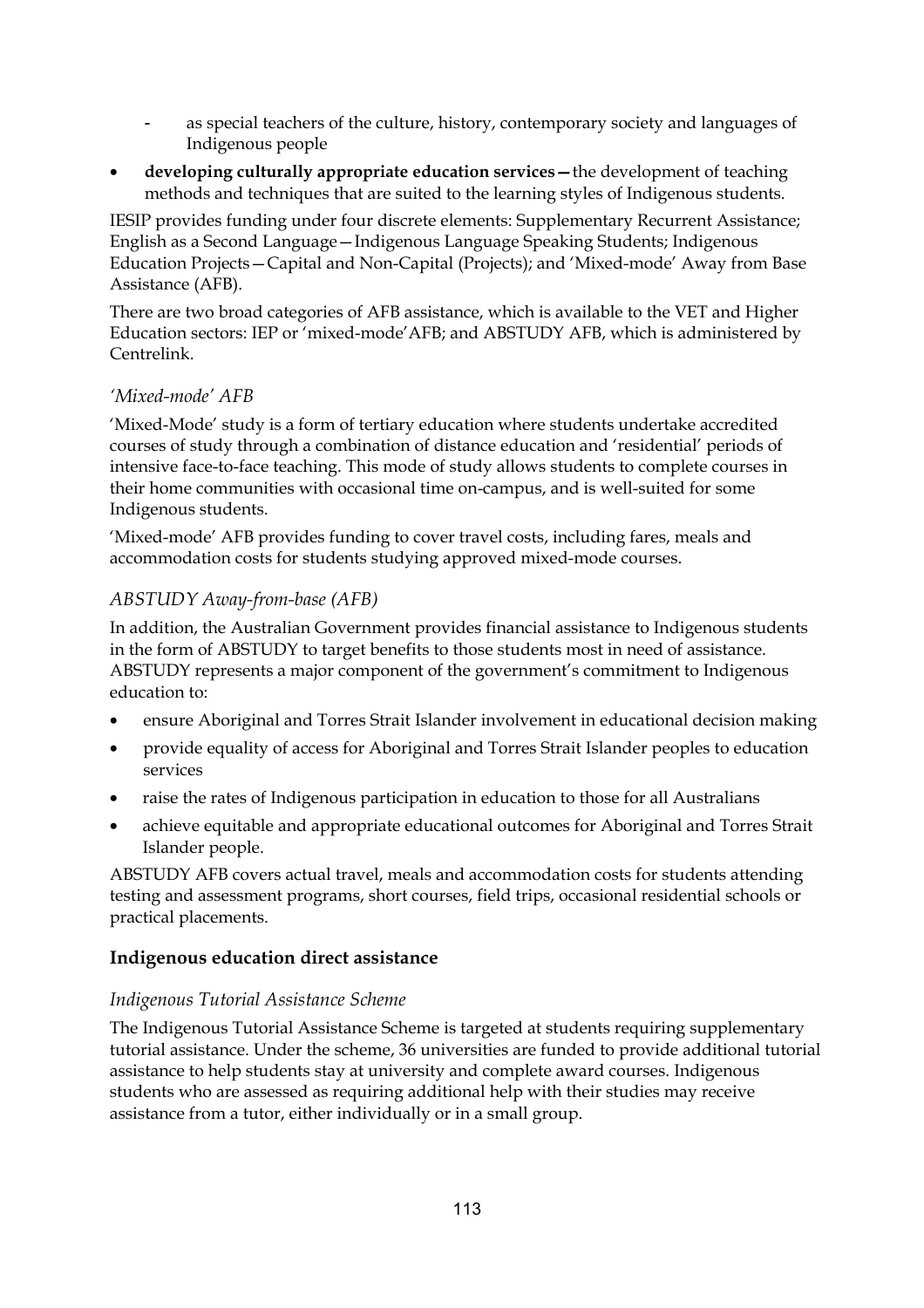## *The Vocational Education Guidance for Aboriginals Scheme*

VEGAS provides grants to sponsoring organisations to conduct projects for Indigenous students to foster positive attitudes towards participation in education and provide information to help them to consider their options for further study and career. This program has become inactive since 1 January 2005.

## **Vocational education**

### *Nursing Initiative for Indigenous Students project (Queensland)*

The Australian Government project The Nursing Initiative for Indigenous Students (Queensland) included a focus on the provision of vocational learning opportunities in schools in Brisbane, Townsville and Cairns and the development of pathways for Indigenous students into nursing and the allied health industries through VET in Schools and School-based New Apprenticeships programs. The initiative was completed in November 2004. The key project outcomes included the development and establishment of models in nursing and related health industries for articulated vocational education and VET in Schools programs for Indigenous school students.

### *Group Training New Apprenticeship Targeted Initiative Program (TIP)*

The objective of the TIP is to enable Group Training Organisations to generate quality new apprenticeship opportunities in priority areas, including health that would not otherwise happen. In general, priority areas are those considered critical, challenging or under serviced. TIP funding rounds are usually targeted to specific funding priorities that have emerged within these areas. In 2004-05, TIP priorities include projects that target participation by Indigenous people, particularly those that increase completion rates for Indigenous people undertaking VET qualifications and those that target higher VET Certificate levels.

A current project under TIP focuses on the creation and establishment of sustainable New Apprenticeship opportunities in Certificate III Community Services, and implements an articulation pathway from Certificate III Community Services to Certificate IV Nursing in New South Wales, the Australian Capital Territory, Victoria, South Australia, Tasmania and Queensland. New Apprenticeship recruitment under the project is expected to target and secure commencements among Indigenous people. The project commenced in June 2003 and will conclude in April 2006.

### **Career education products.**

In 2002 DEST launched the publication *No Shame Job—Careers in Health*. Some 5,500 copies were ordered by schools, DEST program providers, TAFE and community health organisations during 2003 and 2004. In 2003, 7,000 copies were provided to Centrelink for distribution.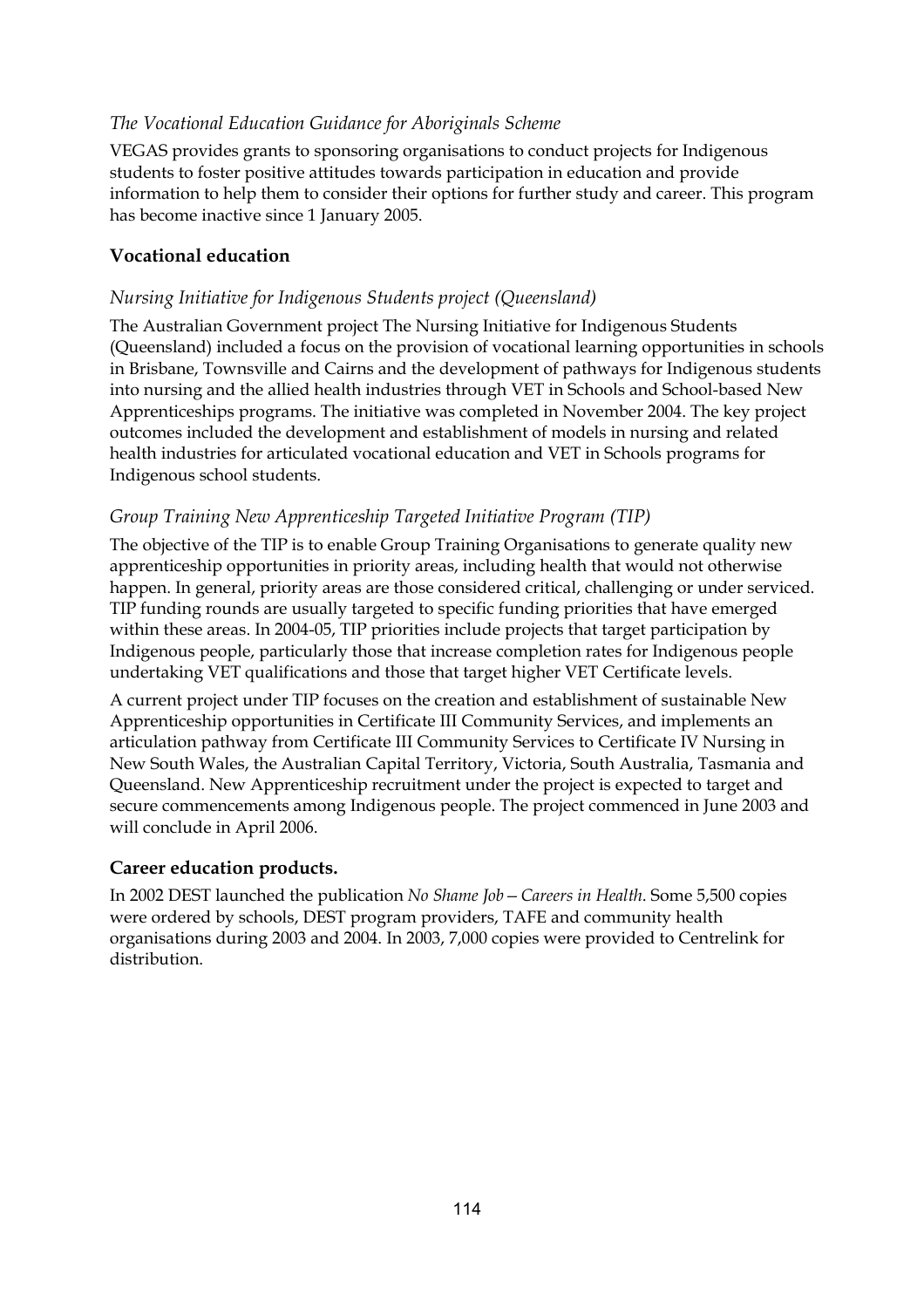# **Indicator 22. Workforce availability in primary health care services**

**Indicator:** The number of health professionals working in primary health care centres that provide care in populations where more than 60% of the catchment population are Aboriginal and Torres Strait Islander people.

# **Purpose**

Providing adequate care to meet the needs of Aboriginal and Torres Strait Islander people is an important goal for all states and territories. This indicator measures the number and professional expertise of health workers employed in primary health care services that serve a majority of Aboriginal and Torres Strait Islander people.

# **Data**

Information for this indicator was obtained from OATSIH.

The concept of a 'catchment population', defined as the number of people resident within the catchment area of a service, was difficult to apply. A number of states and territories reported an inability to determine the catchment populations of primary health care services. 'Catchment population' should probably be redefined as 'service population', that is, the number of Aboriginal and Torres Strait Islander people attending a primary care service.

Therefore, instead of using data from the states and territories, data from the Australian Government's SAR annual data collection are used for this indicator. The SAR collects data on full-time equivalent positions in Australian Government-funded Aboriginal and Torres Strait Islander primary health care services. It also measures the number of people using these services. SAR does not record catchment proportions, nor is this able to be derived from the data. However, many of these services are in areas with a high proportion of Indigenous people.

- At 30 June 2003, 2,606 full-time equivalent positions were reported to exist in Australian Government-funded Aboriginal and Torres Strait Islander primary health care services.
- Western Australia reported the highest number of full-time equivalent positions (599), followed by the Northern Territory (521).
- Aboriginal Health Workers comprised 24% of this workforce, while Indigenous nursing staff and GPs represented 9.9% and 7.2% of the full-time equivalent positions in these services.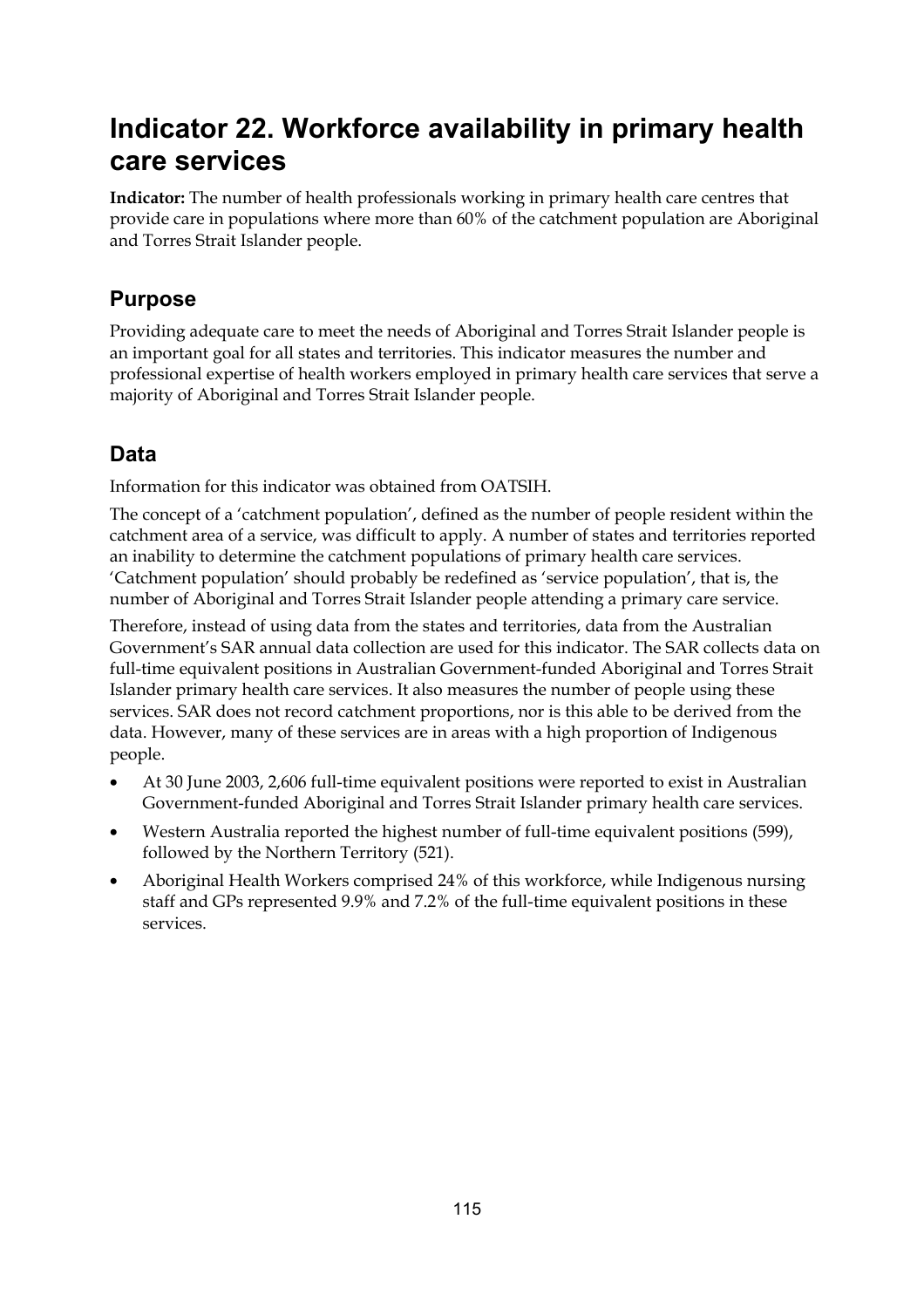|                                                | NSW &<br><b>ACT</b> | <b>Vic</b>     | Qld                      | <b>WA</b>                         | SA             | Tas            | <b>NT</b>      | Australia |
|------------------------------------------------|---------------------|----------------|--------------------------|-----------------------------------|----------------|----------------|----------------|-----------|
| <b>Aboriginal Health Workers</b>               | 119                 | 57             | 86                       | 154                               | 82             | 10             | 105            | 614       |
| <b>Medical staff</b>                           |                     |                |                          |                                   |                |                |                |           |
| GPs                                            | 48                  | 9              | 39                       | 44                                | 12             | $\overline{2}$ | 32             | 187       |
| Specialists                                    | 3                   | $\mathbf 0$    | $\overline{\phantom{0}}$ | $\overbrace{\phantom{123221111}}$ | 0              | 0              | $\overline{2}$ | 5         |
| Nursing staff                                  | 51                  | 14             | 27                       | 74                                | 34             | 4              | 56             | 259       |
| Allied health <sup>(b)</sup>                   | 5                   | 3              | 8                        | 10                                | 3              |                | 6              | 35        |
| <b>Dental</b>                                  |                     |                |                          |                                   |                |                |                |           |
| <b>Dentists</b>                                | 20                  | 5              | $\overline{7}$           | 3                                 | 2              |                | 3              | 39        |
| Dental assistants                              | 18                  | 8              | 11                       | $\overline{2}$                    | 3              |                | 4              | 47        |
| Orthodontists                                  |                     |                |                          |                                   |                |                |                |           |
| Pharmacy                                       |                     |                |                          |                                   |                |                |                |           |
| <b>Other health</b>                            |                     |                |                          |                                   |                |                |                |           |
| <b>Traditional healers</b>                     | 0                   | 1              |                          |                                   | $\overline{2}$ | $\pmb{0}$      | 6              | 9         |
| Substance misuse workers                       | 22                  | 21             | 11                       | 9                                 | 8              | 0              | 11             | 81        |
| Environmental health workers                   | $\overline{c}$      | $\mathbf 0$    | 0                        | 21                                | 4              | 0              | 3              | 30        |
| Other Emotional and Social Well<br>Being staff | 27                  | 19             | 31                       | 27                                | 19             | 3              | 34             | 160       |
| Drivers/field officers                         | 25                  | 11             | 27                       | 26                                | 11             | $\mathbf{1}$   | 16             | 118       |
| Other health staff                             | 12                  | 5              | 15                       | 12                                | 6              | $\overline{2}$ | 13             | 64        |
| Management/administrative staff                |                     |                |                          |                                   |                |                |                |           |
| CEOs/administrators/managers                   | 49                  | 27             | 42                       | 62                                | 23             | 4              | 58             | 264       |
| Secretaries/receptionists                      | 57                  | 20             | 56                       | 60                                | 31             | 6              | 57             | 287       |
| Accountants/bookkeepers                        | 25                  | 15             | 25                       | 28                                | 16             | $\overline{2}$ | 15             | 126       |
| Information systems/data staff                 | 4                   | $\overline{2}$ | 9                        | 13                                | 5              | $\mathbf{1}$   | $\overline{7}$ | 40        |
| Trainers/educators                             | 1                   | 1              | 8                        | 12                                | 5              | 0              | 30             | 56        |
| Cleaners/cooks/gardeners                       | 23                  | 8              | 16                       | 23                                | $\overline{7}$ | 4              | 21             | 103       |
| Other                                          | 10.                 | 10             | 23                       | 19                                | 8              | $\overline{2}$ | 11             | 81        |
| <b>Total</b>                                   | 521                 | 235            | 441                      | 599                               | 280            | 40             | 491            | 2,606     |

**Table 22.1: Full-time equivalent positions employed by Australian Government-funded Aboriginal and Torres Strait Islander primary health care services(a), 30 June 2003** 

(a) Includes psychiatrist, pediatrician, physician, gynecologist.

(b) Includes social worker, psychologist, audiologist, chiropractor, dietitian, naturopath, physiotherapist, podiatrist, remedial therapist and speech therapist.

*Note:* Visiting staff and staff who worked at the service and were not paid by the service are not included in the table. *Source:* Department of Health and Ageing Service Activity Reporting 2002–03.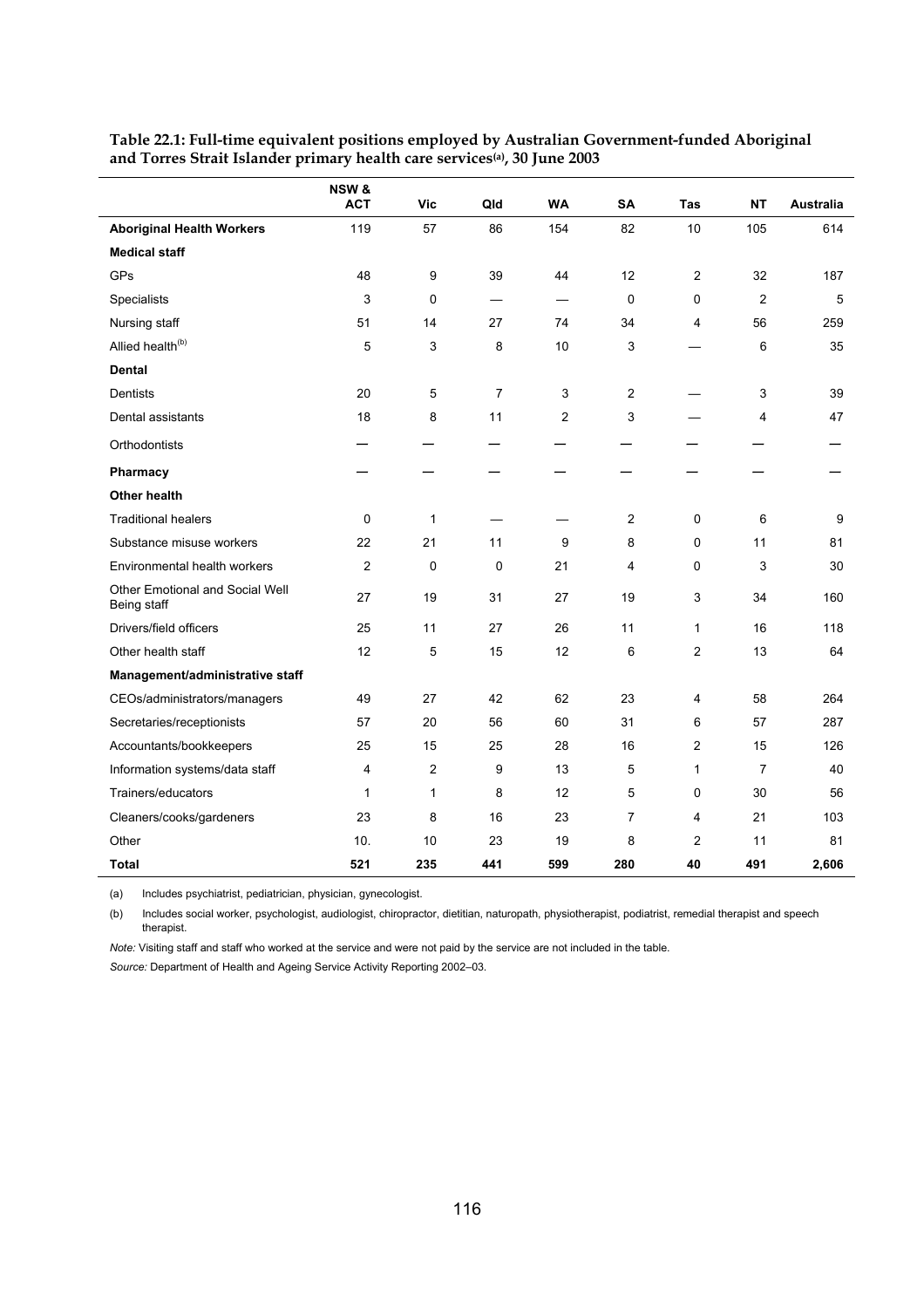#### **Box 22.1: Data issues**

*The concept of a catchment area where more than 60%of the population are Aboriginal and Torres Strait Islander people was difficult for states and territories to measure. It was agreed to use Australian Government SAR data on Aboriginal and Torres Strait Islander community-controlled health services. These organisations provide services mainly to the Indigenous population, yet some of these services may be located in areas where Indigenous people make up only a small proportion of the total population.* 

*The provision of culturally appropriate health services and the employment of Indigenous staff in these services may affect the access of Aboriginal and Torres Strait Islander people. Therefore, it is important to report information on the proportion of this workforce who are Indigenous.* 

*The definition of a 'primary health care service' in the indicator specifications says that these services must include all of the following: 24 hour service, treatment, access to registered health worker, access to a doctor, immunisation services, antenatal care, screening and early interventions services, women's and men's health programs, and sexually transmitted infection and communicable disease control. If applied strictly, this definition would have seriously limited the number of services for which data were reported.*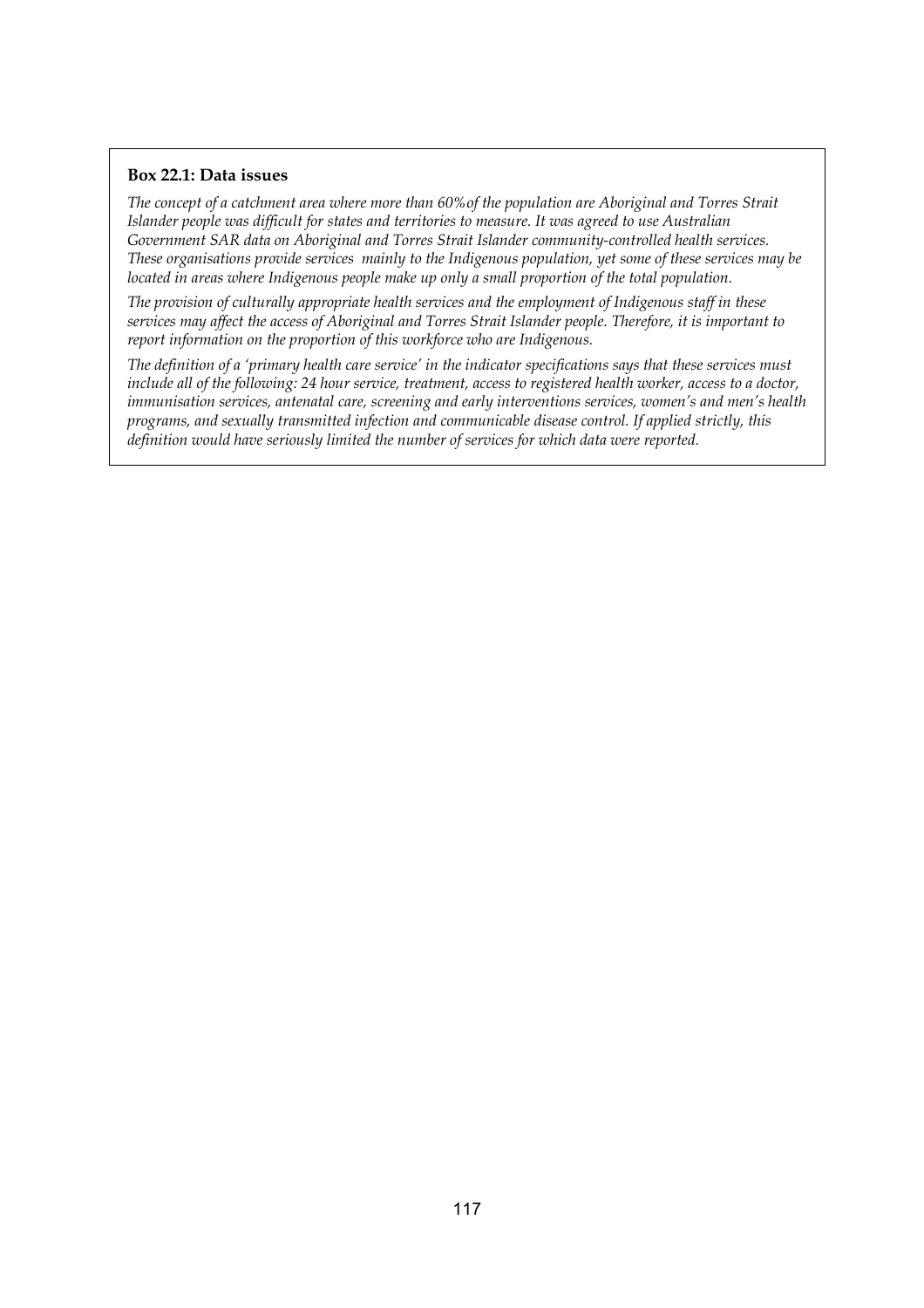# **Indicator 23. Workforce availability in hospitals**

**Indicator:** The number of positions for medical officers, nurses, Aboriginal Health Workers and Aboriginal Liaison Officers in acute care hospitals where more than 25% of the separations are for Aboriginal and Torres Strait Islander people.

# **Purpose**

Providing adequate care for Aboriginal and Torres Strait Islander people in hospitals dealing with a high proportion of Indigenous people is important in addressing their needs for health care. This indicator describes the medical and nursing capacity and the availability of special support services in hospitals that provide care for Aboriginal and Torres Strait Islander peoples.

# **Data**

Data were provided by the states and territories. Victoria, Tasmania and the Australian Capital Territory do not have any acute care hospitals that reported more than 25% of separations for Aboriginal and Torres Strait Islander people.

- In 2003–04, 75 hospitals in Australia reported that more than one-quarter of their separations were for Aboriginal and Torres Strait Islander people.
- Queensland had 32 hospitals with more than 25% Indigenous separations with 608 fulltime and 544 part-time nurses; 158 full-time and 36 part-time medical staff, 116 full-time and 12 part-time Aboriginal Health Workers and 7 full-time Aboriginal Liaison Officers.
- In Western Australia there were 18 hospitals with more than 25% Indigenous separations. These employed 501 full-time and 189 part-time nursing staff, 45 full-time and 1 part-time medical staff, 23 full-time and 1 part-time Aboriginal Health Workers, and 7 full-time and 5 part-time Aboriginal Liaison Officers.
- In the Northern Territory there were 5 such hospitals, with 723 full-time and 297 part-time nursing staff, 246 full-time and 27 part-time medical staff, and 16 full-time and 1 part-time Aboriginal Health Workers.
- In New South Wales there were 13 hospitals reporting more than 25% Indigenous separations. While data were provided for some of these hospitals in the last reporting period, none were available for the current reporting period. This was because some hospitals did not meet the definition of an 'acute care hospital' and some hospitals/area health services did not respond to requests for information on workforce availability.
- In South Australia there were 7 hospitals reporting more than 25% Indigenous separations, but no data on the workforce were available.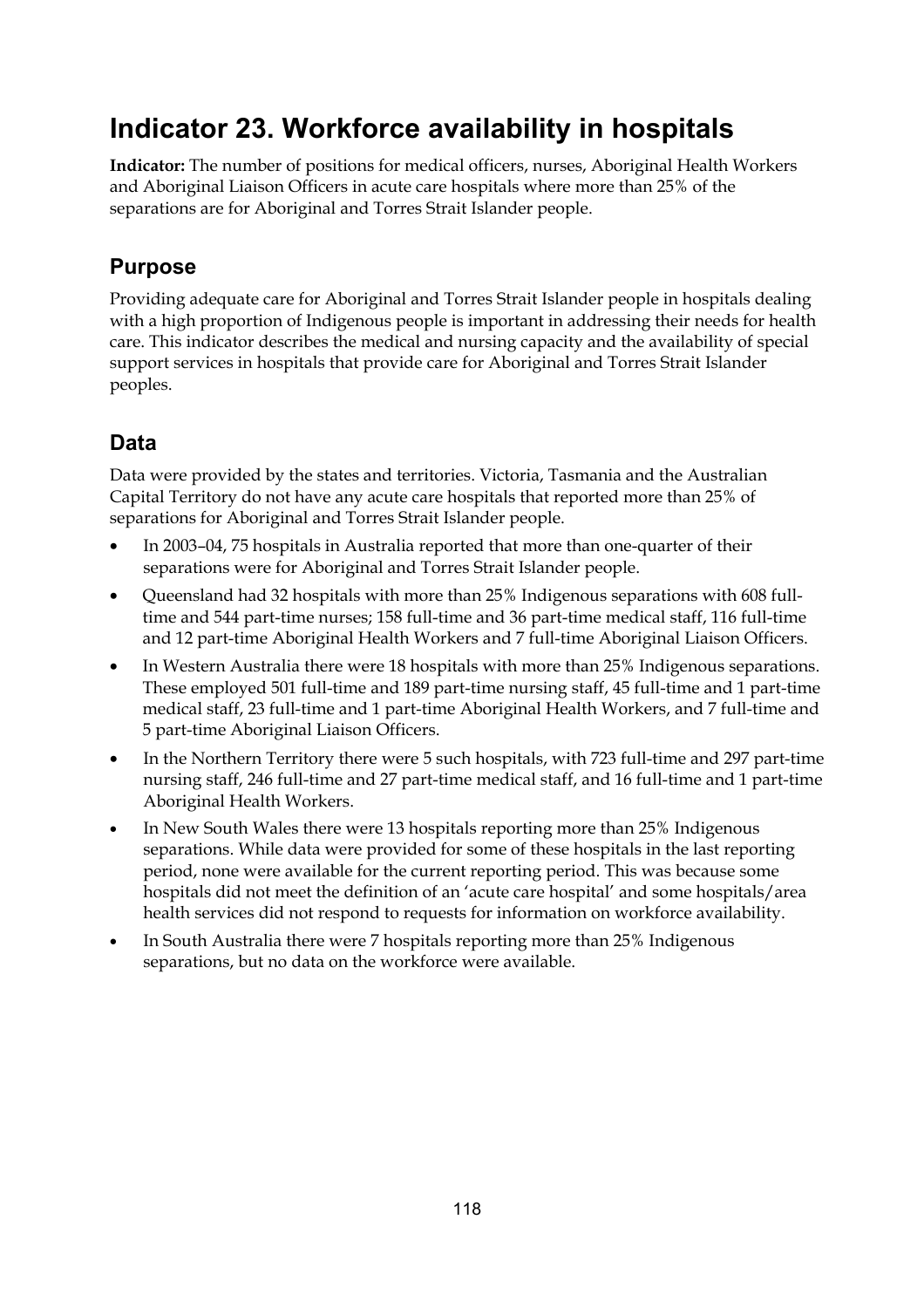|                                    | $Qld^{(b)}$    | <b>WA</b>    | NT <sup>(c)</sup> |
|------------------------------------|----------------|--------------|-------------------|
| <b>Aboriginal Liaison Officers</b> |                |              |                   |
| Full-time                          | $\overline{7}$ | 7            |                   |
| Part-time                          |                | 5            |                   |
| <b>Aboriginal Health Workers</b>   |                |              |                   |
| Full-time                          | 116            | 23           | 16                |
| Part-time                          | 12             | 1            | 1                 |
| <b>Medical staff</b>               |                |              |                   |
| Full-time                          | 158            | 45           | 246               |
| Part-time                          | 36             | $\mathbf{1}$ | 27                |
| <b>Nursing staff</b>               |                |              |                   |
| Full-time                          | 608            | 501          | 723               |
| Part-time                          | 544            | 189          | 297               |
| <b>Total</b>                       | 1,481          | 772          | 1,310             |
| <b>Total number of hospitals</b>   | 32             | 18           | 5                 |

**Table 23.1: Medical workforce numbers in acute care hospitals where more than 25% of separations**  are for Aboriginal and Torres Strait Islander people<sup>(a)</sup>, selected states and **territories, 2003–04** 

(a) Victoria, Tasmania and the Australian Capital Territory do not have any acute care hospitals that report more than 25% of separations for Aboriginal and Torres Strait Islander people. South Australia has 7 hospitals and New South Wales has 13 hospitals that reported more than 25% of separations for Aboriginal and Torres Strait Islander people, but no data were available. This was because some hospitals did not meet the definition of an 'acute care hospital' and some hospitals/area health services did not respond to requests for information on workforce availability.

(b) The data provided for Queensland are from the Queensland Health Human Resource Decision Report System. The number of casual positions within these hospitals was also provided; however, for consistency, these have not been reported. Australian Standard Classification of Occupations (ASCO) codes were used for medical and nursing staff. Aboriginal Liaison Officers and Aboriginal Health Workers categories were determined by manual review.

(c) Numbers provided are for paid full-time equivalent staff, not a basic head count, to more accurately represent DHCS.

*Source:* Data provided by the states and territories.

#### **Box 23.1: Data issues**

*The definition of 'Acute care hospital' included in the specifications for this indicator was problematic. 'Acute care hospital services' are defined as having a 24-hour staffed emergency department, 24-hour medical supervision or on-call roster, round-the-clock comprehensive nursing and other necessary professional services, and a referral network to specialist services to promote continuity of care. It is recommended that the* National Health Data Dictionary *definition of an 'acute care episode for admitted patients' be used for this indicator. Throughout this report the definition of a hospital in the* National Health Data Dictionary *was used*.

*The specifications called for workforce data in even-numbered calendar years. Information on workforce provided generally related to a point in time, usually 30 June 2004. As separations data are normally calculated on a financial year basis, the data were requested for hospitals reporting more than 25% Indigenous separations in 2003–04.*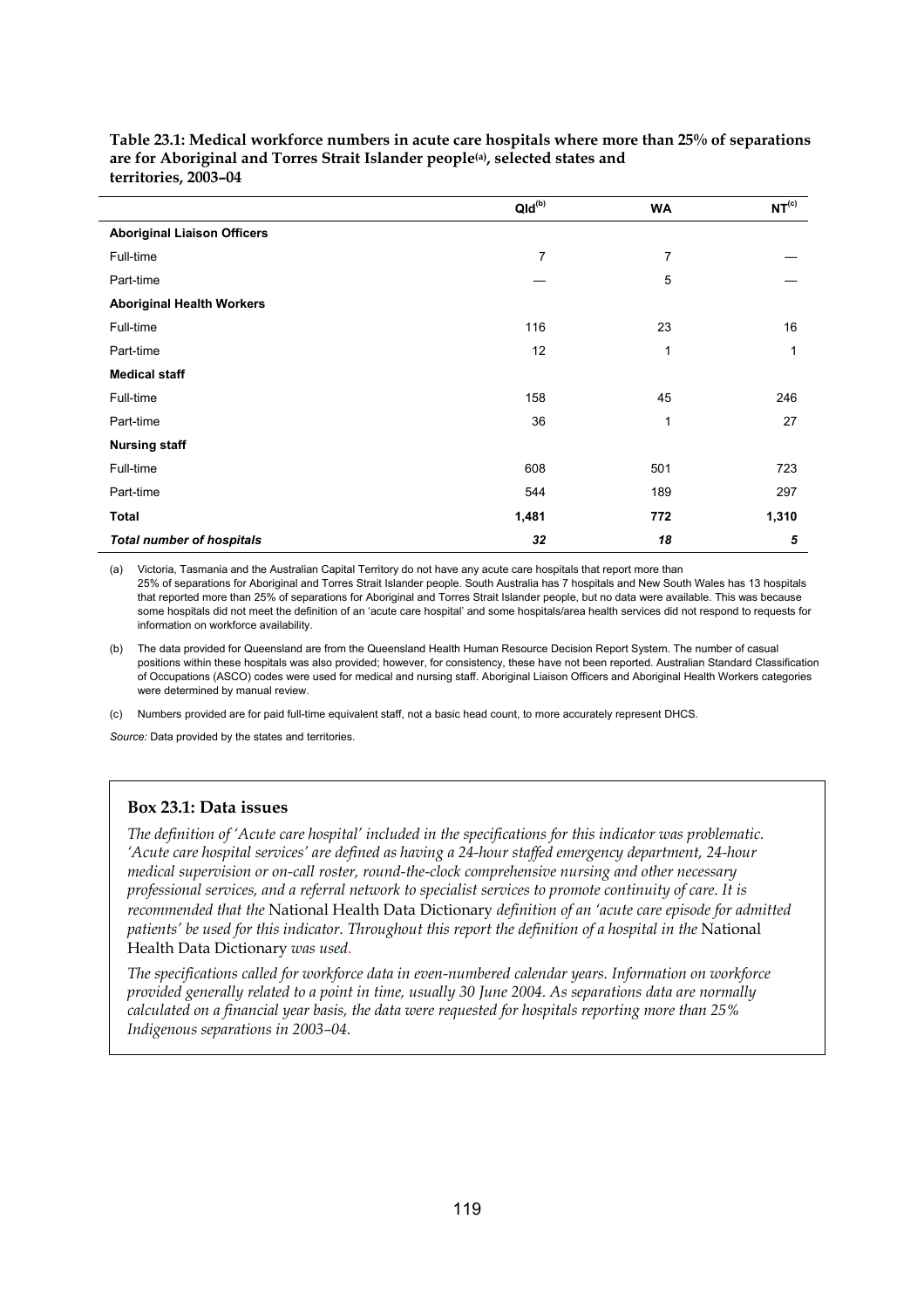# **Indicator 24. Cross-cultural training for hospital staff**

#### **Indicator:**

- (a) The proportion of acute care hospitals where staff receive information about Aboriginal and Torres Strait Islander values and cross-cultural issues, as part of orientation.
- (b) The proportion of new staff in acute care hospitals who have completed appropriate orientation training in the past year.

# **Purpose**

This indicator provides a measure of the commitment of acute care hospitals to provide staff with cross-cultural training and orientation for working with Aboriginal and Torres Strait Islander people. Such training will assist in improving Indigenous access to services, through the delivery of culturally sensitive services.

# **Data**

Information for this indicator was obtained from the states and territories. States and territories could not provide quantitative data for this indicator and only written responses are provided.

### **New South Wales**

A review was held in NSW Health in 1999 to examine 'The effectiveness of Cultural Awareness Training in the NSW Public Health System'. It found these programs did not always consider skills and knowledge needed for staff to become culturally competent. Recommendations from this review are being implemented through the NSW Health Aboriginal Cultural Respect and Communication Project, which commenced in May 2003.

In consideration of the Cultural Respect Framework for Aboriginal and Torres Strait Islander Health 2004–2009, developed by the Standing Committee on Aboriginal and Torres Strait Islander Health, and the Department of Aboriginal Affairs New Ways of Doing Business, NSW Health undertook a survey in late 2003 across all health services to determine numbers of staff who have attended courses and the duration, content and assumed effectiveness of cultural awareness programs.

This survey highlighted that cultural awareness was available to staff in many differing modes and length of delivery and in some Area Health Services orientation is limited to between 5 and 15 minutes for Aboriginal health; however, some orientation programs have no Aboriginal health content. Specific cultural issues are seldom addressed in this short time. NSW Health and many health services do not have a policy of mandatory or compulsory training for additional cultural awareness.

The NSW Health Department has identified the need for a shift in emphasis from shaping attitudes to changing behaviour in order to deliver effective services. The current Aboriginal Cultural Respect and Communication Project will develop a Framework of Principles and Protocols—'Work in a cross cultural setting with Aboriginal and Torres Strait Islander people and organisations'—and later be linked into the Australian National Training Authority Competency Standards Health Unit.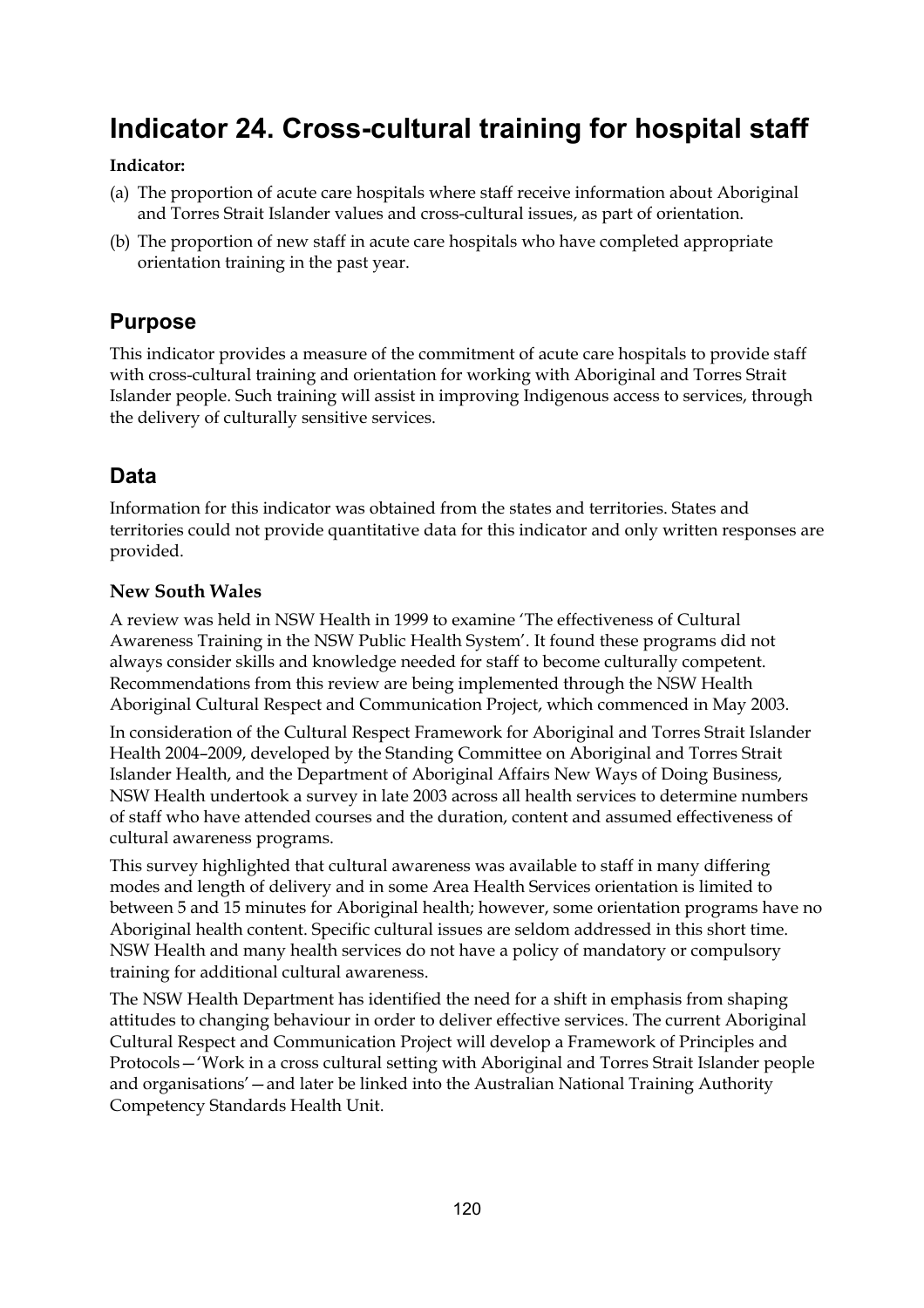# **Victoria**

Hospitals with large local Aboriginal populations are more likely to provide cross cultural training and orientation. In smaller hospitals this is provided as required by numbers of new staff members. As the definition of cross-cultural training varies between hospitals, and the amount of training is not standard, it is not possible to quantify the number of hospitals providing a set level of cross-cultural training. From July 2004 there will be increased emphasis on cross-cultural training. This will be facilitated by the changed funding arrangements.

From July 2004 the Koori Health Liaison Officer (KHLO) program ceased as a separate funding item. A new program, Improving Care for Aboriginal and Torres Strait Islander Patients, will operate. The program will involve:

- Amalgamation of the formerly separate KHLO program funding and the 10% Aboriginal Weighted Inlier Equivalent Separation (WIES) supplement into a single funding stream through WIES
- An increase in the Aboriginal WIES supplement to 30% for each Aboriginal patient
- A focus on cultural change in health services leading to improved identification and health care for Aboriginal patients.

# **Queensland**

*Cultural Awareness Program—*while individual hospitals are not required to have such programs in place, under the Queensland Health Aboriginal and Torres Strait Islander Cultural Awareness Program Revised Minimum Standards for Queensland Health encourages and recommends all Queensland Health staff participate in the Queensland Health Aboriginal and Torres Strait Islander Cultural Awareness Program (CAP). The Rural Health Training Units in each of Queensland Health's three zones facilitate CAP. To date, over 10,000 staff have completed the CAP across all Health Service Districts and Corporate Offices.

*Cultural Orientation Online (Aboriginal and Torres Strait Islander Communities)—COOL Program:* this new initiative was introduced in July 2004 and aims to increase appropriateness of health services for Aboriginal and Torres Strait Islander peoples. COOL is a flexible, online workshop which is designed to complement the Aboriginal and Torres Strait Islander Cultural Awareness Program by providing an introduction to the local community. COOL has not yet been launched but has been piloted throughout the districts since July 2004. Approximately 165 staff members have accessed the online workshop from 32 Districts and/or state-wide units within Queensland Health during this time.

*Reconciliation Learning Circles—*the Queensland Health Reconciliation Learning Circles Program continues to be delivered throughout the districts. The program is not compulsory for employees, but there continues to be a slow increase in the overall number of those who have participated. The number of facilitators has decreased over the last year, and this issue will be addressed in 2005 by workshops focused on training new facilitators and improving facilitator skills.

*'One Talk':* Queensland Health's Aboriginal and Torres Strait Islander Consumer and Community Participation Toolkit aims to enhance engagement between Queensland Health staff and Aboriginal and Torres Strait Islander peoples and communities, and improve consumer awareness of Queensland Health services. It will be available in early 2005.

The AHMAC Cultural Respect Framework for Aboriginal and Torres Strait Islander Health 2004—2009 is currently being distributed. Queensland Health is in the process of developing the Implementation Plan for the Framework. Implementation will ensure that Queensland Health staff and services are able to provide culturally sensitive health care.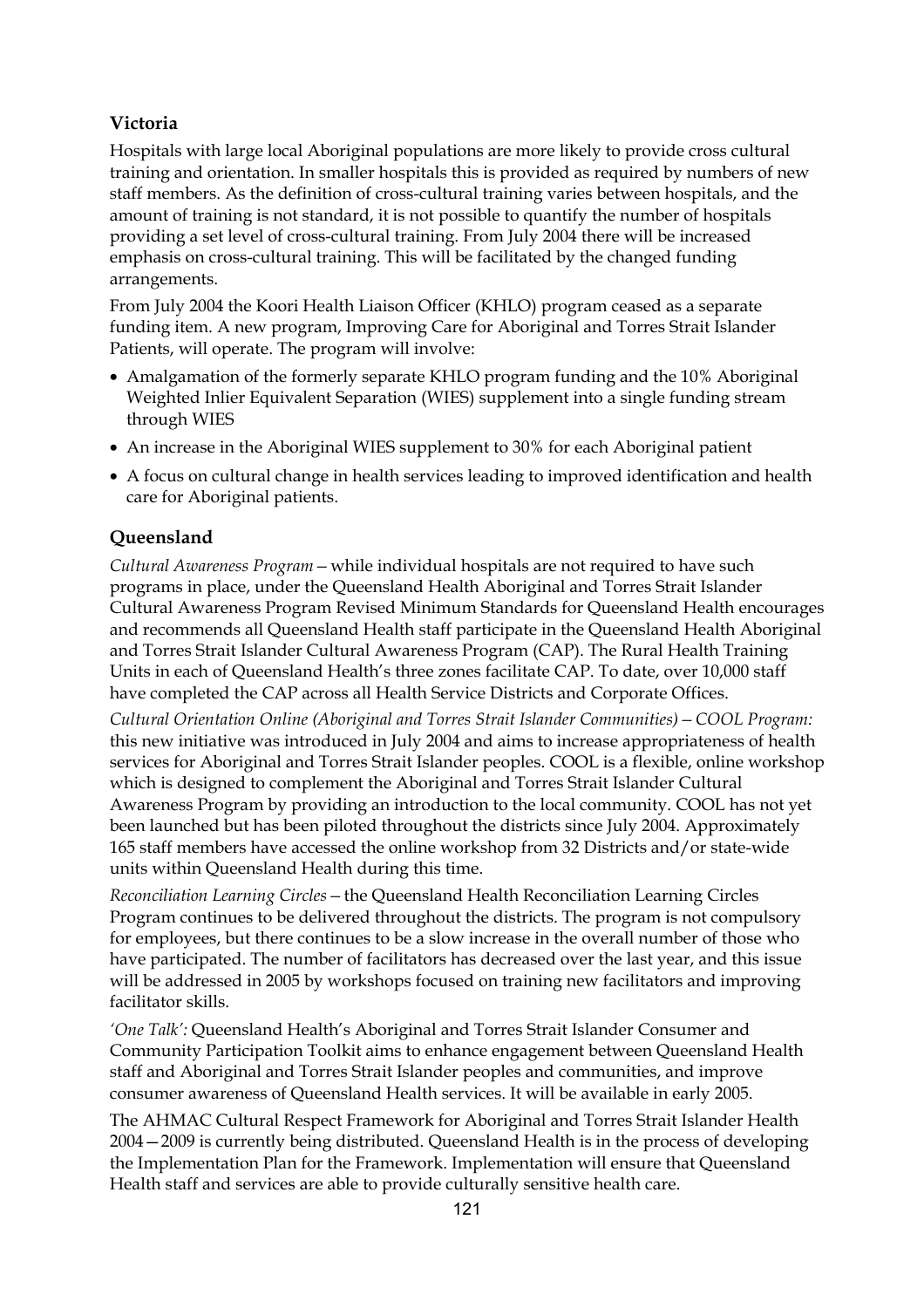# **Western Australia**

There continues to be inconsistency between cross-cultural awareness training programs through-out the state. The programs appear to be more comprehensive and appropriate in the rural and remote area hospitals than those in the metropolitan area. For example, one of the regional areas reported that Aboriginal cultural awareness is a component of a standardised framework developed and delivered by Aboriginal Health Workers and covers: an introduction to Aboriginal history; Aboriginal spirituality and relationship to the land; government policies and their impact; do's and don'ts of caring for Aboriginal people; and beliefs around death and dying.

In contrast, a metropolitan health service reported that Aboriginal and Torres Strait Islander values and cross-cultural issues were addressed in the language services component of a generic orientation program. For example, this covered aspects of dealing with issues that may arise when dealing with patients from differing cultural backgrounds and how to access interpreter services.

## **South Australia**

Cross-cultural awareness training continues to be undertaken in South Australia by hospitals and health services on an ad hoc basis. During the reporting periods there was no uniform cultural-awareness training strategy. However, the following activities have been undertaken across the state during the reporting period to increase cultural awareness for hospital and health service staff:

- The Lyell McEwin Hospital has provided training to reception staff around identifying Aboriginal consumers and cultural awareness training and development for non-Aboriginal workers has been implemented
- The Hills Mallee Southern Regional Health Service has rolled out a Winmill Yuntawarrin (Working Together) project across the region to ensure staff are culturally competent in working with the Indigenous community
- The Rural and Remote Divisions of GP are funded to provide a range of support services to all GPs in their area including cultural awareness training for overseas trained doctors including Indigenous health and rural medical family support
- Cultural awareness training within the Wakefield and Point Pearce regional area for senior staff was a major focus during the reporting period. Cultural awareness and promotional initiatives have been a focus within the region. The painting of murals in Unit foyers and displaying Aboriginal and Torres Strait Islander flags in all areas of the Health Service are examples of this activity
- Cultural awareness training is provided to staff at Port Pirie, Peterborough hospitals
- The purchase of IT equipment (lap-top and LCD projector) will provide for a better delivery of the cultural awareness educational information to health personnel in Northern and Far Western health services.